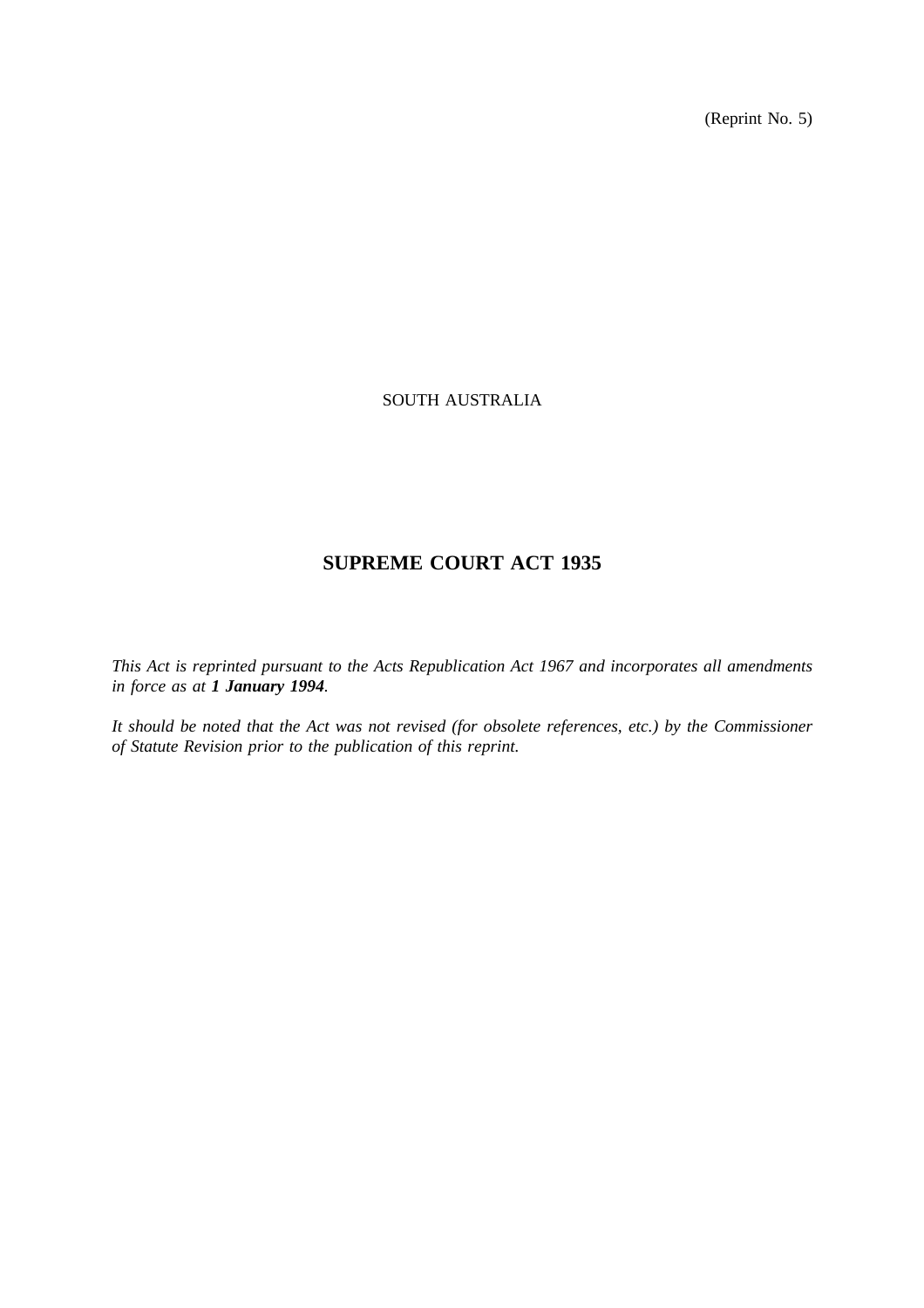# **SUMMARY OF PROVISIONS**

- 1. Short titles and commencement
- 2. Arrangement of Act<br>3. Repeal
- 3. Repeal
- 4. Savings
- 5. Interpretation

#### **PART 1**

# **CONSTITUTION OF THE SUPREME COURT**

- 6. Continuance of Supreme Court
- 7. Constituent members of the court
- 8. Qualifications for appointment as judges and masters
- 9. Appointments to the court<br>10. Acting Chief Justice
- Acting Chief Justice
- 11. Acting judges and acting masters
- 12. Remuneration of judges and masters
- 13. Salaries of Judges, and officers to be in lieu of fees
- 13A. Retirement of judges and masters

#### *Leave on Retirement*

- 13H. Pre-retirement leave
- 14. Certain interests not to disqualify
- 15. Seal of court
- 16. Councils of judges to consider procedure and administration of justice

# **PART 2**

# **JURISDICTION AND POWERS OF THE COURT**

#### *Jurisdiction*

- 17. General jurisdiction
- 18. Probate jurisdiction
- 19. Matrimonial jurisdiction

#### *Law and Equity*

- 20. Concurrent administration of law and equity
- 21. Equities of plaintiff
- 22. Equitable defences
- 23. Counter-claims and third parties
- 24. Equities appearing incidentally
- 25. Defence instead of injunction or prohibition
- 26. Common law and statutory rights and duties 27. Court to do complete justice in cause so as to
- Court to do complete justice in cause so as to avoid multiplicity of suits
- 28. Rules of equity to prevail where in conflict with common law

#### *Miscellaneous Powers*

- 29. Court may make orders to have effect of mandamus or injunction, and may appoint receivers
- 30. Damages in certain cases
- 30A. Power to direct payment to infant
- 30B. Power to make interim assessment of damages
- 30C. Power to award interest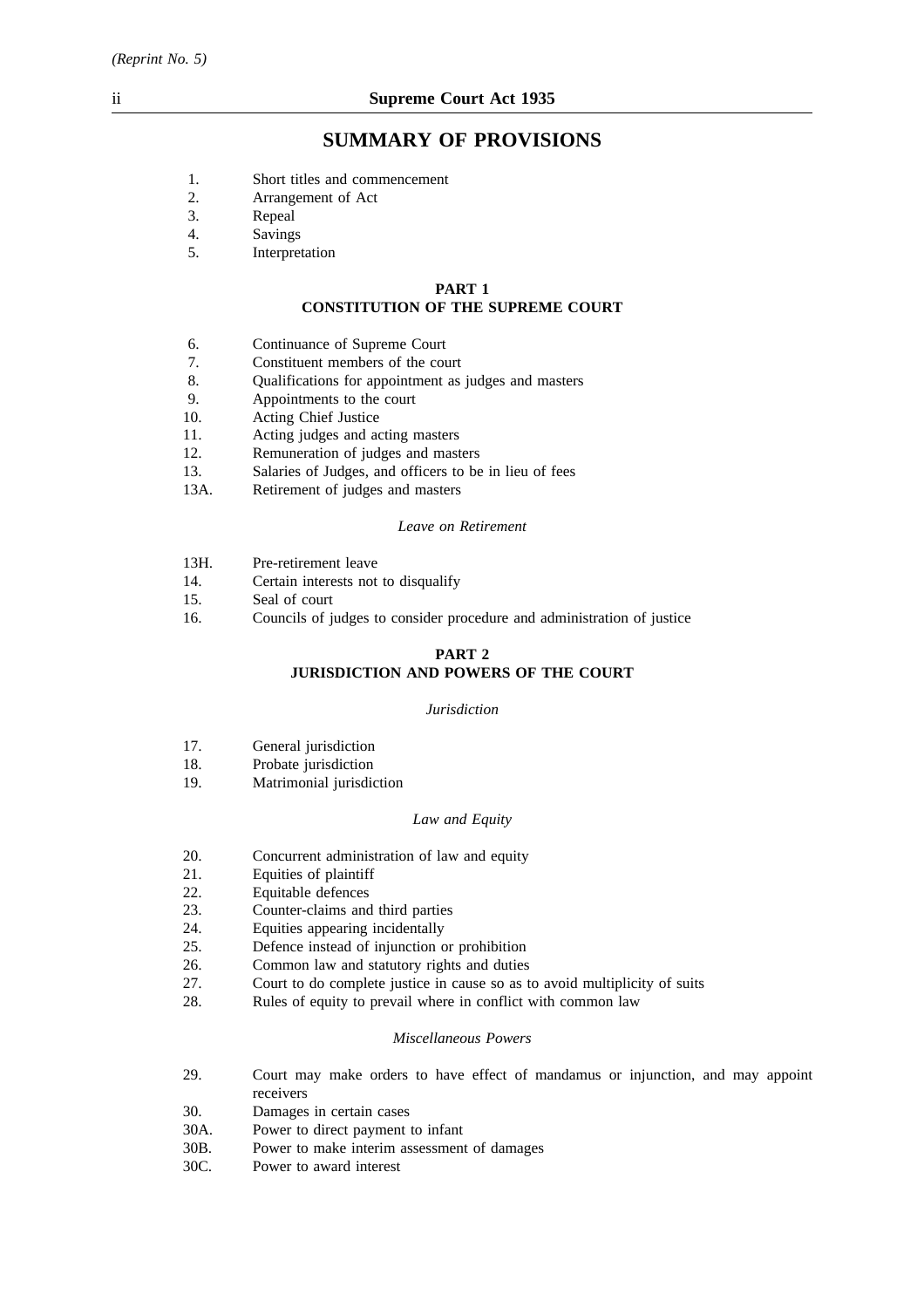- 31. Declaratory orders
- 32. Court may order mortgage instead of sale in certain cases
- 34. Court may direct sale of mortgaged property, etc.
- 36. Appointment of commissioners for taking affidavits
- 38. Inspection of property in legal proceedings
- 39. Vexatious proceedings
- 40. Power of court with regard to costs
- 41. Power to revive orders on abatement of cause

#### **PART 3**

# **SITTINGS AND DISTRIBUTION OF BUSINESS**

- 42. Abolition of terms
- 43. Reference to terms for computing time
- 44. Sitting in vacation
- 45. Place and time of sittings, and power to adjourn
- 46. Civil sittings of court
- 47. Power to sit in several jurisdictions at one time
- 48. Jurisdiction of Full Court, single judge and master 49. Cases or points of law reserved for Full Court
- Cases or points of law reserved for Full Court
- 50. Appeals against decisions of judges and masters
- 51. Applications for leave to appeal

#### *Circuit Sessions of the Court*

- 52. Circuit districts
- 53. Issue of commissions for holding circuit sessions
- 53A. Supplementary commissions of circuit sessions
- 54. Holding of circuit sessions
- 55. Non-attendance of commissioner
- 56. Jurisdiction exercisable at circuit sessions
- 57. Committal for trial or sentence
- 59. Change of venue
- 60. Effect of order as to recognizances
- 62. Removal of persons in gaol

## **PART 3A THE LAND AND VALUATION COURT**

- 62A. Interpretation
- 62B. Transitional provisions
- 62C. Establishment of Land and Valuation Court
- 62D. Jurisdiction of the Court
- 62E. Reference of matters involving question of valuation
- 62F. Appeals and cases stated
- 62G. Right of Crown
- 62H. Rules of Court
- 62I. Sittings of Court

# **PART 4 PROCEDURE GENERALLY**

- 63. Criminal procedure
- 64. Saving of existing procedure

*Inquiries and Trials by Referees and Arbitrators*

65. Reference for report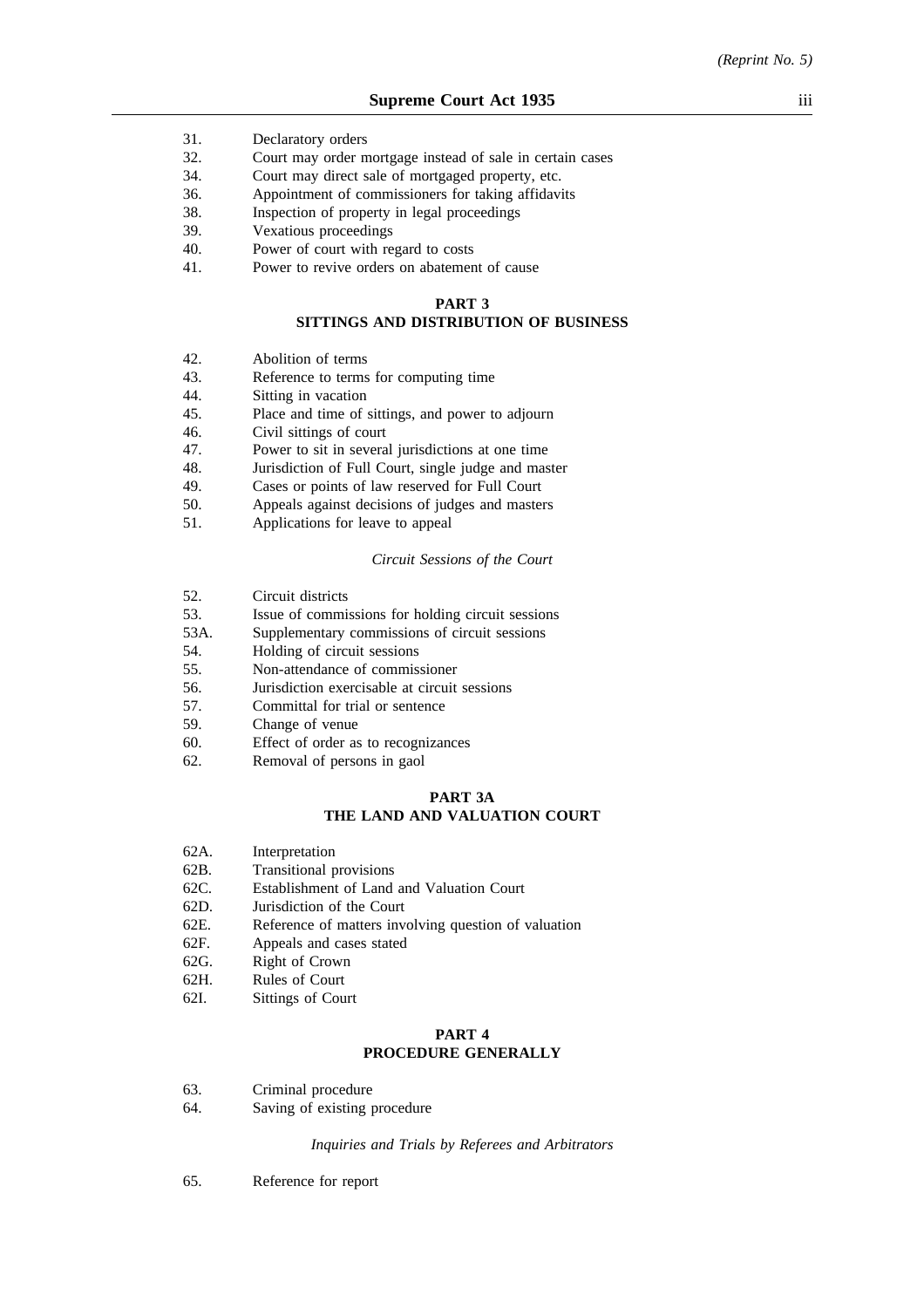| iv |       | <b>Supreme Court Act 1935</b>                       |  |
|----|-------|-----------------------------------------------------|--|
|    | 66.   | Reference for trial                                 |  |
|    | 67.   | Powers and remuneration of referees and arbitrators |  |
|    | 68.   | Powers of court in references                       |  |
|    | 69.   | Statement of case pending arbitration               |  |
|    | 70.   | Power of court to impose terms as to costs, etc.    |  |
|    |       | Assessors                                           |  |
|    | 71.   | Assessors                                           |  |
|    |       | <b>Rules of Court</b>                               |  |
|    | 72.   | Rules of Court                                      |  |
|    |       | PART 6<br><b>OFFICERS OF THE COURT</b>              |  |
|    |       | The Registrar                                       |  |
|    | 82.   | The registrar                                       |  |
|    |       | <b>Tipstaves</b>                                    |  |
|    | 106.  | Appointment of tipstaves                            |  |
|    | 107.  | Duty of tipstaves                                   |  |
|    | 108.  | Other duties                                        |  |
|    |       | Further Provisions as to Officers                   |  |
|    | 109.  | Appointment of officers                             |  |
|    | 110.  | Duties of officers                                  |  |
|    | 110A. | Administrative and ancillary staff                  |  |
|    | 110B. | Responsibilities of non-judicial staff              |  |

# **PART 7 MISCELLANEOUS PROVISIONS**

- 111. Rules as to division of loss upon collision at sea
- 112. Damages for personal injuries
- 113. Right of contribution
- 114. Interest on judgment debts
- 117. Orders to bring prisoners for examination

# *Suitors' Funds*

- 119. Suitors' funds to vest in master
- 120. Securities in court
- 121. Liability of Treasurer for default of master
- 122. Banking and investment of suitors' funds
- 123. Investments made under order of the court
- 124. Validity of payments, etc., pursuant to rules of court 125. Remittances by post
- Remittances by post
- 126. Power to appoint deputies
- 127. Rules of Court
- 128. Payment to the Treasurer of unclaimed suitors' funds
- 129. Party subsequently claiming may petition the Supreme Court, etc.
- 130. Power to prescribe and provide for payment of court fees
- 131. Accessibility of evidence, etc.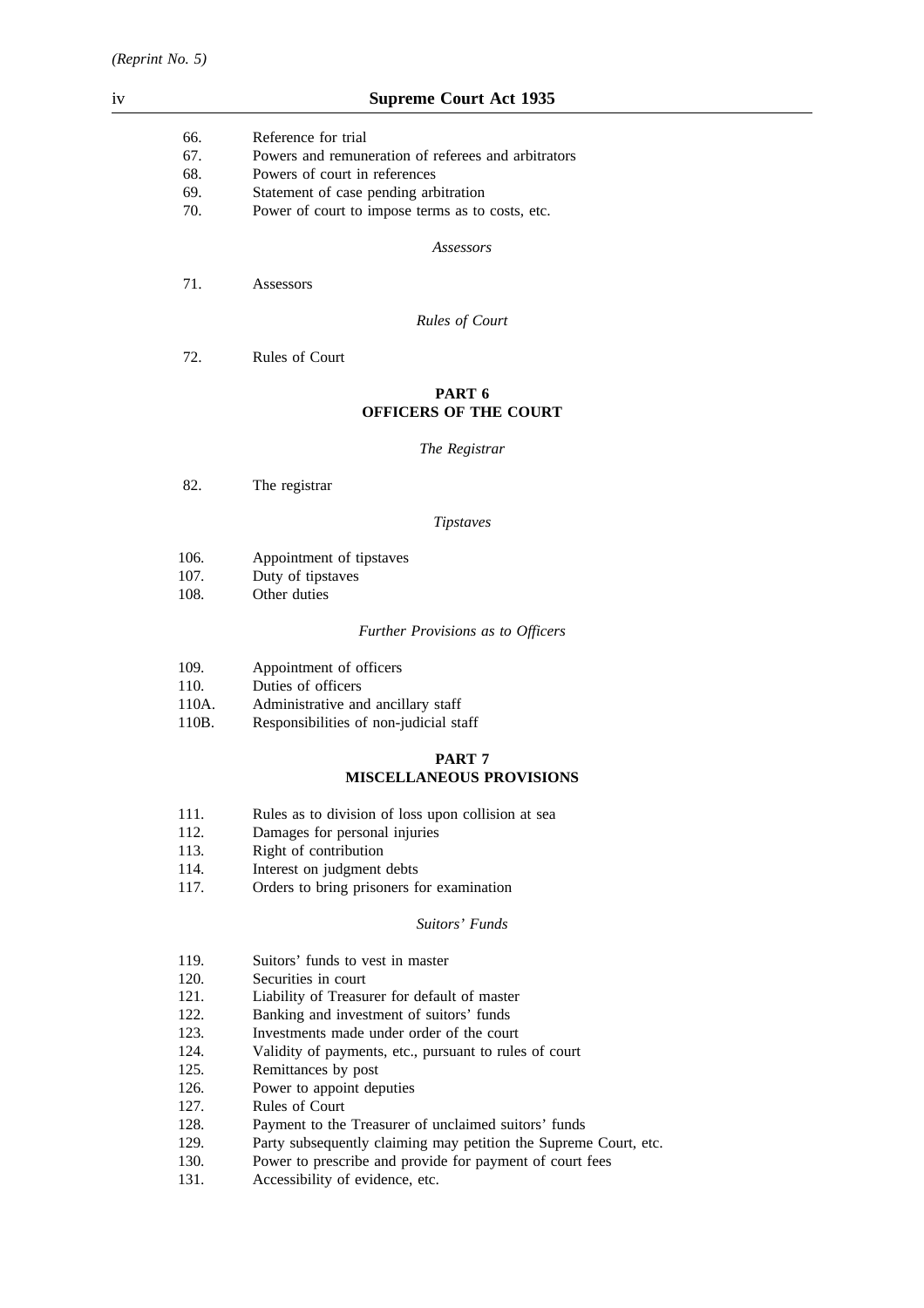## **SUPREME COURT ACT 1935**

being

Supreme Court Act 1935 No. 2253 of 1935 [Assented to 21 December 1935]<sup>1</sup>

as amended by

Statute Law Revision Act 1936 No. 2293 of 1936 [Assented to 8 October 1936] Supreme Court Act Amendment Act 1944 No. 38 of 1944 [Assented to 14 December 1944] Supreme Court Act Amendment Act 1947 No. 33 of 1947 [Assented to 4 December 1947] Supreme Court Act Amendment Act 1951 No. 6 of 1951 [Assented to 6 September 1951]<sup>2</sup> Supreme Court Act Amendment Act 1952 No. 13 of 1952 [Assented to 16 October 1952] Supreme Court Act Amendment Act 1953 No. 45 of 1953 [Assented to 17 December 1953] Statutes Amendment (Public Salaries) Act 1955 No. 3 of 1955 [Assented to 23 June 1955]<sup>3</sup> Supreme Court Act Amendment Act 1955 No. 12 of 1955 [Assented to 30 September 1955] Supreme Court Act Amendment Act 1958 No. 41 of 1958 [Assented to 27 November 1958]<sup>4</sup> Supreme Court Act Amendment Act 1960 No. 67 of 1960 [Assented to 24 November 1960] Supreme Court Act Amendment Act (No. 2) 1960 No. 71 of 1960 [Assented to 1 December 1960] Supreme Court Act Amendment Act 1962 No. 52 of 1962 [Assented to 15 November 1962] Supreme Court Act Amendment Act 1963 No. 29 of 1963 [Assented to 21 November 1963] Supreme Court Act Amendment Act 1965 No. 9 of 1965 [Assented to 23 September 1965] Supreme Court Act Amendment Act (No. 2) 1965 No. 49 of 1965 [Assented to 9 December 1965] Supreme Court Act Amendment Act (No. 1) 1966 No. 85 of 1966 [Assented to 1 December 1966]<sup>5</sup> Supreme Court Act Amendment Act 1967 No. 9 of 1967 [Assented to 30 March 1967] Supreme Court Act Amendment Act (No. 2) 1967 No. 21 of 1967 [Assented to 13 April 1967]<sup>6</sup> Supreme Court Act Amendment Act 1969 No. 10 of 1969 [Assented to 27 February 1969] Supreme Court Act Amendment Act (No. 2) 1969 No. 22 of 1969 [Assented to 26 June 1969] Supreme Court Act Amendment Act (No. 3) 1969 No. 62 of 1969 [Assented to 4 December 1969]<sup>7</sup> Supreme Court Act Amendment Act 1970 No. 14 of 1970 [Assented to 17 September 1970] Supreme Court Act Amendment Act (No. 2) 1970 No. 16 of 1970 [Assented to 17 September 1970] Supreme Court Act Amendment Act (No. 3) 1970 No. 58 of 1970 [Assented to 10 December 1970]<sup>8</sup> Judges' Pensions Act 1971 No. 30 of 1971 [Assented to 22 April 1971] $^9$ Supreme Court Act Amendment Act 1971 No. 49 of 1971 [Assented to 26 August 1971] Statutes Amendment (Judges' Salaries) Act 1972 No. 39 of 1972 [Assented to 13 April 1972] Supreme Court Act Amendment Act 1972 No. 40 of 1972 [Assented to 13 April 1972]<sup>10</sup> Crown Proceedings Act 1972 No. 41 of 1972 [Assented to 20 April  $1972$ ]<sup>11</sup> Statutes Amendment (Judges' Salaries) Act 1974 No. 8 of 1974 [Assented to 21 March 1974] Supreme Court Act Amendment Act 1974 No. 12 of 1974 [Assented to 28 March 1974]<sup>12</sup> Statutes Amendment (Judges' Salaries) Act 1975 No. 18 of 1975 [Assented to 27 March 1975] Statute Law Revision Act 1975 No. 24 of 1975 [Assented to 27 March 1975] Supreme Court Act Amendment Act 1978 No. 67 of 1978 [Assented to 26 October 1978]<sup>13</sup> Sheriff's Act 1978 No. 82 of 1978 [Assented to 30 November 1978]<sup>13</sup> Supreme Court Act Amendment Act 1980 No. 53 of 1980 [Assented to 3 July 1980] Statutes Amendment (Administration of Courts and Tribunals) Act 1981 No. 34 of 1981 [Assented to 19 March 1981]<sup>14</sup>

*NOTE:*

*Asterisks indicate repeal or deletion of text.*

*For the legislative history of the Act see Appendix. Entries appearing in the Appendix in bold type indicate the amendments incorporated since the last reprint.*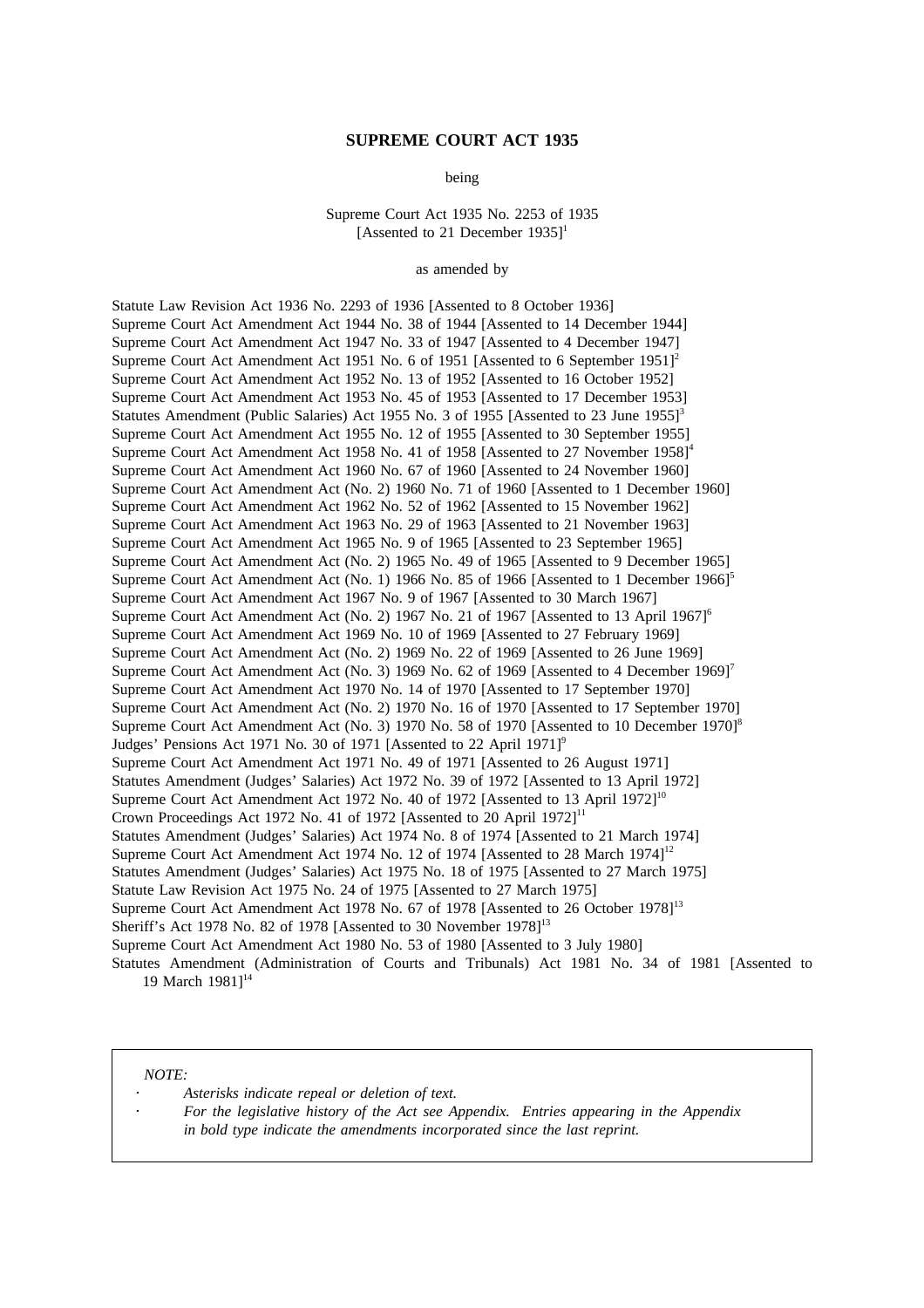Supreme Court Act Amendment Act 1982 No. 82 of 1982 [Assented to 16 September 1982] Judicial Remuneration Act 1982 No. 92 of 1982 [Assented to 14 October 1982]15 Supreme Court Act Amendment Act 1983 No. 2 of 1983 [Assented to 14 April 1983] Supreme Court Act Amendment Act (No. 2) 1983 No. 73 of 1983 [Assented to 3 November 1983] Statutes Amendment (Oaths and Affirmations) Act 1984 No. 56 of 1984 [Assented to 24 May 1984]<sup>16</sup> Statutes Amendment (Bail) Act 1985 No. 6 of 1985 [Assented to 7 March 1985]<sup>17</sup> Statutes Amendment (Remuneration) Act 1985 No. 59 of 1985 [Assented to 30 May 1985]<sup>18</sup> Statutes Amendment (Courts) Act 1985 No. 70 of 1985 [Assented to 6 June 1985]<sup>19</sup> Commercial Arbitration Act 1986 No. 102 of 1986 [Assented to 18 December 1986] $^{20}$ Supreme Court Act Amendment Act 1987 No. 80 of 1987 [Assented to 19 November 1987] Judicial Administration (Auxiliary Appointments and Powers) Act 1988 No. 95 of 1988 [Assented to 15 December 1988] Statutes Amendment (Attorney-General's Portfolio) Act 1991 No. 33 of 1991 [Assented to 24 April 1991]<sup>21</sup>

Director of Public Prosecutions Act 1991 No. 49 of 1991 [Assented to 21 November 1991]<sup>22</sup>

Statutes Repeal and Amendment (Courts) Act 1991 No. 69 of 1991 [Assented to 12 December 1991]<sup>23</sup>

Statutes Amendment (Courts) Act 1993 No. 62 of 1993 [Assented to 27 May 1993] $^{24}$ 

Statutes Amendment (Abolition of Compulsory Retirement) Act 1993 No. 75 of 1993 [Assented to 21 October 1993<sup>25</sup>

- <sup>1</sup> Came into operation 1 November 1937: *Gaz*. 25 March 1937, p. 646.
- $\frac{2}{3}$  Came into operation 1 July 1951: s. 4.
- $\frac{3}{4}$  Came into operation 1 June 1955: s. 16(2).
- <sup>4</sup> Came into operation 1 July 1958: s. 4.<br>  $\frac{5}{2}$  Come into operation 12 January 1967.
- <sup>5</sup> Came into operation 12 January 1967: *Gaz*. 12 January 1967, p. 51.
- <sup>6</sup> Came into operation 22 June 1967: *Gaz*. 22 June 1967, p. 1850
- <sup>7</sup> Came into operation 21 May 1970: *Gaz*. 21 May 1970, p. 1842.
- <sup>8</sup> Came into operation 1 January 1971: *Gaz*. 10 December 1970, p. 2646.
- <sup>9</sup> Came into operation 1 May 1971: *Gaz*. 22 April 1971, p. 2186.
- <sup>10</sup> Came into operation 9 November 1972: *Gaz*. 9 November 1972, p. 2254.
- <sup>11</sup> Came into operation 14 December 1972: *Gaz*. 14 December 1972, p. 2630.
- <sup>12</sup> Came into operation 20 June 1974: *Gaz.* 20 June 1974, p. 2450.<br><sup>13</sup> Came into operation 6 July 1993: *Ggz*. 2 July 1992, p. 209
- <sup>13</sup> Came into operation 6 July 1992: *Gaz*. 2 July 1992, p. 209.
- <sup>14</sup> Came into operation 1 July 1981: *Gaz*. 25 June 1981, p. 1896.
- <sup>15</sup> Came into operation 28 October 1982: *Gaz*. 28 October 1982, p. 1214.
- <sup>16</sup> Came into operation 1 July 1984: *Gaz*. 28 June 1984, p. 1897.<br><sup>17</sup> Came into operation 7 July 1985: *Gaz*. 9 May 1985, p. 1398.
- <sup>17</sup> Came into operation 7 July 1985: *Gaz*. 9 May 1985, p. 1398.<br><sup>18</sup> Came into operation <sup>12</sup> June 1985: *Gaz*. 12 June 1985, p. 21<sup>2</sup>
- <sup>18</sup> Came into operation 13 June 1985: *Gaz*. 13 June 1985, p. 2132.<br><sup>19</sup> Came into operation 1 August 1985: *Gaz*. 11 July 1985, p. 92.
- <sup>19</sup> Came into operation 1 August 1985: *Gaz*. 11 July 1985, p. 92.
- <sup>20</sup> Came into operation 9 July 1987: *Gaz*. 9 July 1987, p. 57.
- <sup>21</sup> Came into operation 6 June 1991: *Gaz.* 6 June 1991, p. 1776.
- <sup>22</sup> Came into operation 6 July 1992: *Gaz*. 25 June 1992, p. 1869.
- <sup>23</sup> Came into operation 6 July 1992: *Gaz*. 2 July 1992, p. 209.
- <sup>24</sup> Came into operation (except s. 4) 1 July 1993: *Gaz*. 24 June 1993, p. 2047; s. 4 came into operation 28 October 1993: *Gaz*. 27 October 1993, p. 1892.
- <sup>25</sup> Came into operation 1 January 1994: s. 2.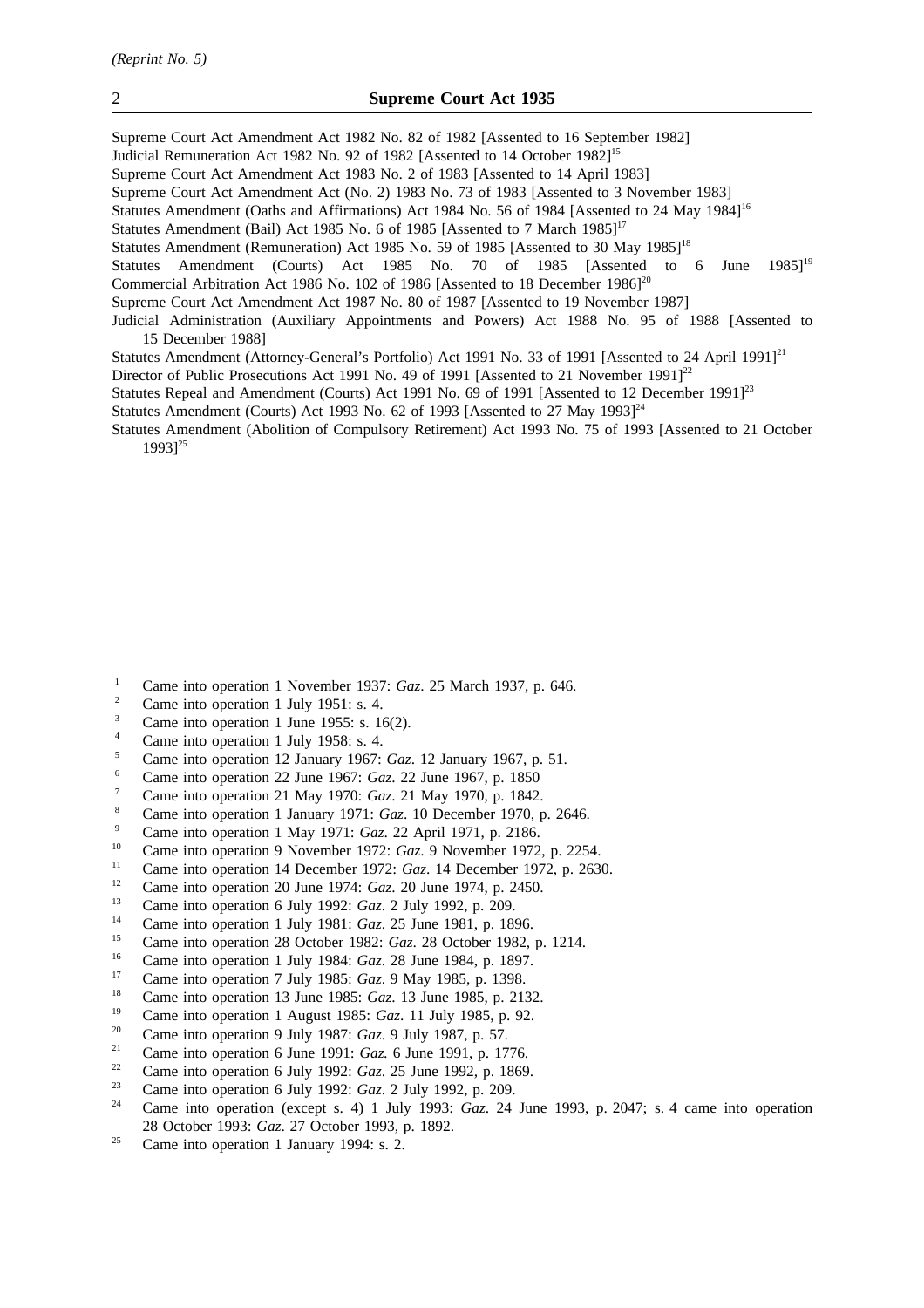The Parliament of South Australia enacts as follows:

# **Short titles and commencement**

**1.** This Act may be cited as the *Supreme Court Act 1935* and shall come into operation on a day to be fixed by the Governor by proclamation.

# **Arrangement of Act**

**2.** This Act is divided into Parts as follows:—

PART 1—Constitution of the court.

PART 2—Jurisdiction and powers of the court.

PART 3—Sittings and distribution of business.

PART 3A—The Land and Valuation Court.

PART 4—Procedure generally.

PART 5—Proceedings by and against the Crown.

PART 6—Officers of the court.

PART 7—Miscellaneous provisions.

#### **Repeal**

**3.** The Acts mentioned in the schedule to this Act are repealed to the extent shown in that schedule:

Provided that—

- *(a)* the repeal shall not affect any principle or rule of law, or any established jurisdiction, notwithstanding that the same may have been affirmed by, or derived from, any of the repealed enactments; and
- *(b)* any rule, order, or regulation made, and any commission issued, direction given, or thing done, under any enactment repealed by this Act shall continue in force so far as it could have been made, issued, given, or done under this Act, and shall have effect as if it had been so made, issued, given, or done.

#### **Savings**

**4.** (1) Nothing in this Act shall—

- *(a)* take away or impair any substantive right or privilege of any person:
- *(b)* affect any rule of practice or procedure existing at the time of the passing of this Act except to the extent expressly mentioned in this Act or in any rules of court made under this Act:
- *(c)* revive any law, enactment, regulation, or rule of court not in force at the time of the passing of this Act:
- *(d)* affect in any way anything done or suffered before the passing of this Act under any Act repealed by this Act:
- *(e)* affect in any way any proceedings pending at the time of the passing of this Act.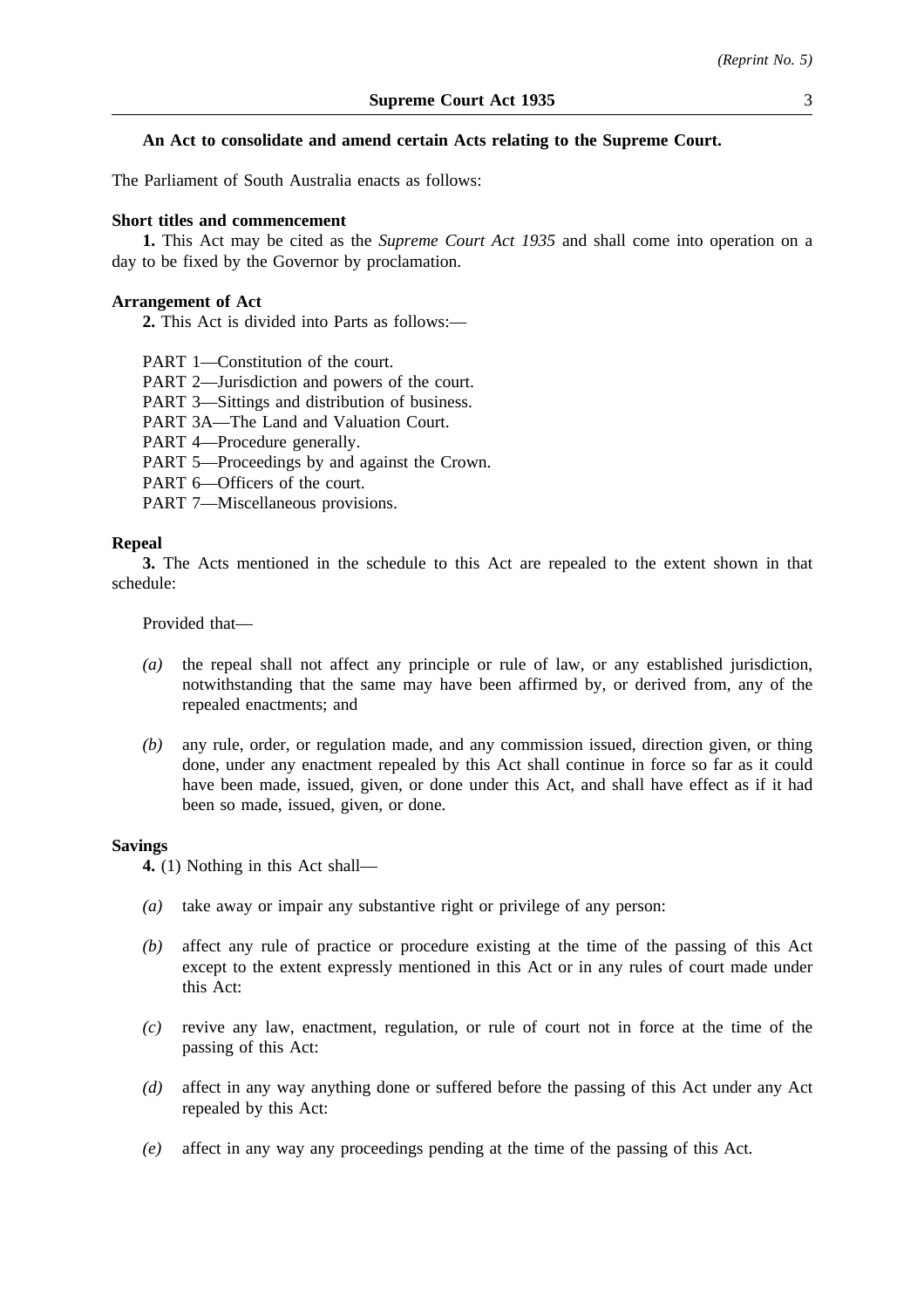(2) Save as otherwise expressly provided, nothing in this Act shall affect the operation of any enactment, which is in force at the commencement of this Act, and is not repealed by this Act.

# **Interpretation**

**5.** (1) In this Act, unless the context otherwise requires, or some other meaning is clearly intended—

"**court**" means the Supreme Court of South Australia;

"**cause**" includes any action, suit, or other original proceeding between a plaintiff and a defendant;

"**defendant**" includes every person served with any writ of summons or process or served with notice of, or entitled to attend any proceeding;

"**existing**" means existing at the time of the passing of this Act;

"**formerly**", when used in relation to the courts or the law or practice in England, means prior to the *Supreme Court of Judicature Act 1873* and when used in relation to the court or the law or practice in South Australia, means before the passing of the *Supreme Court Act 1878*;

"**Full Court**" means the Supreme Court consisting of—

- *(a)* not less than three judges; or
- *(b)* if three judges are not available to sit in the Full Court, any two judges;

"**judge**" includes the Chief Justice and any puisne judge of the court;

"**judgment**" includes decree;

"**jurisdiction**" of the court includes powers and authorities (whether of a judicial, ministerial or administrative nature) vested in the court, a judge, or a master by law or custom;

"**master**" means a person holding the office of master of the court;

"**matter**" includes every proceeding in the court not in a cause;

"**order**" includes rule;

"**parties**" includes as well as the plaintiff and defendant in the action any person not originally a party against whom any counterclaim is set up, or who has been served with notice to appear under any of the rules of court; and also every person served with notice of or attending any proceeding, although not named on the record;

"**petitioner**" includes every person making any application to the court, either by petition, motion, or summons, otherwise than as against any defendant;

"**plaintiff**" includes every person asking any relief (otherwise than by way of counterclaim as a defendant) against any other person by any form of proceeding, whether the same be taken by action, suit, petition, motion, summons, or otherwise;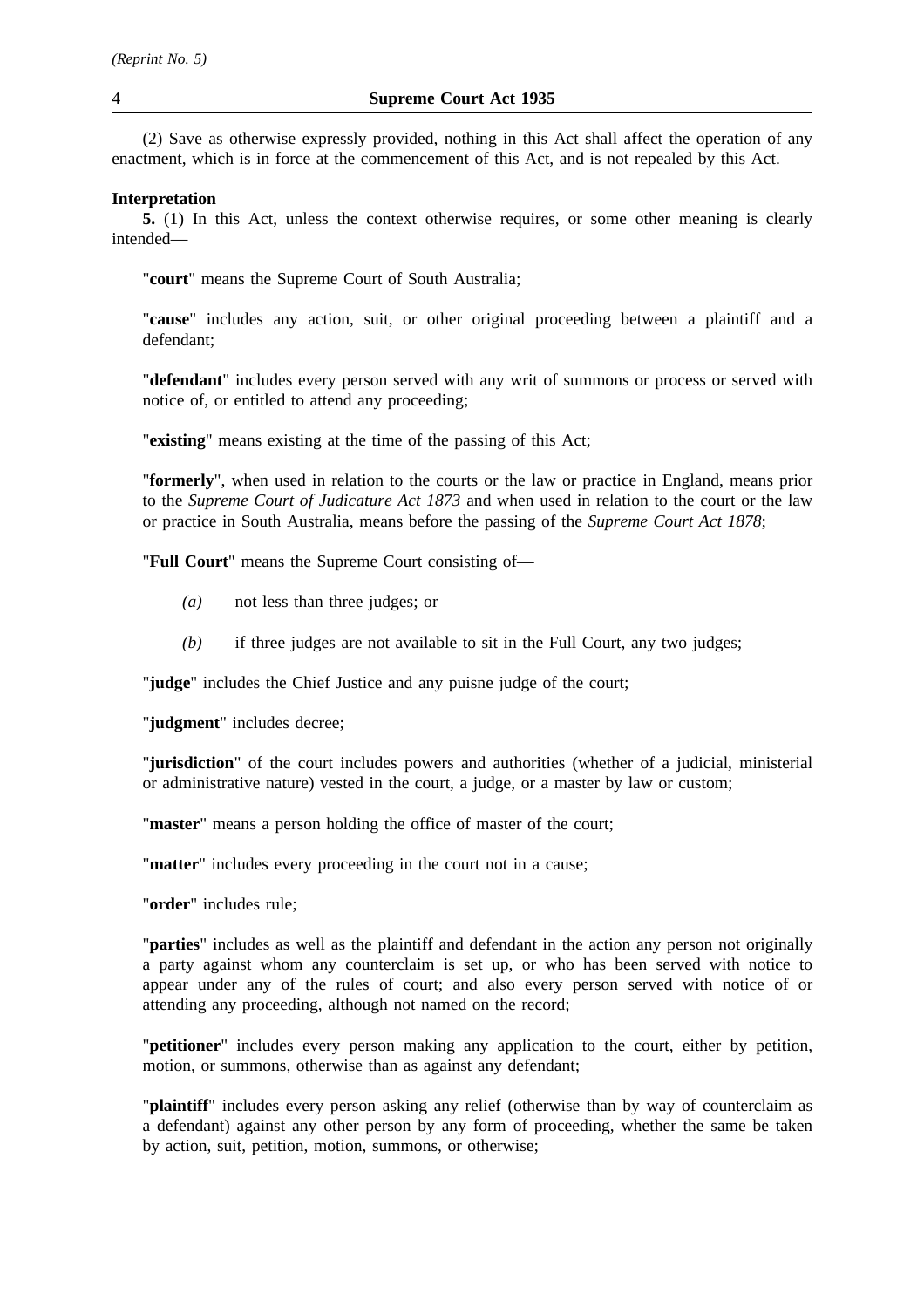"**pleading**" includes any petition or summons, and also the statement in writing of the claim or demand of any plaintiff and of the defence of any defendant thereto, and also any other matter by rules of court to be included under the term "**pleading**";

"**registrar**" means a person holding, or acting in, the office of registrar of the court;

"**rules of court**" includes forms;

"**suit**" includes action;

"**suitors' funds**" means moneys in the custody or charge of the court that have been paid into the court for or on account of, or to the use or credit of, any person in a cause or matter, and includes interest and accretions upon any such moneys.

(2) Subject to the rules of court, a reference in an Act, or in any regulation, by-law, or instrument made under an Act, to the master or a deputy master of the court shall—

- *(a)* where the reference occurs in connection with the performance of an act of a judicial nature—be construed as a reference to a master; and
- *(b)* where the reference occurs in connection with the performance of an act of an administrative nature—be construed as a reference to the registrar.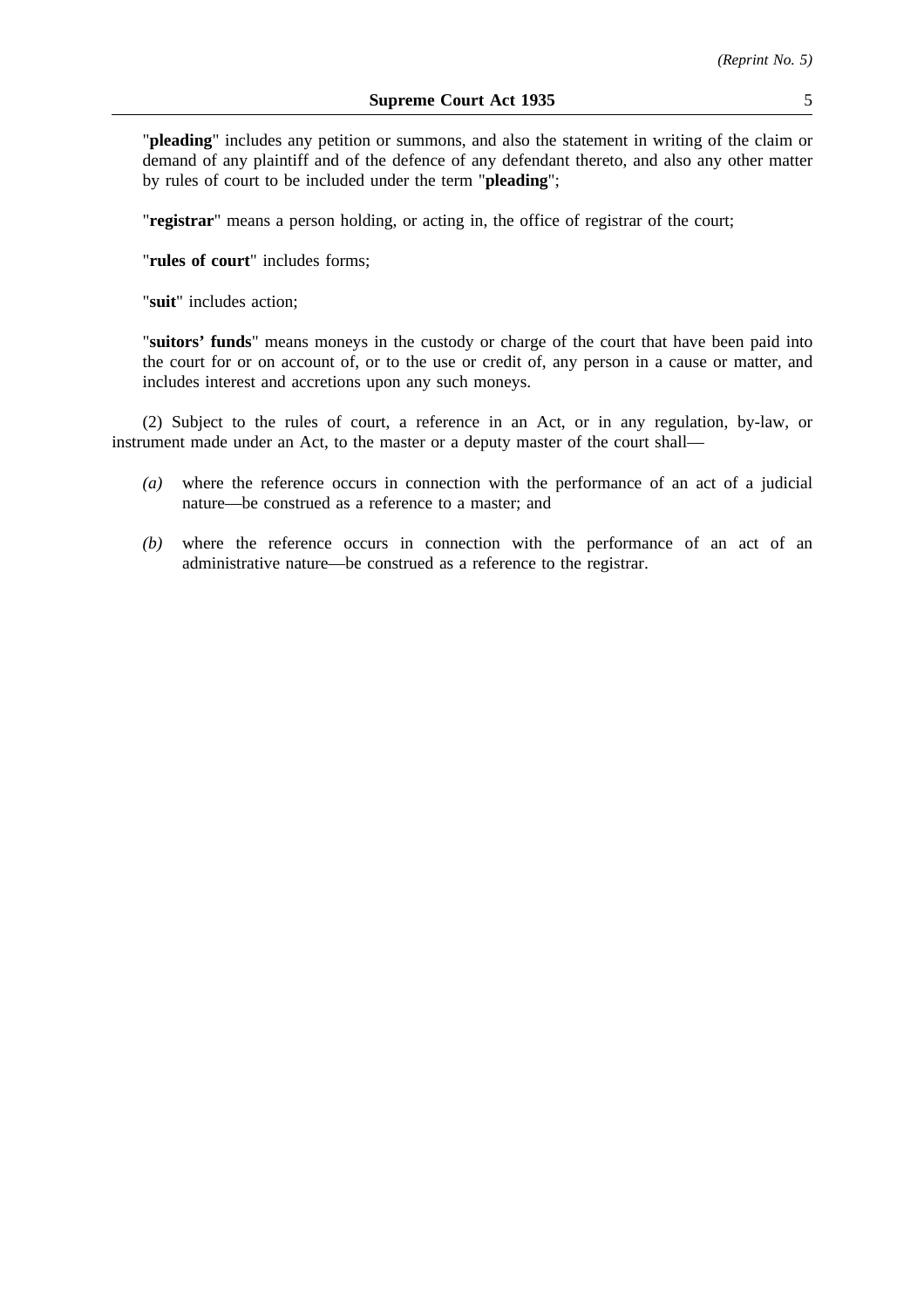#### **PART 1**

# **CONSTITUTION OF THE SUPREME COURT**

#### **Continuance of Supreme Court**

**6.** The Supreme Court of South Australia as by law established is hereby continued as the superior court of record, in which has been vested all such jurisdiction (whether original or appellate) as is at the passing of this Act vested in, or capable of being exercised by that court.

#### **Constituent members of the court**

**7.** (1) The court shall be constituted of the Chief Justice, the puisne judges and the masters appointed, and for the time being holding office, under this Act.

(2) Subject to any express provision in this or any other Act, all the judges shall have, in all respects, equal power, authority and jurisdiction and the masters shall have power, authority and jurisdiction to the extent authorized by this or any other Act or by rules of court made under this or any other Act.

(3) The puisne judges shall be styled "Justices of the Supreme Court of South Australia".

(4) A Master is, while holding that office, also a District Court Judge.

#### **Qualifications for appointment as judges and masters**

**8.** (1) No person shall be qualified for appointment as a puisne judge of the court unless he is a practitioner of the court of not less than ten years' standing.

(2) No person shall be qualified for appointment as Chief Justice unless he is a practitioner of the court of not less than fifteen years' standing or a puisne judge of the court.

(3) No person shall be qualified for appointment as a master unless he is a practitioner of the court of not less than seven years standing.

(4) For the purpose of determining whether a practitioner of the court has the standing necessary for appointment as a judge or master, periods of legal practice and (where relevant) judicial service within and outside the State will be taken into account.

# **Appointments to the court**

**9.** (1) Whenever necessary, the Governor shall appoint a qualified person to hold the office of judge of the court with the tenure prescribed by the *Constitution Act 1934-1980*, but subject to the provisions of this Act as to retirement.

(2) Appointments to the office of master shall be made by the Governor whenever necessary.

(3) Subject to the provisions of this Act as to retirement, the commission of a master shall remain in full force during his good behaviour but the Governor may, upon the address of both Houses of Parliament, remove a master from office and revoke his commission.

# **Acting Chief Justice**

**10.** (1) If the Chief Justice is absent on leave, or for any reason is unable for the time being to perform the duties of his office, the Governor may appoint a puisne judge of the court to be Acting Chief Justice thereof until the Chief Justice returns to the execution of the duties of his office.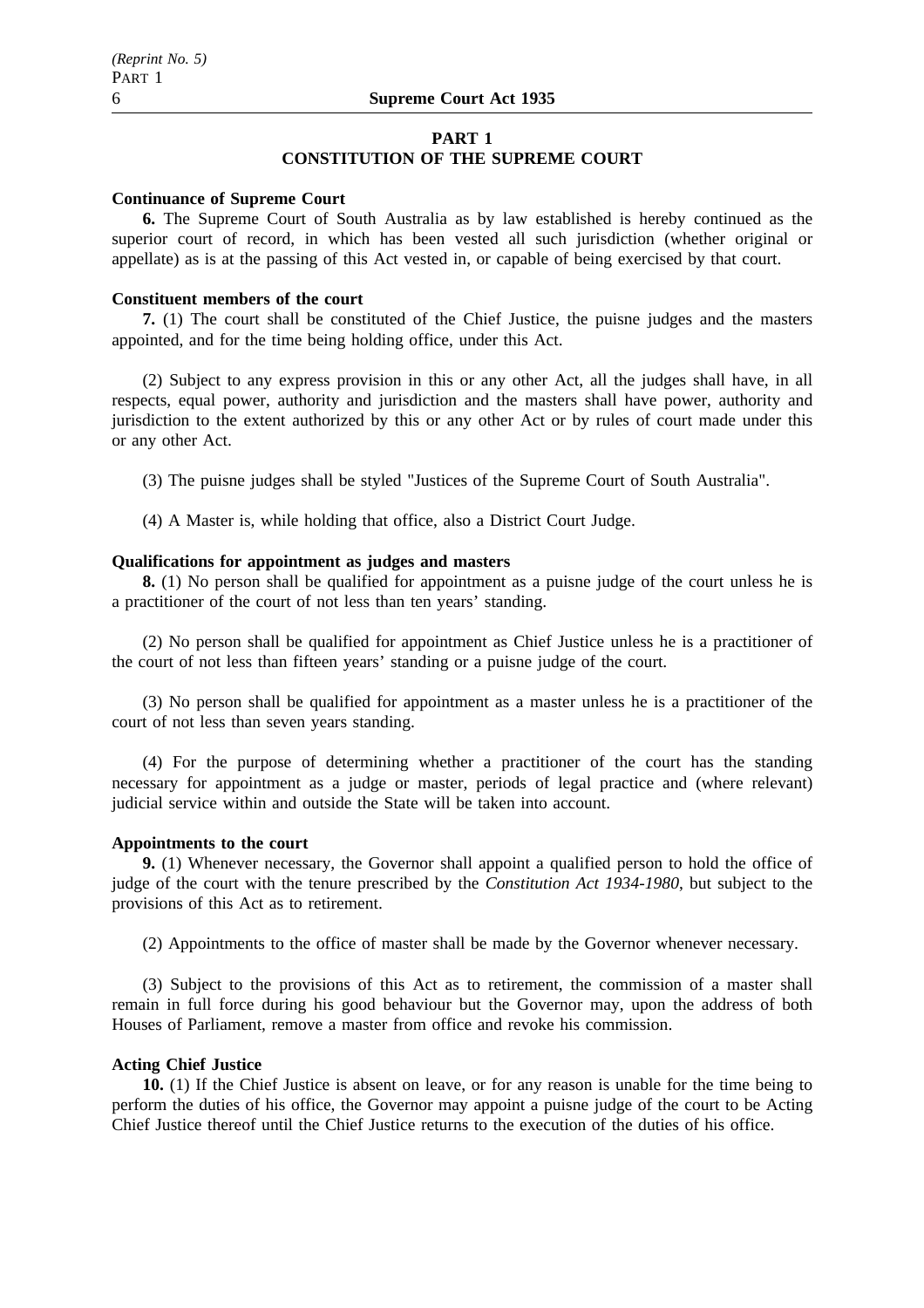(2) Upon every such appointment any power or duty, which is attached by this or any other Act to the office of the Chief Justice, shall devolve upon the judge so appointed, and in default of any such appointment, shall devolve (during the absence or inability of the Chief Justice) upon the senior puisne judge.

# **Acting judges and acting masters**

**11.** (1) Where it appears necessary or desirable to do so in the interests of the administration of justice, the Governor may, subject to subsection (6)—

- $(a)$  appoint a person who is qualified for appointment as a puisne judge as an acting judge; or
- *(b)* appoint a person who is qualified for appointment as a master as an acting master.

(1a) A former judge or master who has retired from office is eligible for appointment as an acting judge or an acting master.

(1b) An appointment under this section will be for a term not exceeding 12 months.

(2) The jurisdiction of the court is exercisable by an acting judge to the same extent as by a judge, and by an acting master to the same extent as by a master.

(3) An acting judge or acting master has the same privileges and immunities as a judge or master.

\*\*\*\*\*\*\*\*\*\*

(5) An acting judge or an acting master may, notwithstanding the expiration of the period of his appointment, complete the hearing of any proceedings part-heard by him before the expiration of that period and, in relation to any such proceedings, shall be deemed to continue as an acting judge, or acting master.

(6) A Deputy President of the Industrial Court or a District Court Judge shall not be appointed as an acting judge under subsection (1) except on the recommendation of the Chief Justice made with the concurrence of the President of the Industrial Court or the Senior Judge of the District Court, as the case requires.

#### **Remuneration of judges and masters**

**12.** (1) The Chief Justice and each puisne judge are entitled to salary and allowances at rates determined by the Remuneration Tribunal in relation to the respective offices.

(2) A master is entitled to salary and allowances at the rates applicable to a District Court Judge.

(3) A rate of salary for a judge or master cannot be reduced by determination of the Remuneration Tribunal.

(4) The remuneration of the judges and masters is payable from the General Revenue of the State, which is appropriated to the necessary extent.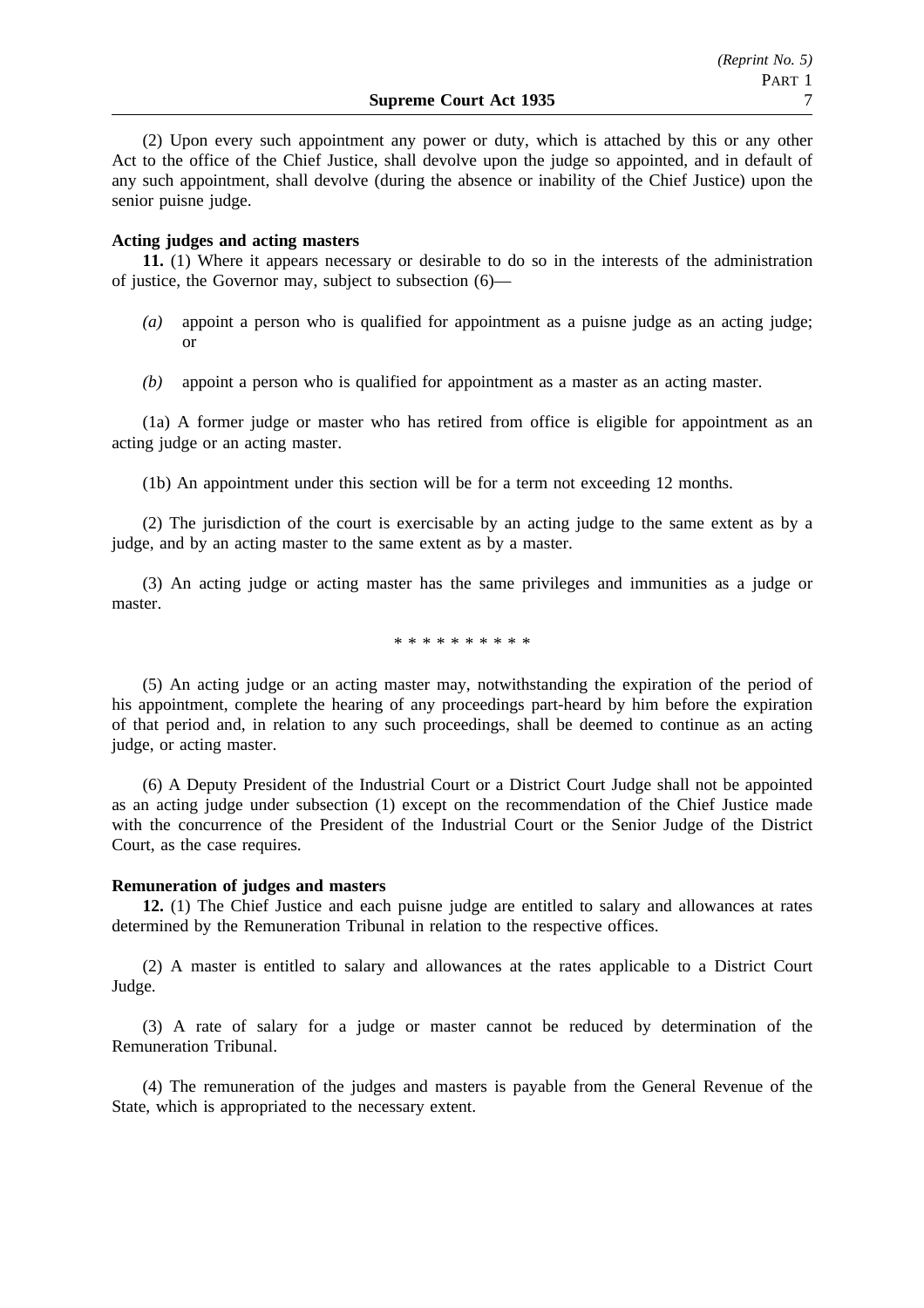#### **Salaries of Judges, and officers to be in lieu of fees**

**13.** The salaries of the judges, and of the officers of the court, shall be in lieu of all fees or other emoluments whatsoever, it being the intent of this Act that the judges and the officers of the court shall derive no emolument from any fees payable under the authority of this Act, but that such fees shall be paid to the Treasurer in aid of the general revenue of the State.

#### **Retirement of judges and masters**

**13A.** (1) A judge or master shall retire on reaching the age of seventy years.

(2) Section 74 of the *Constitution Act 1934-1980* shall be read subject to this section.

(3) A judge or master who retires or resigns may nevertheless complete the hearing and determination of proceedings part-heard by him before his retirement or resignation and, in relation to any such proceedings, shall be deemed to continue as a judge or master (as the case may require).

> \*\*\*\*\*\*\*\*\*\* \*\*\*\*\*\*\*\*\*\* \*\*\*\*\*\*\*\*\*\* \*\*\*\*\*\*\*\*\*\* \*\*\*\*\*\*\*\*\*\* \*\*\*\*\*\*\*\*\*\* \*\*\*\*\*\*\*\*\*\* \*\*\*\*\*\*\*\*\*\*\*\*\* \*\*\*\*\*\*\*\*\*\*

# *Leave on Retirement*

#### **Pre-retirement leave**

**13H.** (1) Subject to this section, the Governor may grant to any judge or master immediately prior to his retirement not more than six months leave of absence on full salary.

(2) Where a judge or master retires or resigns without taking any leave which had been or could have been granted to him under subsection (1) of this section, the Governor may direct that a cash payment be made to him in lieu of the leave not so taken. The payment shall not exceed the amount of the salary of the judge or master for a period equal to the period of the leave not so taken, calculated at the rate at which he was being paid at the time of the retirement or resignation.

(3) A direction under subsection (2) of this section may be given before or after the retirement or resignation of the judge or master and a payment under that subsection may be made before or after that retirement or resignation.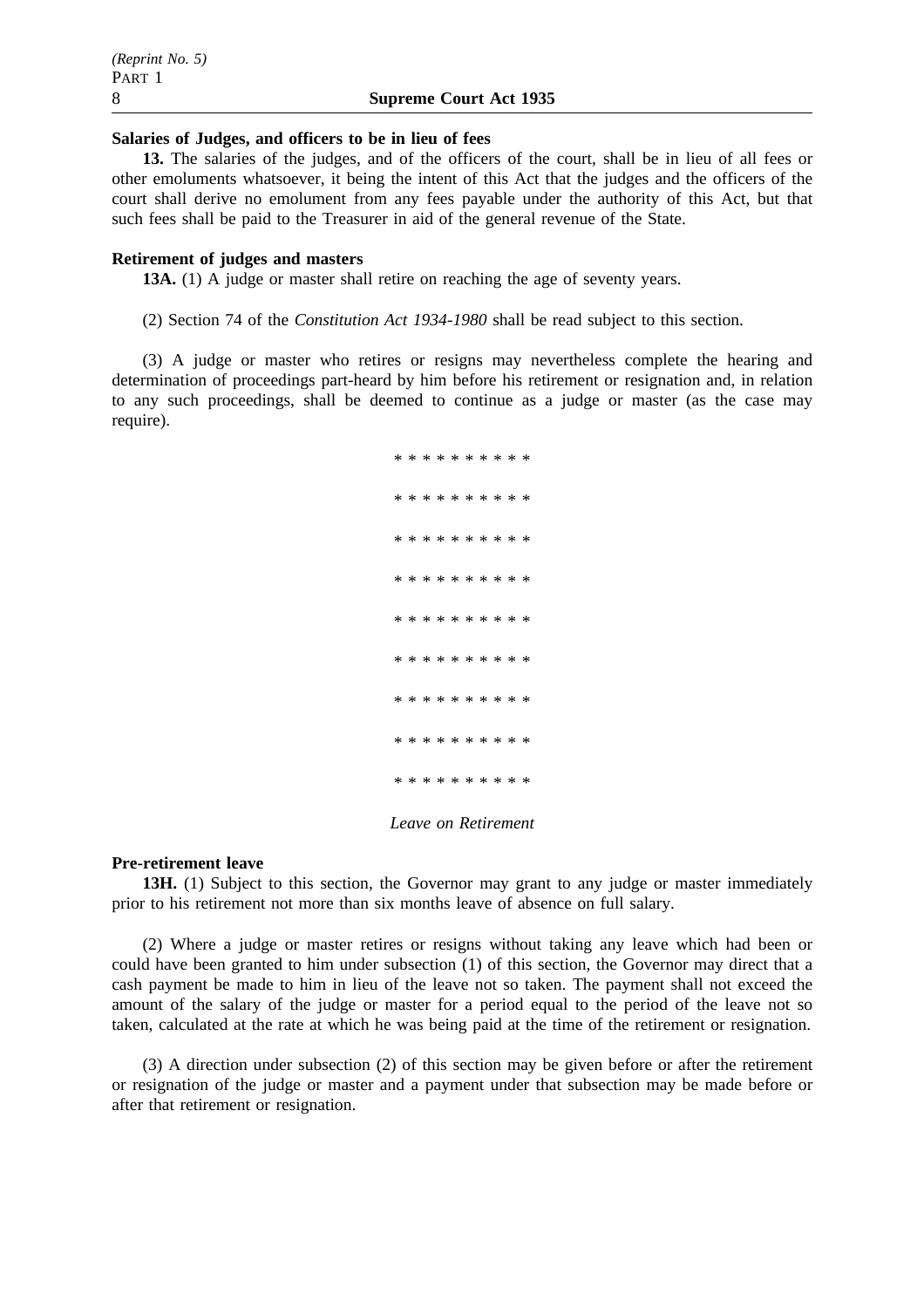(4) If any judge or master dies before the commencement or during the currency of any leave granted or before such leave has been granted pursuant to subsection (1) of this section the Governor may, in respect of the period of the leave so granted or the unexpired portion thereof, or in respect of the period of the leave which might have been granted (according to the circumstances of the case), pay to the dependants (if any) of such judge or master the amounts of salary which would have been payable to such judge or master himself if he had survived. If the judge or master died without leaving any dependants the Governor may pay the said amounts of salary to his personal representatives.

Any question as to—

- I. Whether there are any dependants in any particular case, or who are the dependants:
- II. What dependant or dependants shall be entitled to the benefit of payments made under this subsection, and in what proportions if more than one dependant,

shall be settled by the Governor, as he deems proper.

In this subsection the terms—

"**dependants**" means those members of the family of a judge or master who were wholly or in part dependent upon his earnings at the time of his death;

"**members of the family**" includes wife or husband, parents, grandparents, step-parents, children, grandchildren, step-children, brothers, sisters, half-brothers and half-sisters.

(5) Where leave is granted to any judge or master under this section, that judge or master may, at the commencement of such leave, be paid the total salary which would be payable to him during the currency of the leave.

(6) This section shall not apply to a master who was, immediately before the commencement of the *Statutes Amendment (Administration of Courts and Tribunals) Act 1981*, the master or a deputy master of the court.

# **Certain interests not to disqualify**

**14.** A judge or master of the court shall not be incapable of acting in his judicial office in any proceeding by reason of his being one of several ratepayers or taxpayers or one of any other class of persons liable in common with others to contribute to or to be benefited by any rate or tax which may be increased, diminished or in any way affected by that proceeding.

#### **Seal of court**

**15.** (1) The court shall continue to have and use a seal bearing a device or impression of the Royal Arms, within an exergue or label surrounding the same, and with the following inscription:—"Supreme Court, South Australia"; and the said seal shall be kept in the custody of the registrar.

(2) There shall also be kept and used such other seals as are required for the business of the court, and such seals shall be in such form and kept in such custody as the Chief Justice directs.

(3) All documents and exemplifications and copies thereof purporting to be sealed with any such seal shall be receivable in evidence without further proof of the seal.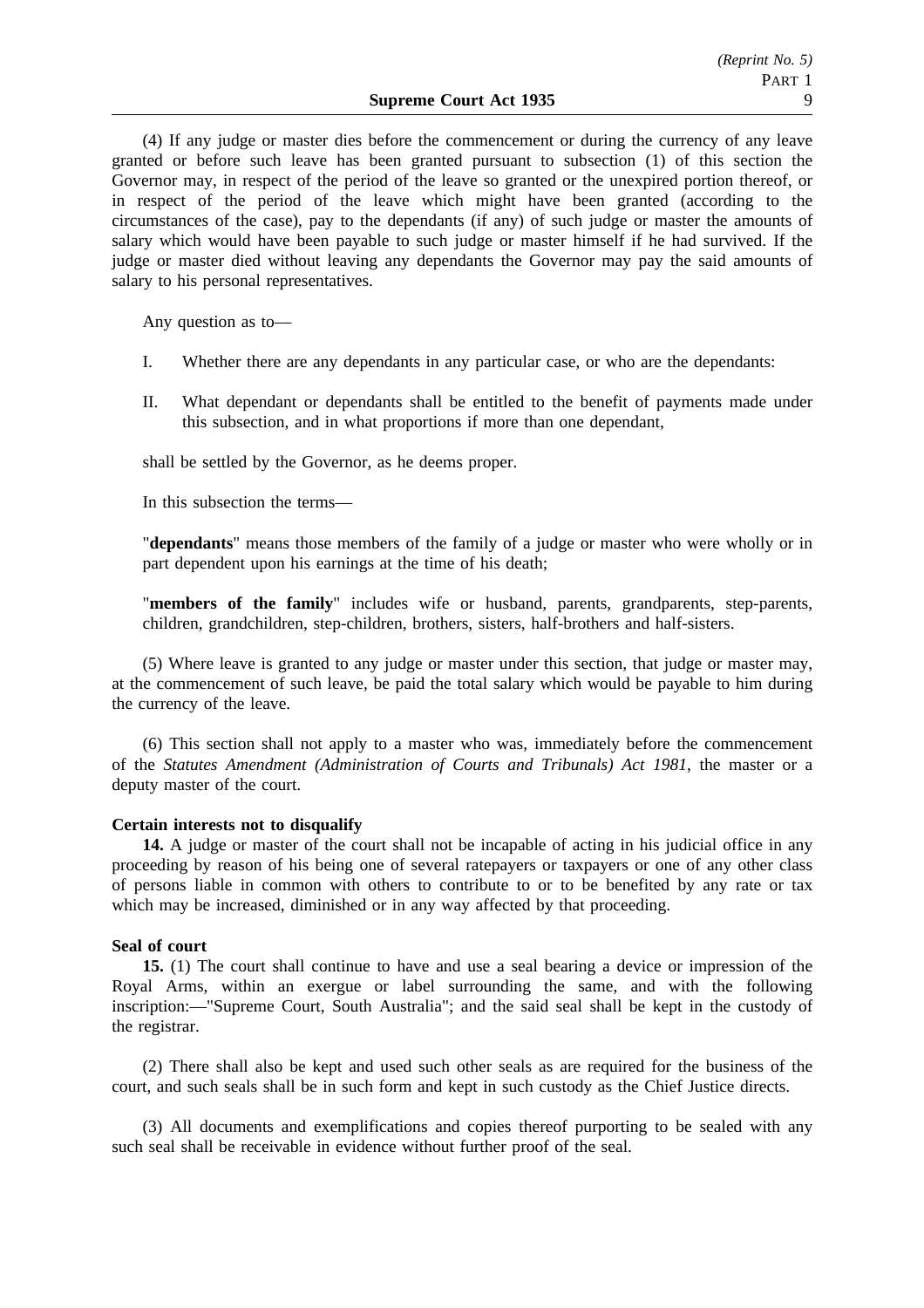# **Councils of judges to consider procedure and administration of justice**

**16.** The judges shall—

- *(a)* assemble once at least in every year for the purpose of considering the operation of this Act and of the rules of court for the time being in force, and also the working of the several offices, and the arrangements relative to the duties of the officers of the court respectively, and of inquiring and examining into any defects which appear to exist in the system of procedure or the administration of the law in the said court; and
- *(b)* report annually to the Attorney-General of the State what (if any) amendments it would, in their judgment, be expedient to make in this Act, or otherwise relating to the administration of justice, and what other provisions (if any) which cannot be carried into effect without the authority of Parliament, it would be expedient to make for the better administration of justice.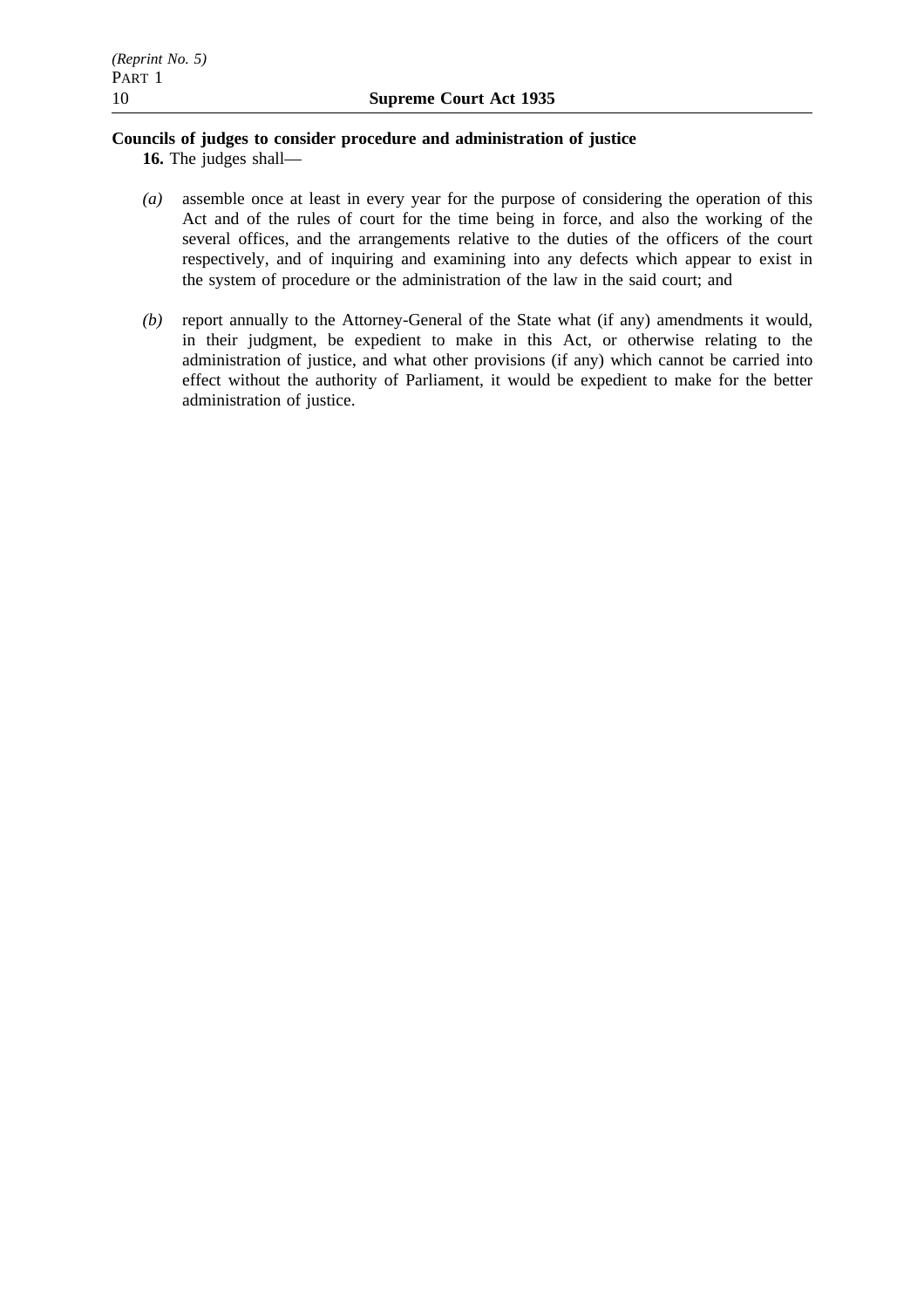# **PART 2 JURISDICTION AND POWERS OF THE COURT**

#### *Jurisdiction*

# **General jurisdiction**

**17.** (1) The court shall be a court of law and equity.

(2) There shall be vested in the court—

- *(a)* the like jurisdiction, in and for the State, as was formerly vested in, or capable of being exercised by, all or any of the courts in England, following:—
	- (i) The High Court of Chancery, both as a common law court and as a court of equity:
	- (ii) The Court of Queen's Bench:
	- (iii) The Court of Common Pleas at Westminster:
	- (iv) The Court of Exchequer both as a court of revenue and as a court of common law:
	- (v) The courts created by commissions of assize:
- *(b)* such other jurisdiction, whether original or appellate, as is vested in, or capable of being exercised by the court:
- *(c)* such other jurisdiction as is in this Act conferred upon the court.

#### **Probate jurisdiction**

**18.** The court shall, in relation to probates and letters of administration, have the following jurisdiction, that is to say:—

- *(a)* The like voluntary and contentious jurisdiction and authority in and for the State in relation to the granting or revoking of probate of wills, and administration of the effects of deceased persons, as was vested in or exercisable by the Court of Probate established in England under the *Court of Probate Act 1857*, together with full authority to hear and determine all questions relating to testamentary causes and matters:
- *(b)* The like jurisdiction and powers with respect to the real estate of deceased persons as it has with respect to the personal estate of deceased persons:
- *(c)* All probate jurisdiction which, under or by virtue of any enactment not repealed by this Act, is vested in or capable of being exercised by the court.

#### **Matrimonial jurisdiction**

**19.** There shall be vested in the court—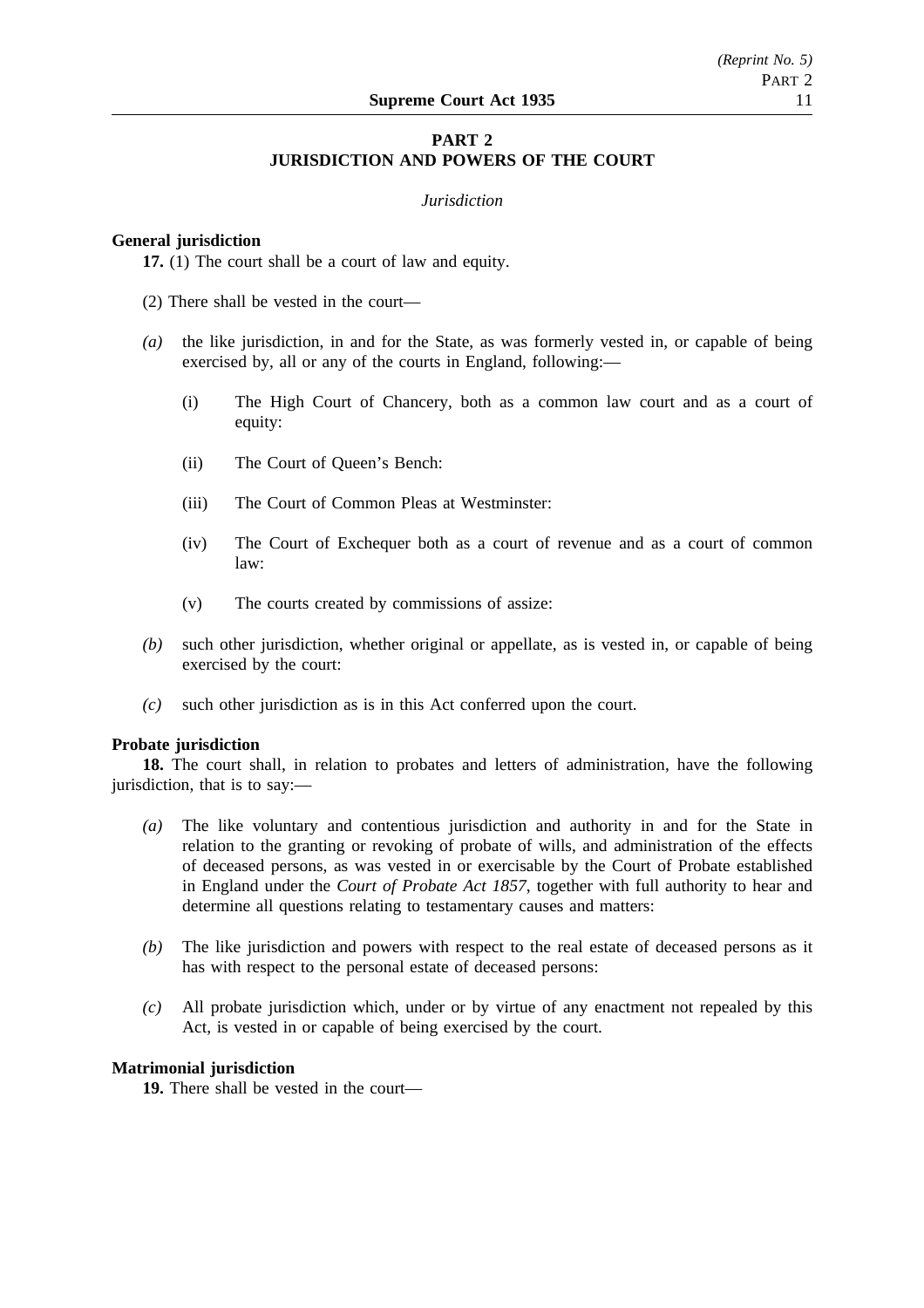- *(a)* the like jurisdiction in relation to matrimonial causes and matters as was immediately before the commencement of the *Matrimonial Causes Act 1857* vested in or exercisable by any ecclesiastical court or person in England in respect of divorce *a mensa et thoro*, nullity of marriage, jactitation of marriage or restitution of conjugal rights, and in respect of any matrimonial cause or matter except marriage licences:
- *(b)* all such jurisdiction in relation to matrimonial causes and matters as under or by virtue of any enactment not repealed by this Act, is vested in or capable of being exercised by the court.

# *Law and Equity*

# **Concurrent administration of law and equity**

**20.** In every civil cause or matter commenced in the court, law and equity shall be administered by the court according to the provisions of the seven sections of this Act next following.

# **Equities of plaintiff**

**21.** If a plaintiff or petitioner claims to be entitled to any equitable estate or right, or to relief upon any equitable ground against any deed, instrument, or contract, or against any right, title, or claim whatsoever, asserted by any defendant or respondent in the cause or matter, or to any relief founded upon a legal right which formerly could only have been given by the court in its equitable jurisdiction, the court shall give to the plaintiff or petitioner the same relief as ought formerly to have been given by the court in its equitable jurisdiction in a suit or proceeding properly instituted for the like purpose.

# **Equitable defences**

**22.** If a defendant claims to be entitled to any equitable estate or right, or to relief upon any equitable ground against any deed, instrument, or contract, or against any right, title, or claim asserted by any plaintiff or petitioner in the cause or matter, or alleges any ground of equitable defence to any such claim of the plaintiff or petitioner, the court shall give to every equitable estate, right, or ground of relief so claimed, and to every equitable defence so alleged the same effect by way of defence against the claim of the plaintiff or petitioner as the court in its equitable jurisdiction ought formerly to have given if the same or the like matters had been relied on by way of defence in a suit or proceeding instituted in that court for the like purpose.

# **Counter-claims and third parties**

**23.** (1) The court shall have power to grant to any defendant, in respect of any equitable estate or right, or other matter of equity, and also in respect of any legal estate, right, or title claimed or asserted by him—

- *(a)* all such relief against any plaintiff or petitioner as the defendant has properly claimed by his pleading, and as the court or judge might have granted in any suit instituted for that purpose by the same defendant against the same plaintiff or petitioner; and
- *(b)* all such relief relating to or connected with the original subject of the cause or matter, and in like manner claimed against any other person, whether already a party to the same cause or matter or not, who has been duly served with notice in writing of such claim, pursuant to any rules of court, as might properly have been granted against that person if he had been made a defendant to a cause duly instituted by the same defendant for the like purpose.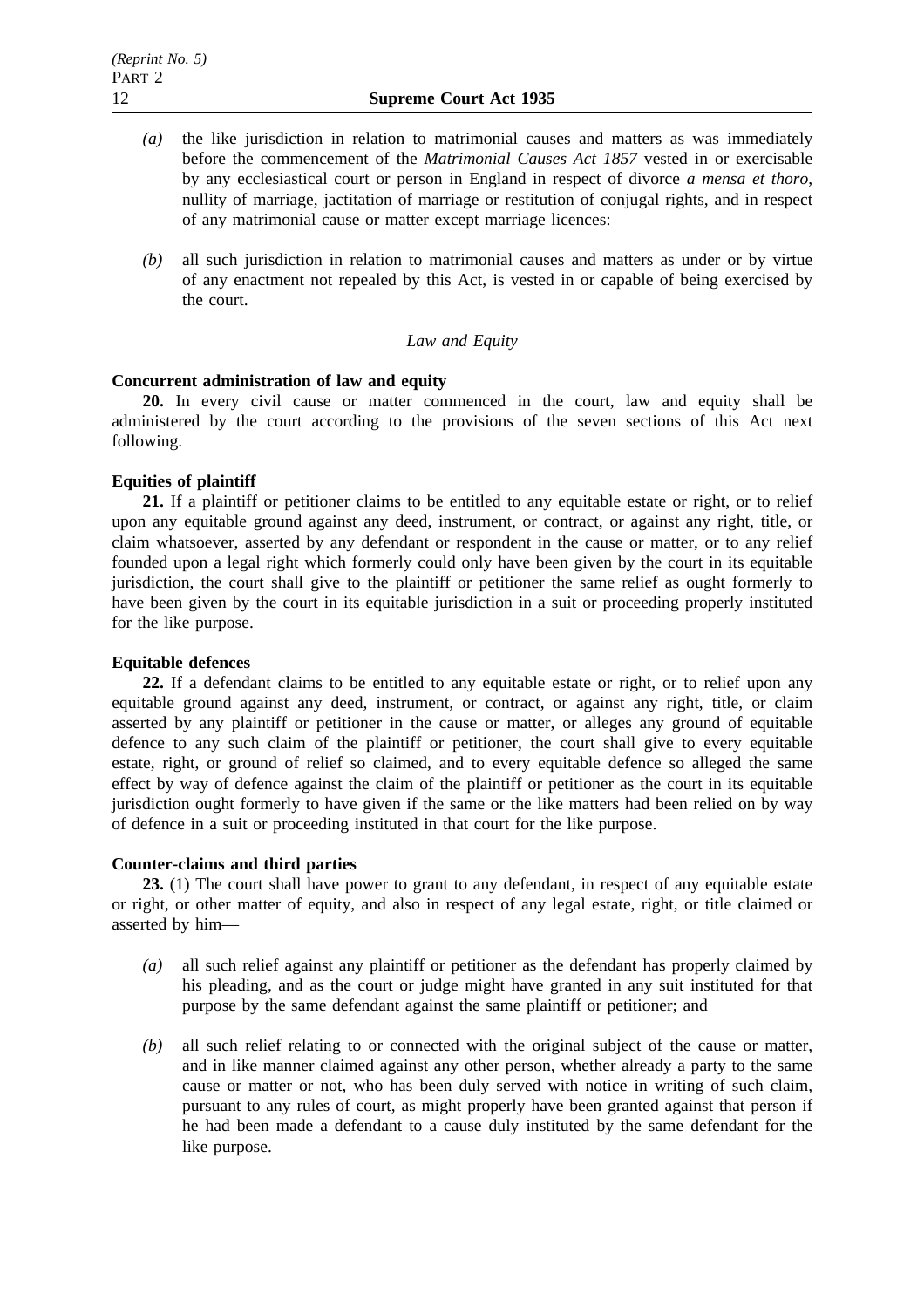(2) Every person served with any such notice shall thenceforth be deemed a party to the cause or matter with the same rights in respect of his defence against the claim, as if he had been duly sued in the ordinary way by the defendant.

# **Equities appearing incidentally**

**24.** The court shall recognize and take notice of all equitable estates, titles, and rights, and all equitable duties and liabilities appearing incidentally in the course of any cause or matter pending before it, in the same manner in which the said court in its equitable jurisdiction would formerly have recognized and taken notice of the same in any suit or proceeding duly instituted therein.

# **Defence instead of injunction or prohibition**

**25.** No cause or proceeding at any time pending in the court shall be restrained by prohibition or injunction, but every matter of equity on which an unconditional injunction against the prosecution of any such cause or proceeding might formerly have been obtained, may be relied on by way of defence thereto:

#### Provided that—

- *(a)* nothing in this Act shall disable the court, if it thinks fit, from directing a stay of proceedings in any cause or matter pending before it; and
- *(b)* any person, whether a party or not to any such cause or matter, who would formerly have been entitled to apply to the court, in any of its jurisdictions, to restrain the prosecution thereof, or who may be entitled to enforce, by attachment or otherwise, any judgment, decree, rule, or order, in contravention of which all or any part of the proceedings in such cause or matter may have been taken, shall be at liberty to apply to the court, in a summary way, for a stay of proceedings in the cause or matter, either generally or so far as may be necessary for the purposes of justice, and the court shall thereupon make such order as is just.

# **Common law and statutory rights and duties**

**26.** Subject to the provisions of this Act for giving effect to equitable rights and other matters of equity, the court shall recognize and give effect to all legal claims and demands, and all estates, titles, rights, duties, obligations, and liabilities, existing by the common law, or by any custom, or created by any statute, in the same manner as those matters would formerly have been recognized and given effect to by the court in any branch of its jurisdiction.

# **Court to do complete justice in cause so as to avoid multiplicity of suits**

**27.** The court in every cause or matter pending before it shall have power to grant, and shall grant, either absolutely or on such reasonable terms and conditions as it deems just, all such remedies whatsoever as any of the parties thereto may appear to be entitled to in respect of every legal or equitable claim properly brought forward by them respectively, in such cause or matter, so that, as far as possible, all matters so in controversy between the parties may be completely and finally determined, and all multiplicity of legal proceedings concerning any of such matters avoided.

# **Rules of equity to prevail where in conflict with common law**

**28.** Subject to the express provisions of any other Act, in questions relating to the custody and education of infants, and generally in all matters not particularly mentioned in this Act in which there was formerly any conflict or variance between the rules of equity and the rules of common law with reference to the same matter, the rules of equity shall prevail in all the courts of the State, so far as the matters to which those rules relate, are cognizable by those courts.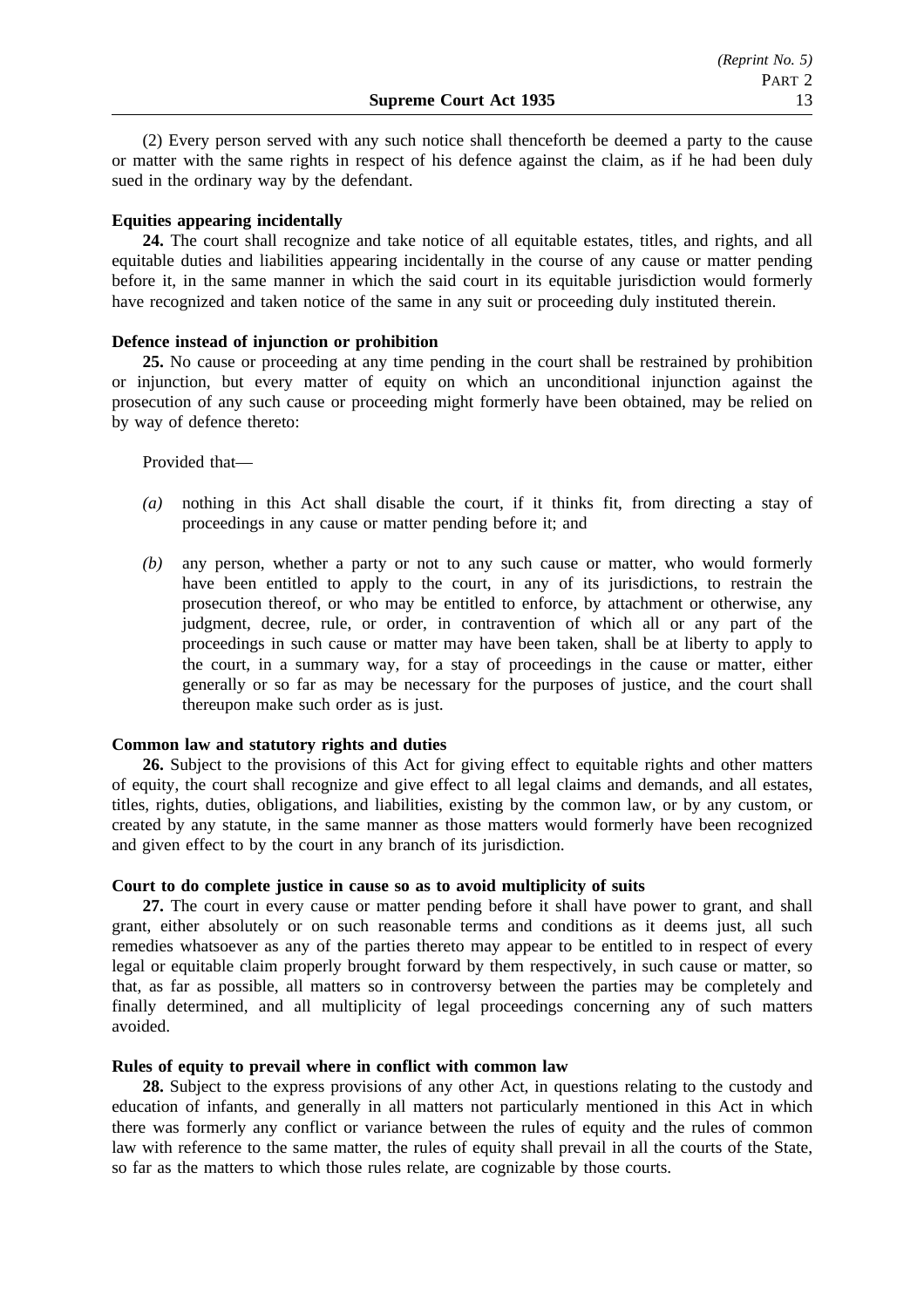#### *Miscellaneous Powers*

# **Court may make orders to have effect of mandamus or injunction, and may appoint receivers**

**29.** (1) The court may grant a mandamus, or an injunction, or appoint a receiver, by an interlocutory order in all cases in which it appears to the court to be just or convenient so to do.

(2) Any such order may be made either unconditionally or upon such terms and conditions as the court thinks just.

(3) If an application is made (whether before, or at, or after the hearing of any cause or matter for an injunction) to prevent any threatened or apprehended waste or trespass, the injunction may be granted, if the court thinks fit, whether the person against whom the order is sought is or is not in possession under any claim of title or otherwise, or (if out of possession) does or does not claim a right to do the act sought to be restrained under any colour of title, and whether the estates claimed by both or by either of the parties are legal or equitable.

# **Damages in certain cases**

**30.** In any action arising out of the breach of any covenant, contract, or agreement, or instituted to prevent the commission or continuance of any wrongful act or for the specific performance of any covenant, contract, or agreement, the court shall have power to award damages to the party injured either in addition to or substitution for the injunction or specific performance, and those damages may be assessed by the court or in such manner as it directs.

#### **Power to direct payment to infant**

**30A.** Where in any action the court determines that a party (being an infant) is entitled to recover damages from another party, the court may by final or declaratory judgment finally determining the question of liability between the parties order payment of any amount or amounts of damages, direct to the plaintiff. Any acknowledgment or receipt in writing of any moneys paid on account of any such amount or amounts pursuant to a judgment under this section shall not if the court so orders be invalid merely on the ground that the person giving the same was under the age of twenty-one years at the time of his signing or giving the same.

#### **Power to make interim assessment of damages**

**30B.** (1) Where in any action the court determines that a party is entitled to recover damages from another party, it shall be lawful for the court to enter declaratory judgment finally determining the question of liability between the parties, in favour of the party who is entitled to recover damages as aforesaid, and to adjourn the final assessment thereof.

(2) It shall be lawful for the court when entering declaratory judgment and for any judge of the court at any time or times thereafter—

- *(a)* to make orders that the party held liable make such payment or payments on account of the damages to be assessed as to the court seems just; and
- *(b)* in addition to any such order or in lieu thereof, to order that the party held liable make periodic payments to the other party on account of the damages to be assessed during a stated period or until further order: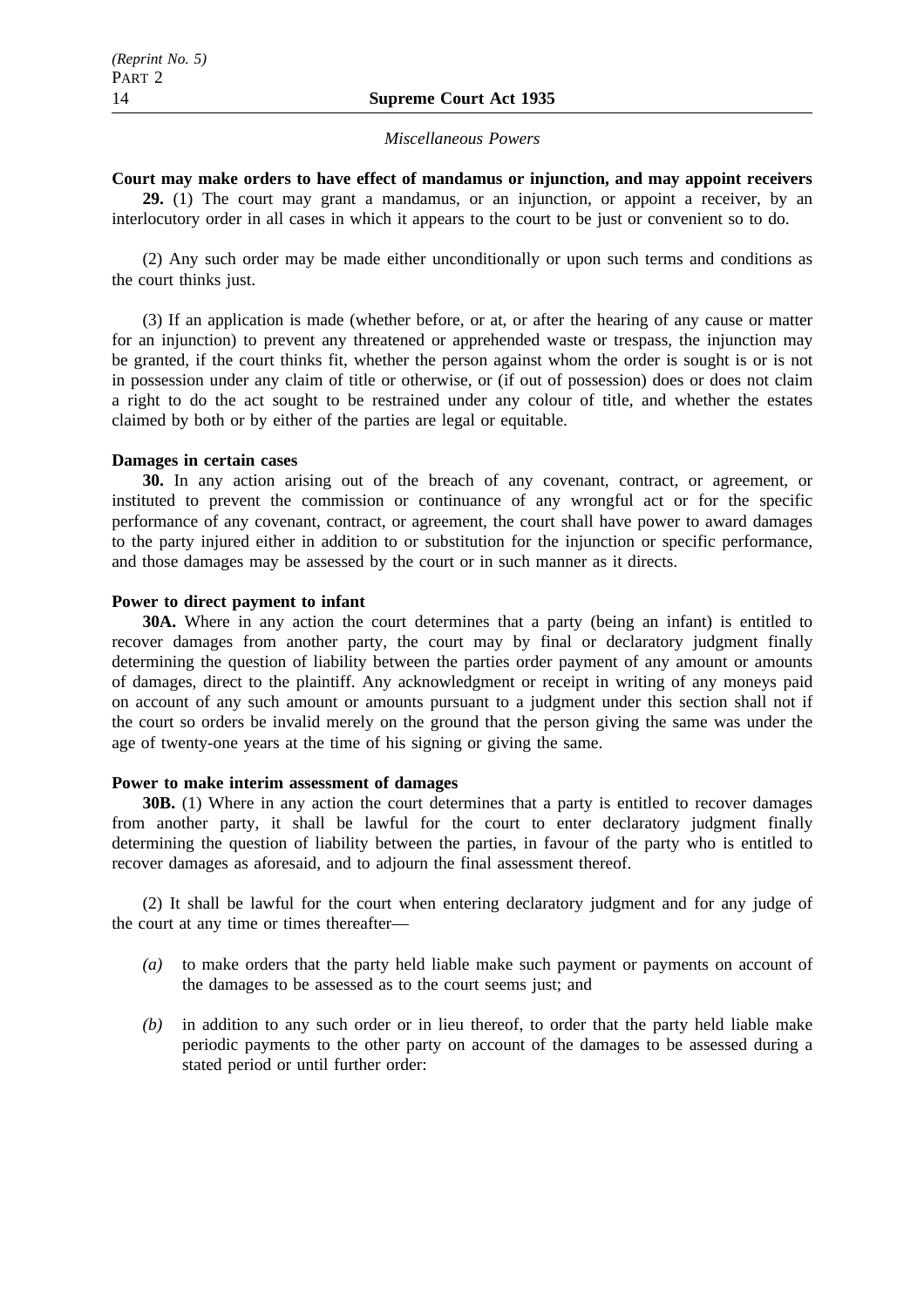Provided, however, that where the declaratory judgment has been entered in an action for damages for personal injury, such payment or payments shall not include an allowance for pain or suffering or for bodily or mental harm (as distinct from pecuniary loss resulting therefrom) except where serious and continuing illness or disability results from the injury or except that, where the party entitled to recover damages is incapacitated or partially incapacitated for employment and being in part responsible for his injury is not entitled to recover the full amount of his present or continuing loss of earnings, or of any hospital, medical or other expenses resulting from his injury, the court may order payment or payments not to exceed such loss of earnings and expenses and such payment or payments may be derived either wholly or in part from any damages to which the party entitled to recover damages has, but for the operation of this proviso, established a present and immediate right or except where the judge is of opinion that there are special circumstances by reason of which this proviso should not apply.

(3) Any order for payment of moneys on account of damages made hereunder may be enforced as a judgment of the court.

(4) Where the court adjourns assessment of damages under this section, it may order the party held liable to make such payment into court or to give such security for payment of damages when finally assessed as it deems just.

(5) When damages are finally assessed credit shall be given in the final assessment for all payments which have been made under this section and the final judgment shall state the full amount of damages, the total of all amounts already paid pursuant to this section and the amount of damages then remaining payable, and judgment shall be entered for the last-named amount.

(6) Where the court adjourns assessment of damages under this section, any party to the proceedings may apply to any judge of the court at any time and from time to time—

- *(a)* for an order that the court proceed to final assessment of the damages; or
- *(b)* for the variation or termination of any order which may have been made for the making of periodic payments.

On the hearing of any such application the judge shall make such order as he considers just: Provided that, in an action for damages for personal injury, upon an application for an order that the court proceed to final assessment of damages, the Judge to whom such application is made shall not refuse such order if the medical condition of the party entitled to recover damages is such that neither substantial improvement nor substantial deterioration thereof is likely to occur or if a period of four years or more has expired since the date of the declaratory judgment unless the judge is of opinion that there are special circumstances by reason of which such assessment should not then be made.

(7) If it appears to the court that a person in whose favour declaratory judgment has been entered has without reasonable cause failed to undertake such reasonable medical or remedial treatment as his case might have required or require, it shall not award damages for such disability, pain or suffering as would have been remedied but for such failure.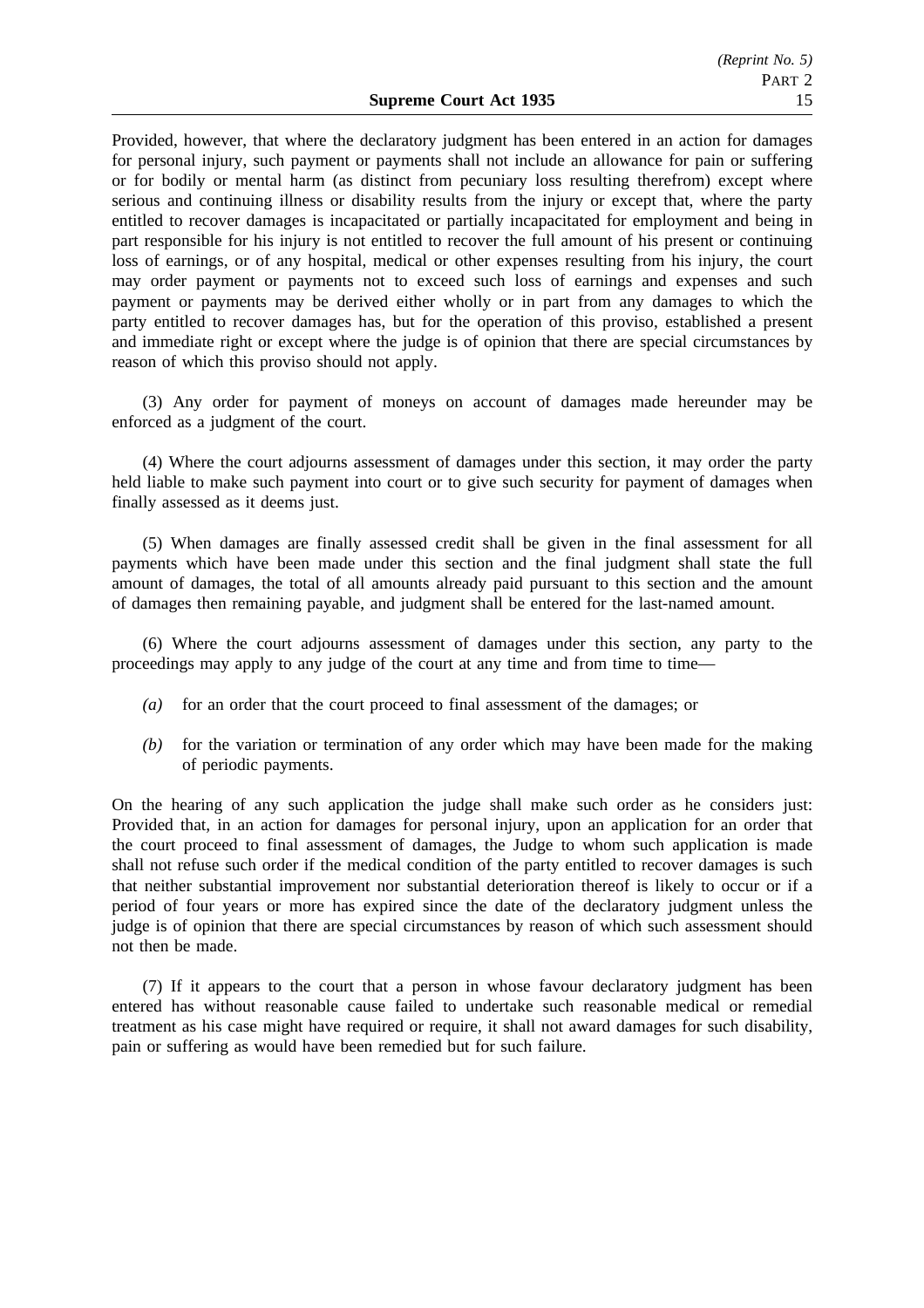(8) If at any time it appears to a judge that a person in whose favour declaratory judgment has been entered and who is incapacitated or partially incapacitated for employment, is not sincerely or with the diligence which should be expected of him in the circumstances of his case, attempting to rehabilitate himself for employment any payment or payments under subsection (2) of this section shall not include by way of allowance for loss of earnings a sum in excess of seventy-five per centum of such person's loss of earnings.

- (9) *(a)* Notwithstanding anything in the *Survival of Causes of Action Act 1940*, when damages are finally assessed under this section for the benefit of the estate of a deceased person where the deceased person died after action brought and declaratory judgment has been entered in favour of such person, the damages finally assessed may include such damages in respect of any of the matters referred to in section 3 of that Act as the court deems proper.
	- *(b)* Where a party dies after declaratory judgment has been entered in his favour but before final assessment of his damages in circumstances which would have entitled any person to recover damages, *solatium* or expenses by action pursuant to Part 2 of the *Wrongs Act 1936-1959*, it shall be lawful for the executor or administrator of the deceased to proceed in the same action for the recovery of such damages, *solatium* or expenses for the benefit of such person notwithstanding the declaratory judgment or that the deceased has received moneys thereunder, provided, however, that in any such proceedings all moneys paid to the deceased pursuant to the declaratory judgment in excess of any actual and subsisting pecuniary loss resulting to him from the wrongful act of the party held liable shall be deemed to have been paid towards satisfaction of the damages, *solatium* or expenses awarded pursuant to the *Wrongs Act 1936-1959* and no further damages shall be payable in respect of the injury sustained by the deceased. In any proceedings hereunder, the declaratory judgment and any finding of fact made in the course of proceedings consequent thereupon shall enure as between the party held liable and the executor or administrator of the deceased.
	- *(c)* Where a party dies in the circumstances referred to in the preceding paragraph of this subsection except that the death of the deceased is not wholly attributable to the personal injury, the subject of the declaratory judgment, but was accelerated thereby, it shall be lawful for proceedings to be taken and for the court to assess damages, *solatium* or expenses as in the preceding paragraph but such damages, *solatium* or expenses shall be proportioned to the injury to the person for whom and for whose benefit the proceedings are taken resulting from such acceleration of death.
	- *(d)* The court may, if the justice of a case so requires, assess damages under paragraph *(a)* of this subsection notwithstanding the commencement or prosecution of proceedings under paragraph *(b)* or *(c)* of this subsection and the damages so assessed shall be for the benefit of the estate of the deceased and no damages shall be awarded under paragraph *(b)* or *(c)* of this subsection.

(10) In the exercise of the powers conferred by this section the court shall have regard to the facts and circumstances of the particular case, as they exist from time to time, and any allowance, or the final assessment, as the case may be, shall be such as to the court may seem just and reasonable as compensation to the person actually injured or to his or her dependants as the case may be.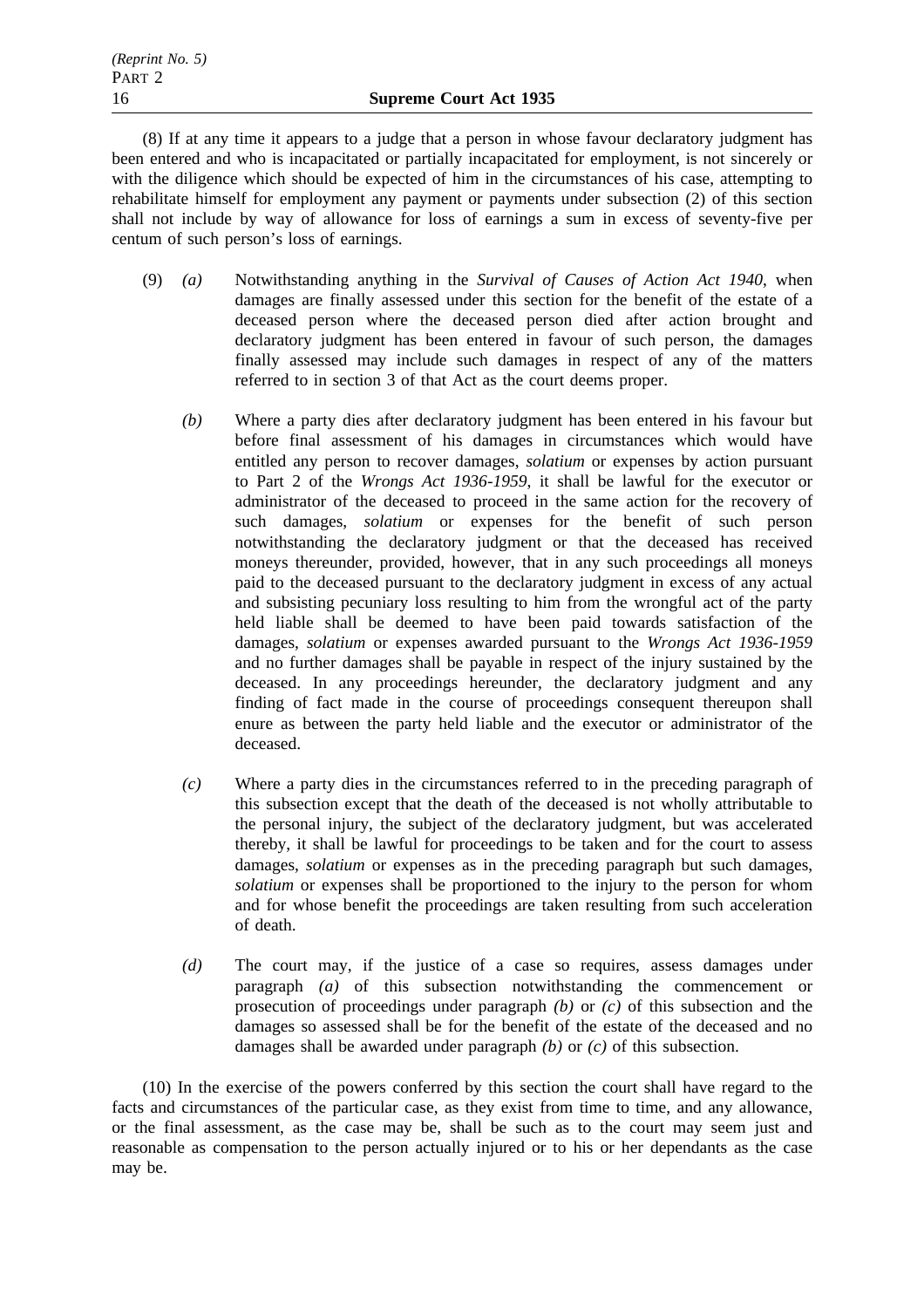# **Power to award interest**

**30C.** (1) Unless good cause is shown to the contrary, the court shall, upon the application of a party in favour of whom a judgment for the payment of damages, compensation or any other pecuniary amount has been, or is to be, pronounced, include in the judgment an award of interest in favour of the judgment creditor in accordance with the provisions of this section.

- (2) The interest—
- *(a)* will be calculated at a rate fixed by the court; and
- *(b)* will be calculated in respect of a period fixed by the court (which must, however, in the case of a judgment given on a liquidated claim, be the period running from when the liability to pay the amount of the claim fell due to the date of judgment unless the court otherwise determines); and
- *(c)* is payable, in accordance with the court's determination, in respect of the whole or part of the amount for which judgment is given.

(3) Where a party to any proceedings before the court is entitled to an award of interest under this section, the court may, in the exercise of its discretion, and without proceeding to calculate the interest to which that party may be entitled in accordance with subsection (2) of this section, award a lump sum in lieu of that interest.

(4) This section does not—

- *(a)* authorize the award of interest upon interest; or
- *(ab)* authorize the award of interest upon exemplary or punitive damages; or
- *(b)* apply in relation to any sum upon which interest is recoverable as of right by virtue of an agreement or otherwise; or
- *(c)* affect the damages recoverable upon the dishonour of a negotiable instrument; or
- *(d)* authorize the award of any interest otherwise than by consent upon any sum for which judgment is pronounced by consent; or
- *(e)* limit the operation of any other enactment or rule of law providing for the award of interest.

# **Declaratory orders**

**31.** No action or proceeding shall be open to objection on the ground that a merely declaratory judgment or order is sought thereby, and the court shall have power to make binding declarations of right whether any consequential relief is or could be claimed or not.

# **Court may order mortgage instead of sale in certain cases**

**32.** In any proceeding in which the court has power to order a sale of any real or personal property, the court shall have power, instead of ordering a sale, to make such order, as is just and convenient, for a mortgage of the property, with power of sale to the mortgagee; and, for the purpose of perfecting such mortgage, to order the execution of all deeds and documents in the same manner as in the case of a sale of property.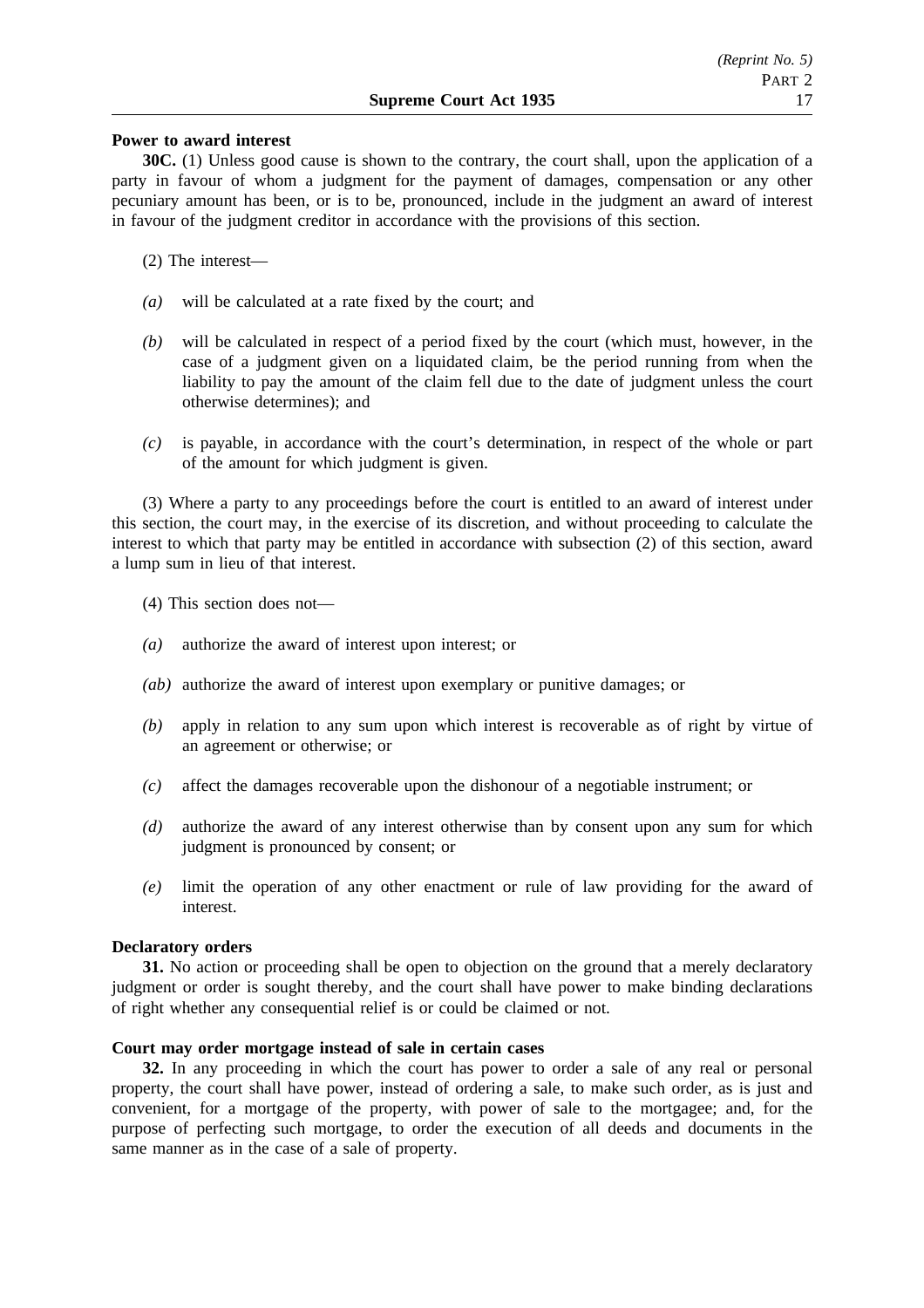\*\*\*\*\*\*\*\*\*\*

## **Court may direct sale of mortgaged property, etc.**

**34.** In any action for the foreclosure of the equity of redemption in any mortgaged property, and upon the request of the mortgagee, or of any subsequent encumbrancer, or of the mortgagor, or any person claiming under any such person, the court may direct a sale of the property, or a transfer of the mortgage debt and security, instead of a foreclosure of the equity of redemption, on such terms as the court thinks fit, and, if the court thinks fit, without previously determining the priorities of encumbrances, or giving the usual or any time to redeem: Provided that if the request is made by any subsequent encumbrancer, or by the mortgagor, or by any person claiming under such encumbrancer or mortgagor, no such sale shall be directed without the consent of the mortgagee or the persons claiming under him, unless the party making such request deposits in court a reasonable sum of money, to be fixed by the court, for the purpose of securing the performance of such terms as may be imposed on the party making such request.

\*\*\*\*\*\*\*\*\*\*

# **Appointment of commissioners for taking affidavits**

**36.** (1) Any two or more judges of the court of whom the Chief Justice shall be one, may by commission under the seal of the court from time to time empower such persons as they think fit and necessary, whether within or outside the State, to take all such affidavits as any person desires to make before any person so empowered in or concerning any cause, matter or thing pending in the court.

(2) Every person so appointed shall be a commissioner for taking oaths in all causes and matters whatsoever in every jurisdiction of the court.

\*\*\*\*\*\*\*\*\*\*

# **Inspection of property in legal proceedings**

**38.** (1) For the purpose of any proceeding therein, the court may order a view or inspection of any land or chattel, and any judge, juryman, or other person authorized by the order, may enter on any land or premises which it is necessary or convenient to enter on for the purpose of such inspection.

(2) Every person in possession of any such land or premises shall allow such entry for the purposes aforesaid, and in case of any obstruction or refusal of such entry, the person or persons so obstructing or refusing such entry, shall be deemed guilty of a contempt of court, and be liable to punishment accordingly.

# **Vexatious proceedings**

**39.** (1) If, on the application of the Attorney-General, the court is satisfied that a person has persistently instituted vexatious proceedings, the court may make either or both of the following orders:

- *(a)* an order prohibiting the person by whom the vexatious proceedings were instituted from instituting further proceedings, or further proceedings of a particular class, without leave of the court;
- *(b)* an order staying proceedings already instituted by that person.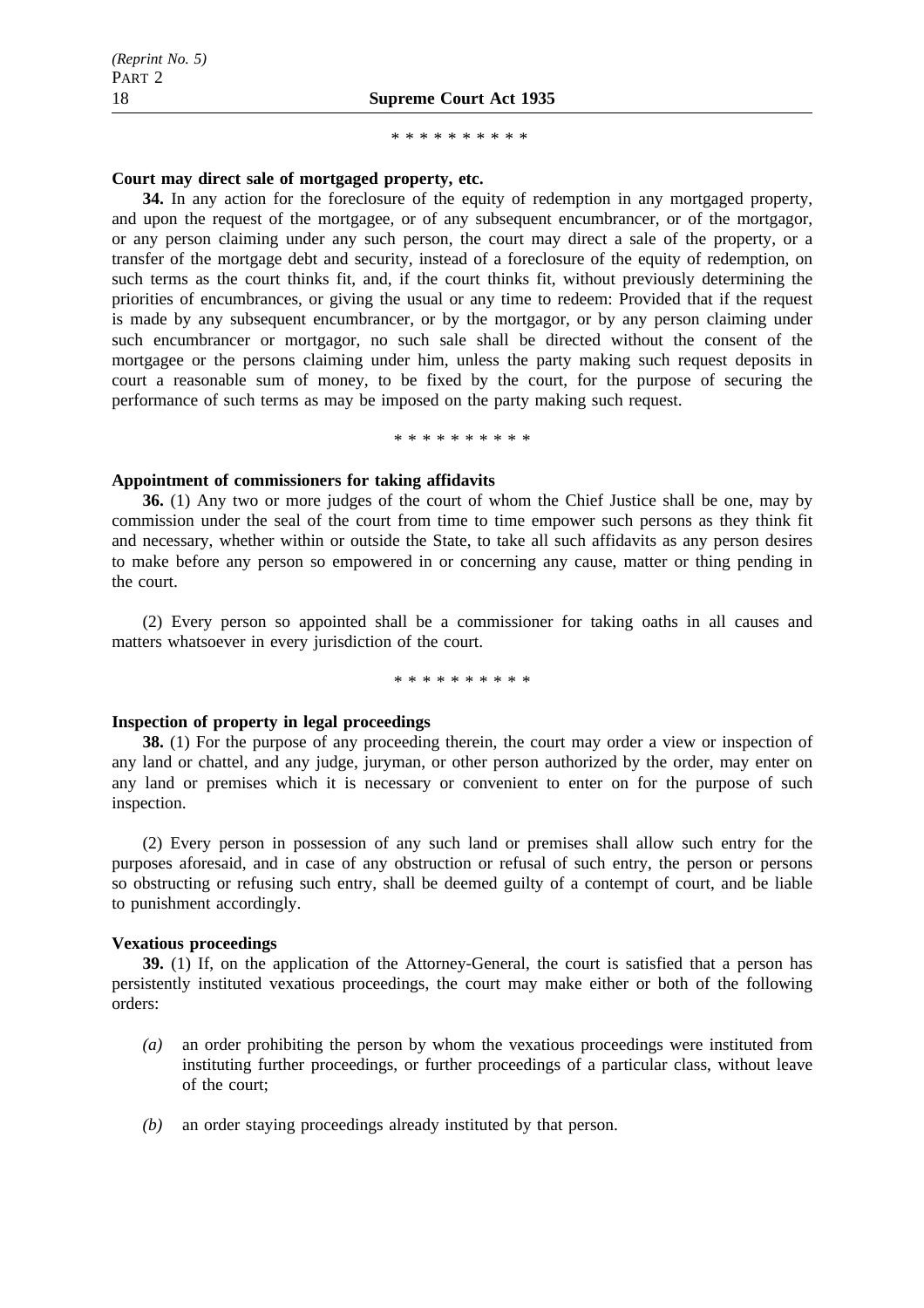(2) Where it appears to the Supreme Court or any other court of the State that there are proper grounds for an application under this section, it may refer the matter to the Attorney-General for consideration.

(3) An order under this section remains in force (subject to variation by the court)—

- *(a)* if a period for the operation of the order is fixed—until the expiration of that period or the revocation of the order (whichever first occurs);
- *(b)* if no such period is fixed—until revocation of the order.

(4) Where an order is made under this section, a copy of the order must be published in the *Gazette*.

- (5) For the purposes of this section, proceedings are vexatious—
- *(a)* if instituted to harass or annoy, to cause delay, or for any other ulterior purpose; or
- *(b)* if instituted without reasonable ground.

(6) A reference in this section to proceedings extends to both civil and criminal proceedings whether instituted in the court or some other court of the State.

# **Power of court with regard to costs**

**40.** Subject to the express provisions of this Act, and to the rules of court, and to the express provisions of any other Act whenever passed, the costs of and incidental to all proceedings in the court, including the administration of estates and trusts, shall be in the discretion of the court or judge, and the court or judge shall have full power to determine by whom and to what extent such costs are to be paid.

 $(2)$  If—

- *(a)* an action for the recovery of damages or any other monetary sum is brought in the Court; and
- *(b)* the action might have been brought in the District Court; and
- *(c)* the plaintiff recovers less than an amount fixed by the rules for the purposes of this paragraph,

no order for costs will be made in favour of the plaintiff unless the Court is of the opinion that it is just, in the circumstances of the case, that the plaintiff should recover the whole or part of the costs of action.

# **Power to revive orders on abatement of cause**

**41.** When any judgment or order for the payment of any costs or money has been made in any cause or matter, and the suit afterwards becomes abated, it shall be lawful for the court or a judge, upon the application of any person interested under the judgment or order, to make an order reviving the cause or matter, and permitting the applicant to prosecute and enforce the judgment or order, upon such terms (if any) as the court or judge thinks fit.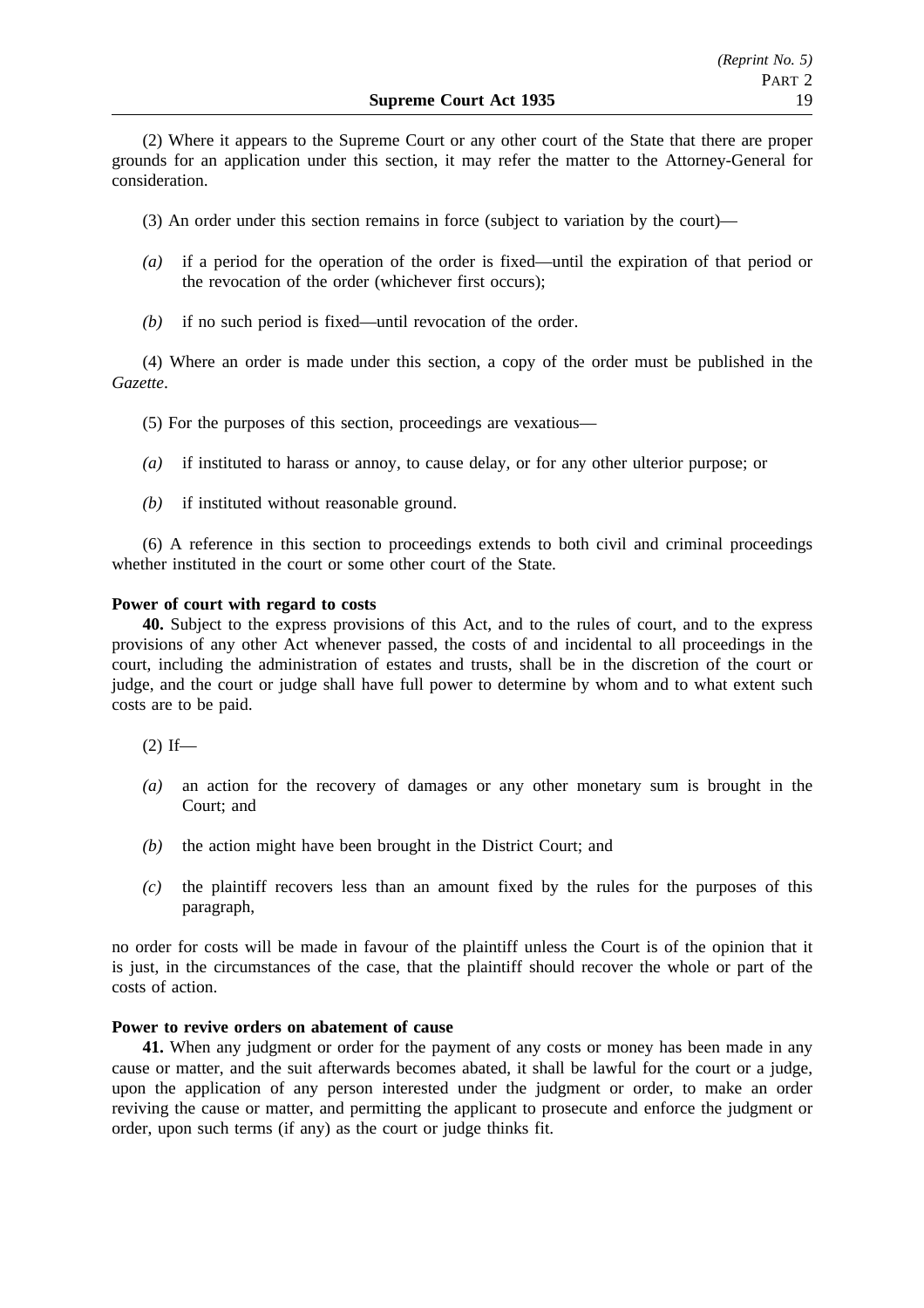#### **PART 3**

# **SITTINGS AND DISTRIBUTION OF BUSINESS**

#### **Abolition of terms**

**42.** The division of the legal year into terms is abolished as far as relates to the administration of justice, and there shall be no terms applicable to any sitting or business of the court.

# **Reference to terms for computing time**

**43.** In all cases in which the terms, into which the legal year was formerly divided, are used as a measure for determining the time at or within which any act is required to be done, those terms may continue to be referred to for the same or the like purpose, unless provision is otherwise made by law.

#### **Sitting in vacation**

**44.** Provision shall be made by rules of court for the hearing during vacation of all such applications as require to be immediately or promptly heard.

# **Place and time of sittings, and power to adjourn**

**45.** (1) The court may sit and act at any time and at any place for the transaction of any part of the business of the court, or for the discharge of any duty under this or any other enactment.

(2) The hearing or further hearing or determination of any cause or matter commenced in the court may be adjourned from time to time, and from place to place, as the court thinks fit.

(3) A judge sitting in open court may adjourn for consideration in chambers any matter which in his opinion may be more conveniently disposed of in chambers; and any judge sitting in chambers may adjourn any matter to be heard in open court.

#### **Civil sittings of court**

**46.** Subject to this Act and to the rules of court the civil sittings of the court for the trial of causes and questions or issues of fact shall be held in Adelaide, and such sittings shall, so far as is reasonably practicable, and subject to vacations, be held continuously throughout the year by as many judges as the business to be disposed of renders necessary.

#### **Power to sit in several jurisdictions at one time**

**47.** Any two or more of the judges may sit at the same time, as separate courts or divisions of the court, for the despatch of its business, either in the same jurisdiction or in different jurisdictions, and, in particular, the Full Court may sit in more than one division.

#### **Jurisdictional of Full Court, single judge and master**

**48.** Subject to any express enactment, and to the rules of court, the jurisdiction vested in, or exercisable by the court, shall be exercisable either by the Full Court or by a single judge sitting in court:

Provided that—

- (1) The Full Court shall hear and determine—
- *(a)* all motions for new trials:
- *(b)* all appeals from a single judge whether sitting in court or chambers: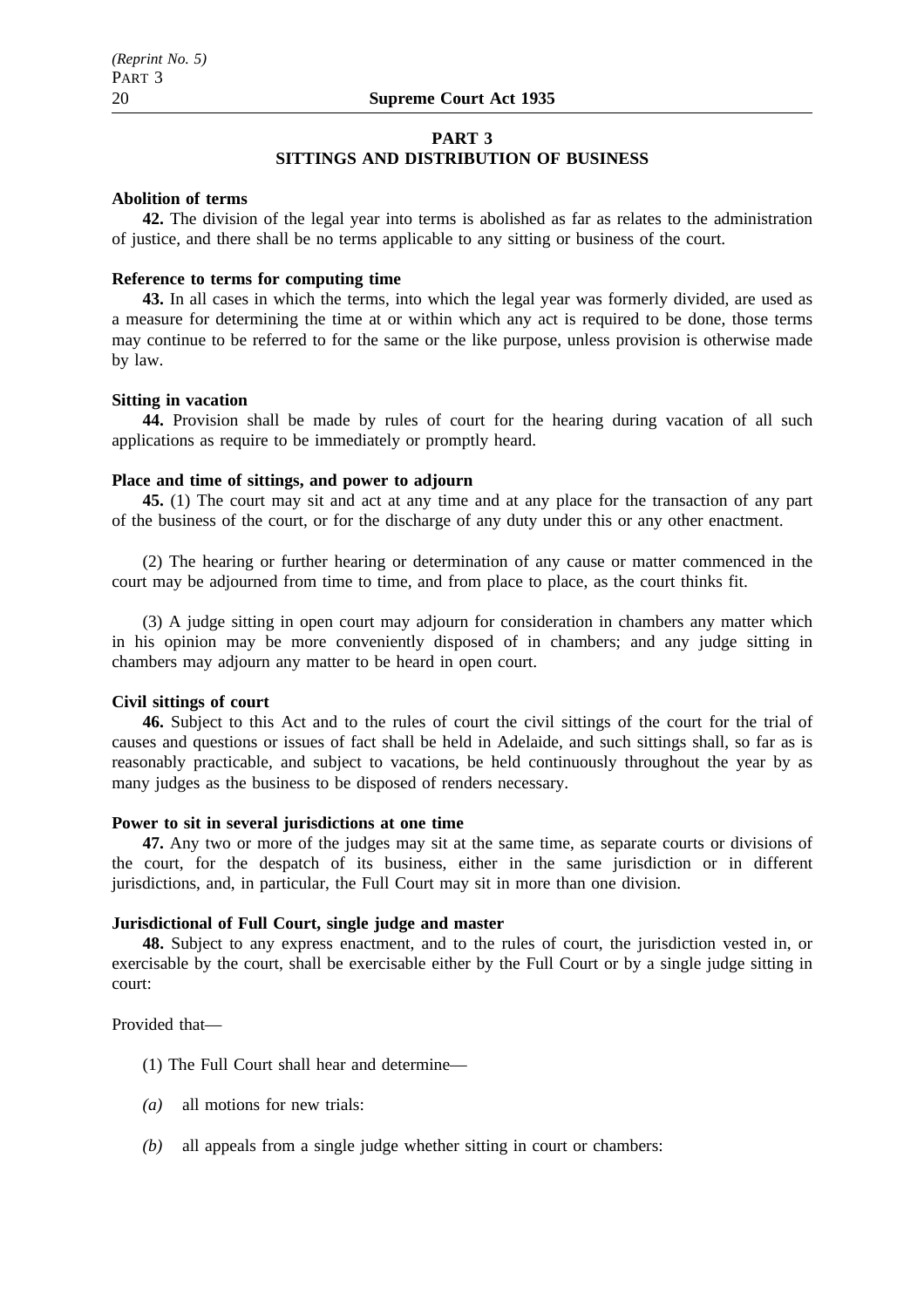- *(c)* all rules and orders to show cause returnable before the Full Court:
- *(d)* all special cases and points and questions of law referred to or reserved for the consideration of, or directed to be argued before the Full Court:
- *(e)* all trials at bar:
- *(f)* all causes and matters which are required by the rules of court, or by the express provision of any other Act, to be heard or determined by the Full Court:

(2) The jurisdiction of the court may be exercised by a judge in chambers in all such causes or matters, and in all such proceedings in any cause or matter, as are authorized by statute or by the rules or practice of the court.

(3) The jurisdiction of the court may be exercised by a master to the extent authorized by this Act or any other Act, or by rules of court made under this Act or any other Act.

# **Cases or points of law reserved for Full Court**

**49.** (1) Any judge of the court sitting in the exercise of any jurisdiction may reserve any case or any point in a case for the consideration of the Full Court, or may direct any case or point in a case to be argued before the Full Court, and the Full Court may hear and determine any such case or point so reserved or so directed to be argued.

(2) Subject to any express enactment the like powers may be exercised in relation to any appeal or matter whatsoever, which comes before a judge, under any enactment by which a judge of the court is designated as the judge, arbitrator, or person appointed to hear and determine the appeal or matter, notwithstanding that the determination of the judge is expressed to be final or without appeal.

# **Appeals against decisions of judges and masters**

**50.** (1) Subject to the rules of court an appeal shall lie to the Full Court against every judgment, including every declaratory judgment entered pursuant to section 30B of this Act and any final assessment made thereon, order, or direction of a judge, whether in court or chambers, and also from the refusal of any judge to make any order:

Provided that—

- (1) No appeal shall lie from—
- *(a)* an order allowing an extension of time to appeal from a judgment or order:
- *(b)* an order giving unconditional leave to defend an action:
- *(c)* any judgment or order which is by statute, or by agreement of the parties, final or without appeal.
- (2) No appeal shall lie without the leave of the judge from any order—
- *(a)* made by consent of the parties:
- *(b)* as to costs only which by law are left to the discretion of the judge.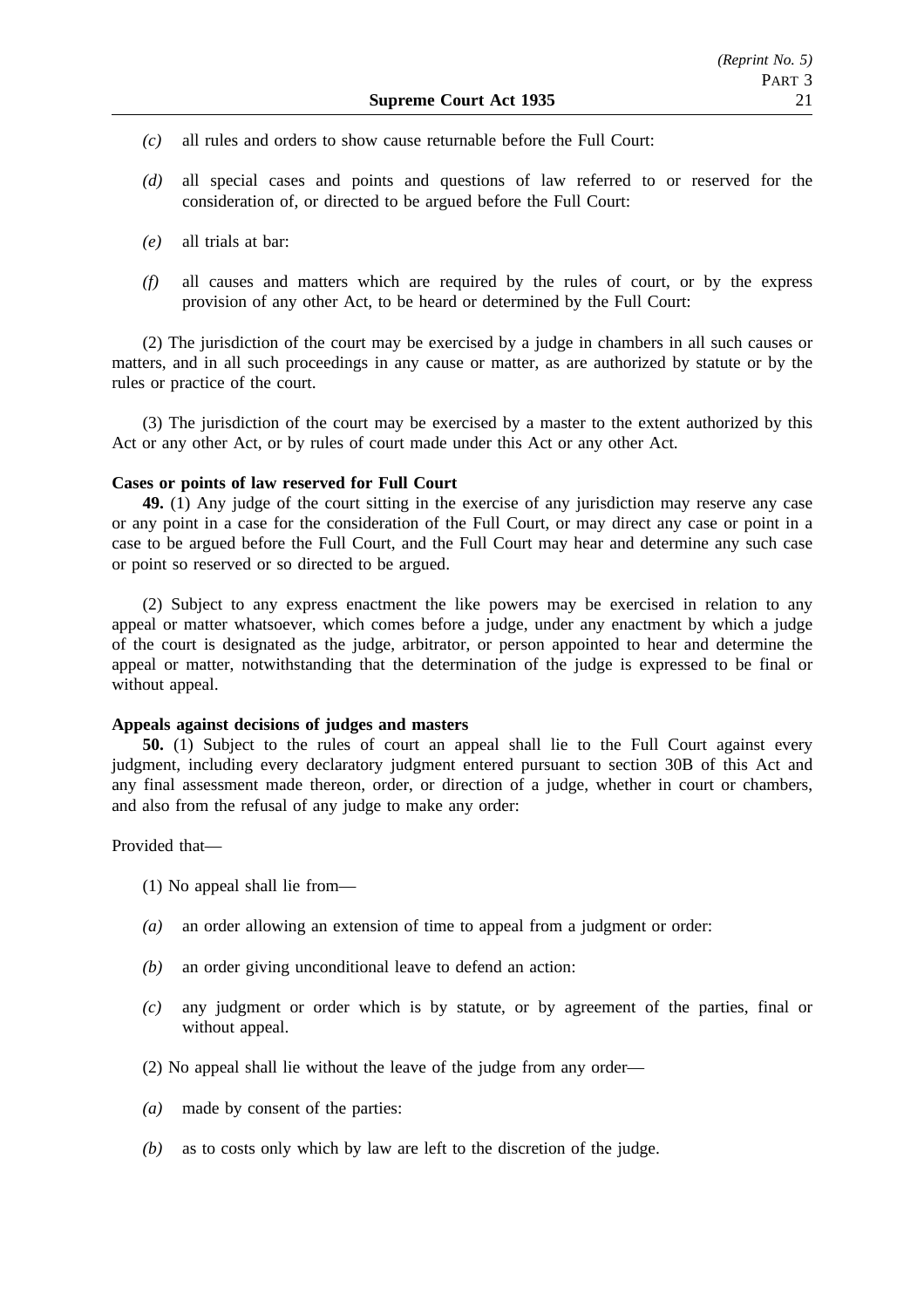- (3) No appeal shall lie without the leave of the judge or of the Full Court from—
- *(a)* any order upon appeal from a court of summary jurisdiction under the *Justices Act 1921*:
- *(b)* any interlocutory order or interlocutory judgment except in the following cases, namely:—
	- (i) Any order refusing unconditional leave to defend:
	- (ii) Where the liberty of the subject or the custody of infants is concerned:
	- (iii) Where an injunction or the appointment of a receiver is granted or refused:
	- (iv) Any decision determining the claim of any creditor or the liability of any contributory or the liability of any director or other officer under the *Companies Act 1962*, as amended, or under any corresponding previous enactment, in respect of misfeasance or otherwise:
	- (v) The grant or refusal of a decree or order *nisi* in a matrimonial cause:
	- (va) Any assessment of damages not being a final assessment made pursuant to section 30B of this Act.
	- (vi) Such other cases to be prescribed by rules of court as are, in the opinion of the authority making such rules, of the nature of final decisions.

(2) Subject to the rules of court, an appeal shall lie to a judge against a judgment, order, direction or decision of a master.

# **Applications for leave to appeal**

**51.** Any application for leave to appeal may be made *ex parte* unless the judge or the Full Court otherwise directs.

# *Circuit Sessions of the Court*

# **Circuit districts**

**52.** (1) The Governor may by proclamation—

- *(a)* declare any portion of the State defined or described in the proclamation to be a circuit district:
- *(b)* abolish any circuit district:
- *(c)* alter any circuit district by including any additional territory therein or excluding any territory therefrom:
- *(d)* appoint a town in each circuit district at which sessions of the court shall be held.

(2) Until otherwise proclaimed, the circuit districts existing at the time of the passing of this Act shall be circuit districts for the purposes of this Act, and the towns at which circuit courts were usually held before the passing of this Act, shall be deemed to be towns appointed under subsection (1) of this section.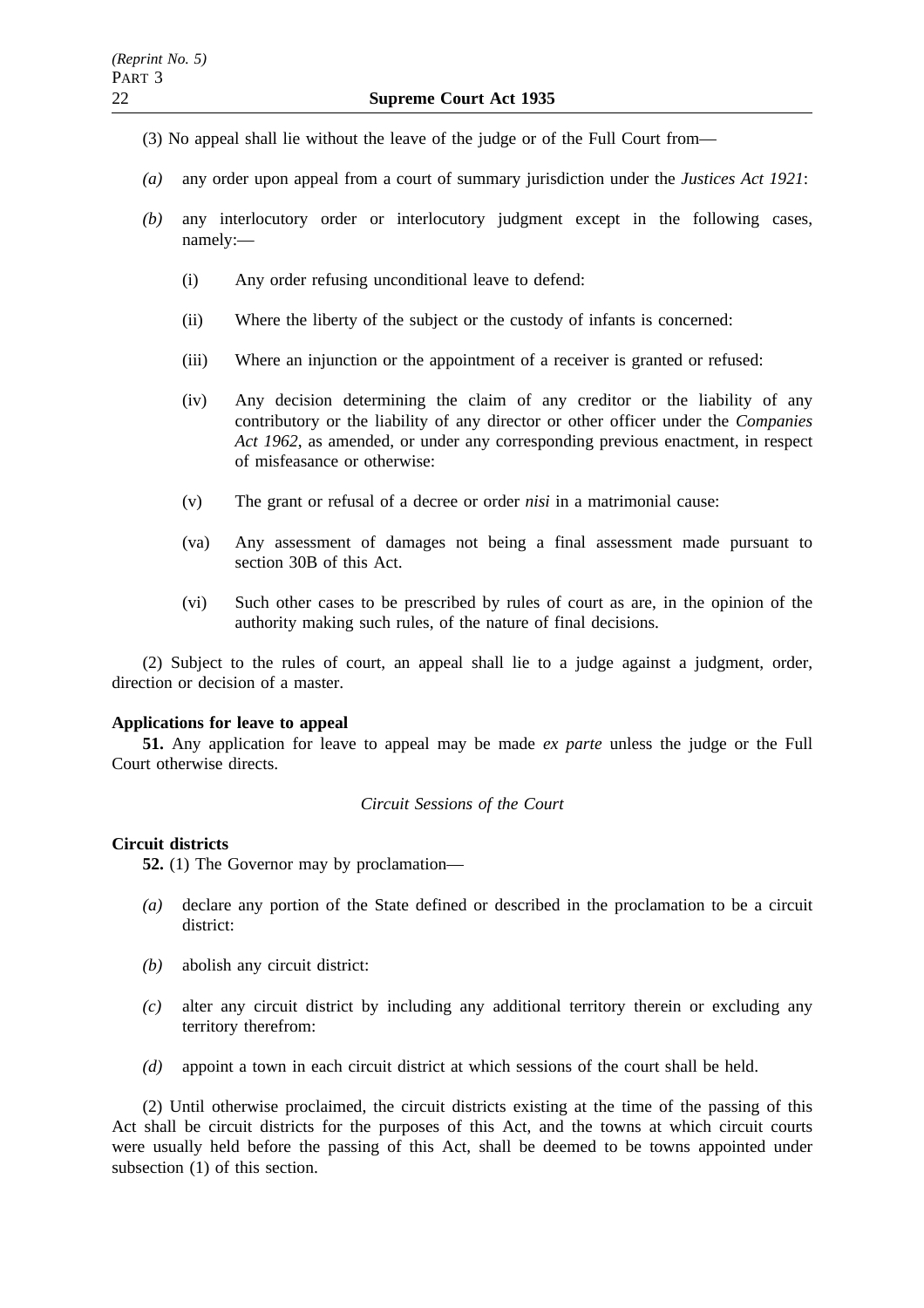#### **Issue of commissions for holding circuit sessions**

**53.** (1) The Governor may at any time issue a commission directing any judge to hold circuit sessions of the court at a time and in the place named in the commission: Provided that—

- *(a)* it shall be lawful for the Governor upon the recommendation of the judges of the court to issue the commission to a practitioner of the court of at least seven years standing; and
- *(b)* every practitioner so assigned shall, for the purposes of the commission, have all the power, authority, and jurisdiction of a judge of the court.

(2) The judge or practitioner named in any commission is, in the provisions of this Act relating to circuit sessions, called "the commissioner".

(3) Notice of the issue of the commission shall be given in the *Gazette* at least thirty days before the day appointed therein for the holding of the circuit sessions.

(4) Every commissioner, when engaged in the exercise of any jurisdiction assigned to him by the commission, shall be deemed to have, and to exercise, the jurisdiction of the Supreme Court of South Australia, and any sessions held under the commission shall be sessions of the said court.

(5) For the purpose of completing any business commenced at any circuit sessions the commissioner shall have the powers referred to in section 45 of this Act.

# **Supplementary commissions of circuit sessions**

**53A.** (1) At any time after the issue of a commission under section 53 of this Act the Governor upon the recommendation of the judges of the court may issue a supplementary commission assigning a practitioner of the court of at least seven years standing to hold the sessions according to the tenor of the original commission.

(2) Any practitioner so assigned shall have the same power, authority and jurisdiction, and the original commission shall be read, as if he had been named therein.

(3) It shall not be necessary to give notice in the *Gazette* of the issue of a supplementary commission.

(4) The word "**commissioner**" where used in subsection (4) of section 53, and in sections 54 and 55 of this Act, shall include a practitioner to whom a supplementary commission is issued under this section.

#### **Holding of circuit sessions**

**54.** (1) When the commission is issued, the court shall be held by the commissioner according to the tenor of the commission: Provided that—

- *(a)* if it appears to the commissioner, at any time within seven days before the day fixed for the sessions, that there is no business to be transacted, he may certify accordingly, and it shall not be necessary to hold the court:
- *(b)* if the commissioner does not attend at the time and place appointed for holding the court, any judge may hold the sessions according to the tenor of the commission, and with the like power, authority, and jurisdiction, as if he had been named therein.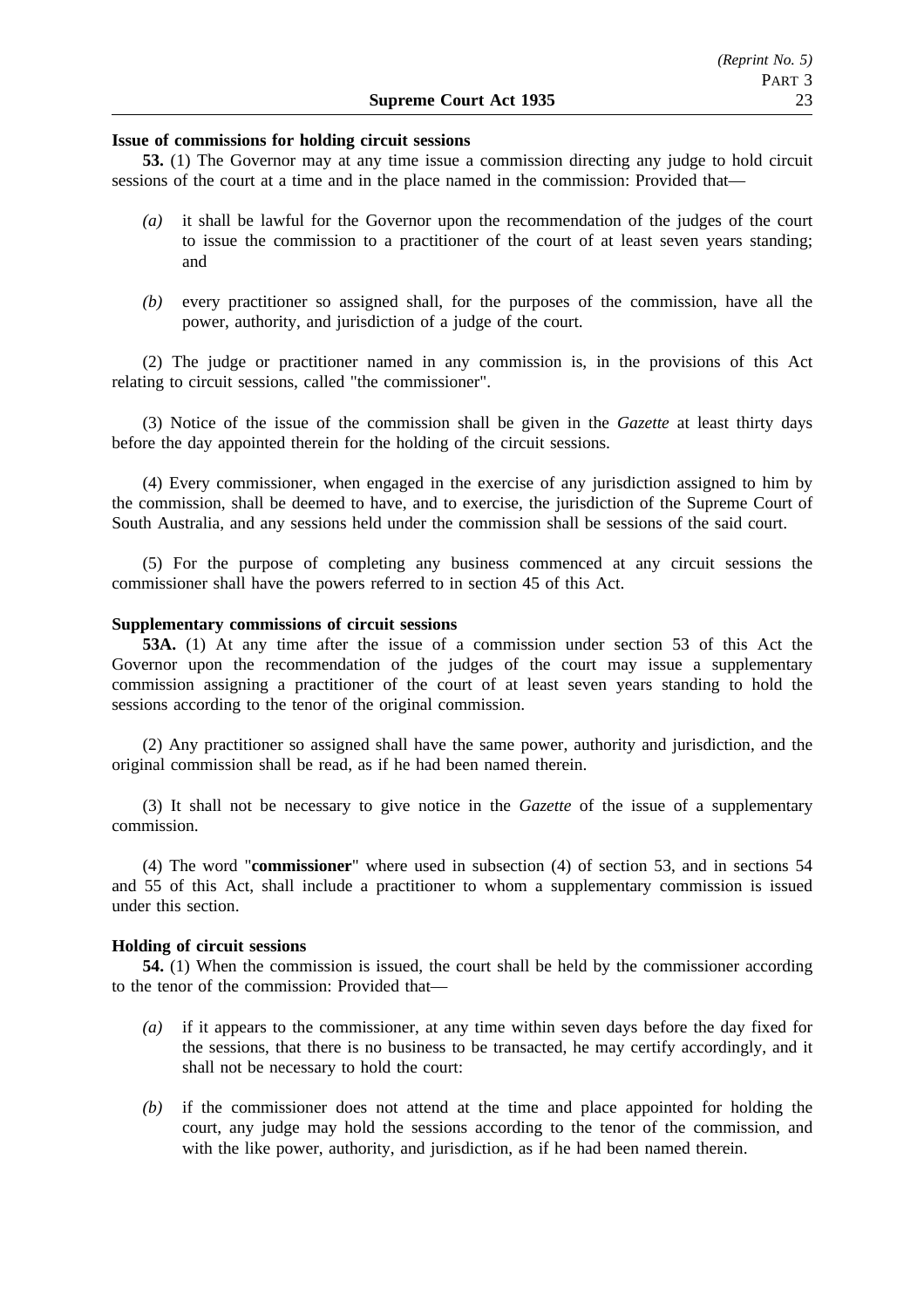(2) Notice of any certificate given under proviso *(a)* to subsection (1) shall be published in the *Government Gazette*, but, as from the giving of the certificate, the commission shall be deemed to be revoked, as if never issued:

Provided that any judge may make such order, as the circumstances may require, for the purpose of securing an early trial or sentence for any prisoner, who may have been committed for trial or sentence at the sessions in question.

#### **Non-attendance of commissioner**

**55.** If the commissioner fails to attend at the time and place appointed, and no other judge is in attendance, the court shall be considered as adjourned to the next day, not being Sunday, and if the next day is Sunday, then to the following Monday, and so on from day to day until the commissioner or another judge attends; and all persons summoned, or bound, or having received notice, or having occasion to attend the sessions, shall attend the adjourned sessions in the same manner in all respects as if the commissioner had regularly sat and adjourned the court.

#### **Jurisdiction exercisable at circuit sessions**

**56.** The court, at any circuit sessions:—

- *(a)* shall be a court of Oyer and Terminer and General Gaol Delivery in and for the circuit district in which the sessions are held with jurisdiction to try or sentence any person ordered under this Act to be tried or sentenced at such sittings:
- *(b)* subject to this Act and to the rules of court, shall have, and may exercise, any civil or criminal jurisdiction which is exercisable by a single judge sitting in court.

#### **Committal for trial or sentence**

**57.** (1) Subject to any direction of the court or commissioner, every person who is committed within any circuit district for trial or sentence upon any charge of an indictable offence shall be committed for trial or sentence (as the case may be) at the first circuit sessions to be held within the said district after the expiration of fourteen days from the day of the committal.

(2) No committal of any person for trial or sentence at any circuit sessions shall be invalid on the ground that that person has been committed for trial in the wrong circuit district or at the wrong sessions, but the commissioner or any judge may make any such order as he thinks just and convenient for the trial or sentence of any such person in that or any other circuit district and at any other sessions or in Adelaide.

#### \*\*\*\*\*\*\*\*\*\*

## **Change of venue**

**59.** (1) It shall be lawful for any judge at any time, and for such reasons as he thinks fit, to order—

- *(a)* any person committed for trial or sentence in the court at Adelaide to be tried or sentenced at any circuit sessions; or
- *(b)* any person committed for trial or sentence at any circuit sessions to be tried or sentenced at circuit sessions in some other district or at Adelaide.

(2) Any commissioner holding circuit sessions shall have the like power with respect to any person committed for trial or sentence at those sessions.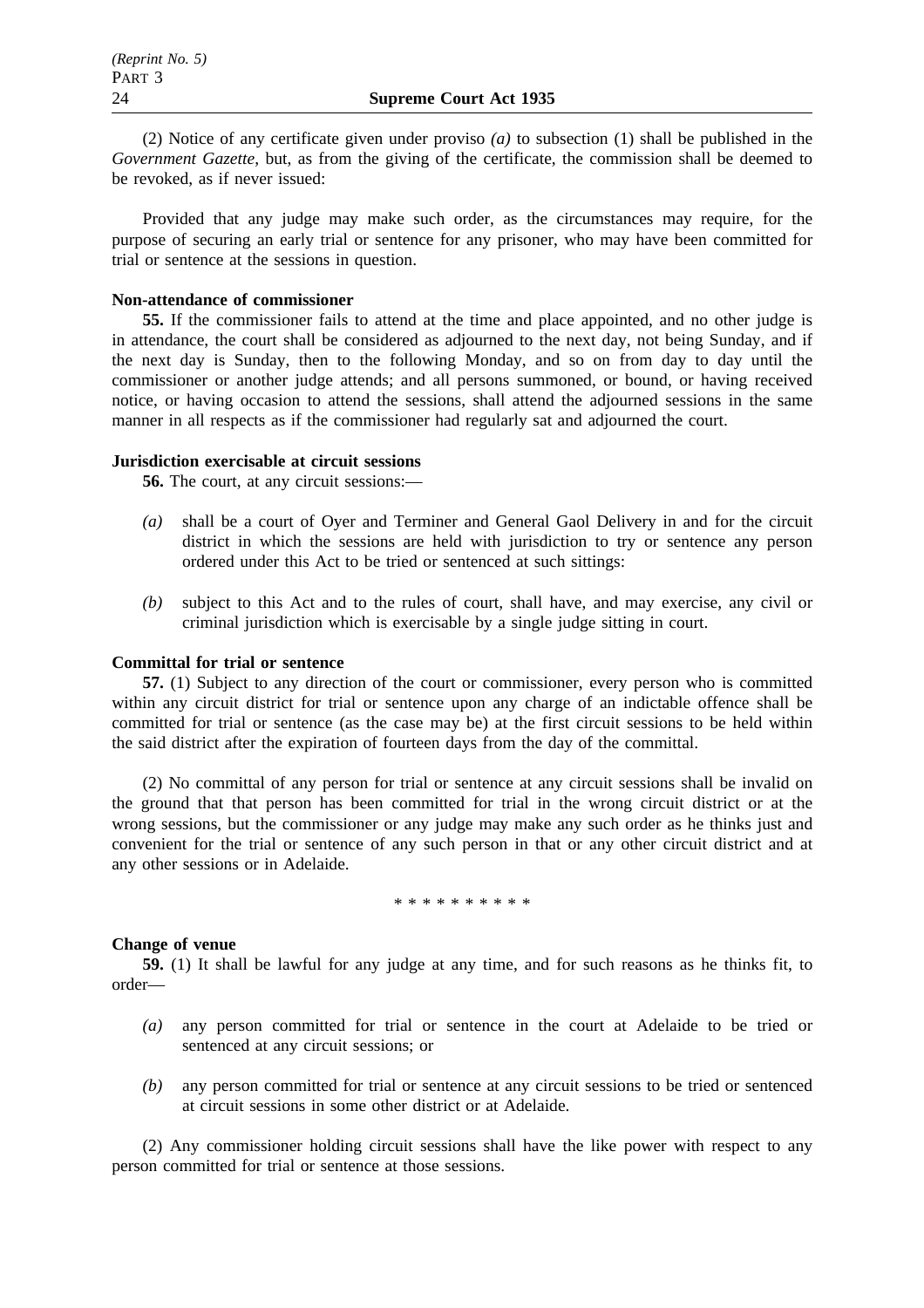#### **Effect of order as to recognizances**

**60.** When any order is made changing the place or time of the trial, the recognizances for the appearance of the witnesses shall be effectual to compel them to attend the place or time mentioned in the order as the place of trial, on their being served with a copy of the said order.

\*\*\*\*\*\*\*\*\*\*

# **Removal of persons in gaol**

**62.** When any person, ordered to be tried or sentenced at any circuit sessions is in gaol, the sheriff, on being served with a duplicate of the order, shall cause him to be conveyed to the place and at the time mentioned in the order.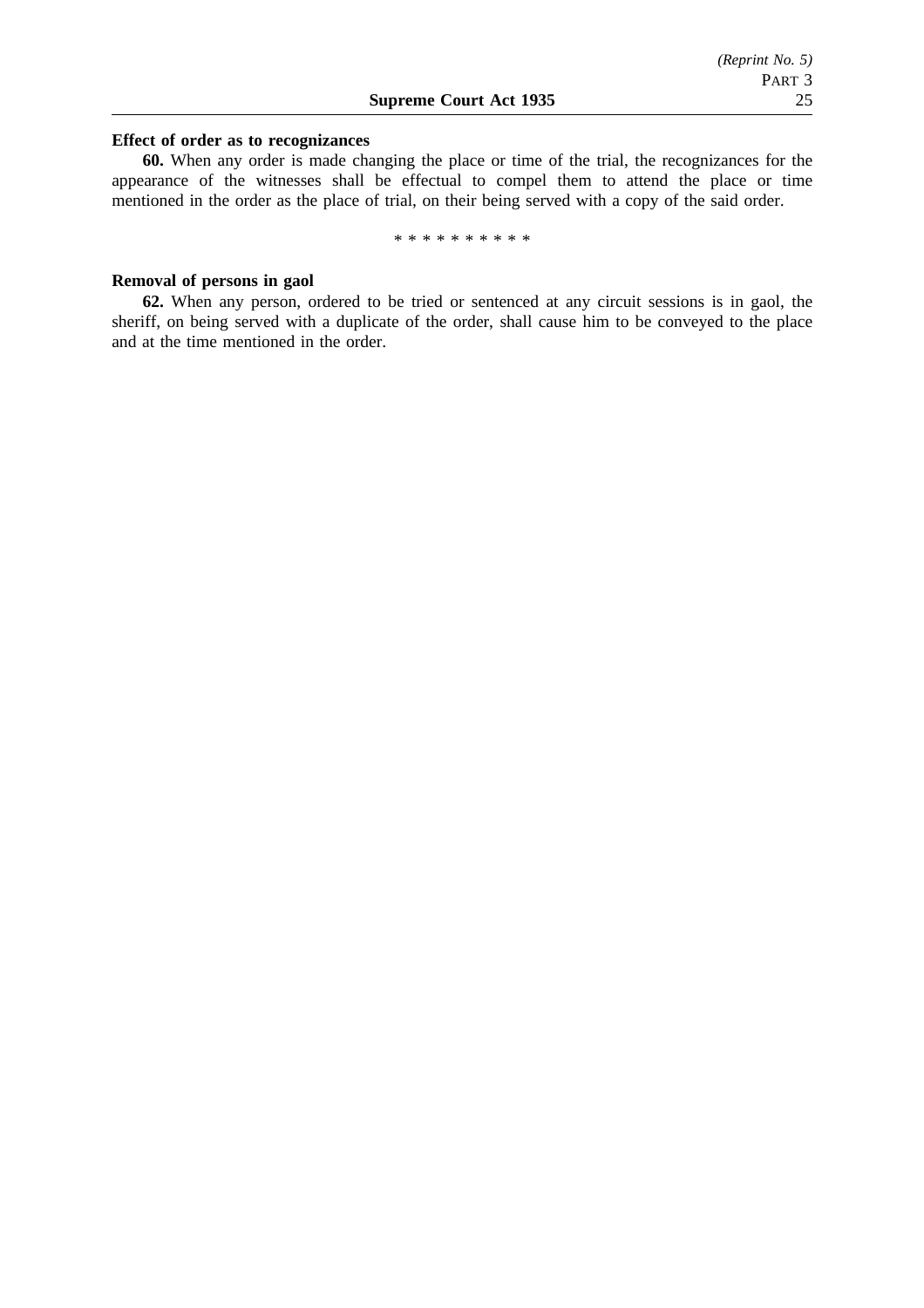# **PART 3A THE LAND AND VALUATION COURT**

#### **Interpretation**

**62A.** In this Part, unless the contrary intention appears—

"**the Court**" means the Land and Valuation Court constituted under this Part;

"**the complementary amending Acts**" means the *Crown Lands Act Amendment Act 1969*, the *Encroachments Act Amendment Act 1969*, the *Highways Act Amendment Act 1969*, the *Land Settlement (Development Leases) Act Amendment Act 1969*, the *Land Tax Act Amendment Act 1969*, the *Law of Property Act Amendment Act 1969*, the *Local Government Act Amendment Act 1969*, the *Pastoral Act Amendment Act 1969*, the *Planning and Development Act Amendment Act 1969*, the *Renmark Irrigation Trust Act Amendment Act 1969*, the *Sewerage Act Amendment Act 1969*, the *South-Eastern Drainage Act Amendment Act 1969*, the *Water Conservation Act Amendment Act 1969*, and the *Waterworks Act Amendment Act 1969*.

#### **Transitional provisions**

**62B.** (1) Notwithstanding the enactment of this Part and the complementary amending Acts, any appeal, reference, proceeding or other matter instituted or commenced, but not finally disposed of, at the commencement of the *Supreme Court Act Amendment Act (No. 3) 1969*, and the complementary amending Acts, that would, if it had been instituted or commenced after the commencement of those Acts, have proceeded in, and been heard and determined by the Court, shall, subject to this section, proceed in or before, and be heard and determined by, the court, board, tribunal, arbitrator, or other person or authority having cognizance of it, in all respects as if those Acts had not been enacted.

(2) The Court may, upon application by a party to a matter of the kind described in subsection (1) of this section, direct that the matter shall proceed in, and be heard and determined by, the Court, and may give and make all such consequential directions and orders as it deems just for disposing of the matter.

(3) The Court is hereby invested with all powers that are reasonably necessary or expedient to dispose of any such matter according to law.

(4) Subject to this section, the operation of section 16 of the *Acts Interpretation Act 1915-1957* in relation to this Part and the complementary amending Acts is unaffected.

# **Establishment of Land and Valuation Court**

**62C.** (1) There shall be a court entitled the "Land and Valuation Court" which shall be a division of the Supreme Court of South Australia.

(2) The Court shall be constituted of a judge upon whom the jurisdiction of the Court has, in accordance with this section, been conferred.

(3) The Governor may, by proclamation, confer the jurisdiction of the Court upon any judge of the Supreme Court.

(3a) The Governor may, by proclamation, divest any judge of the jurisdiction of the Court and confer that jurisdiction upon any other judge.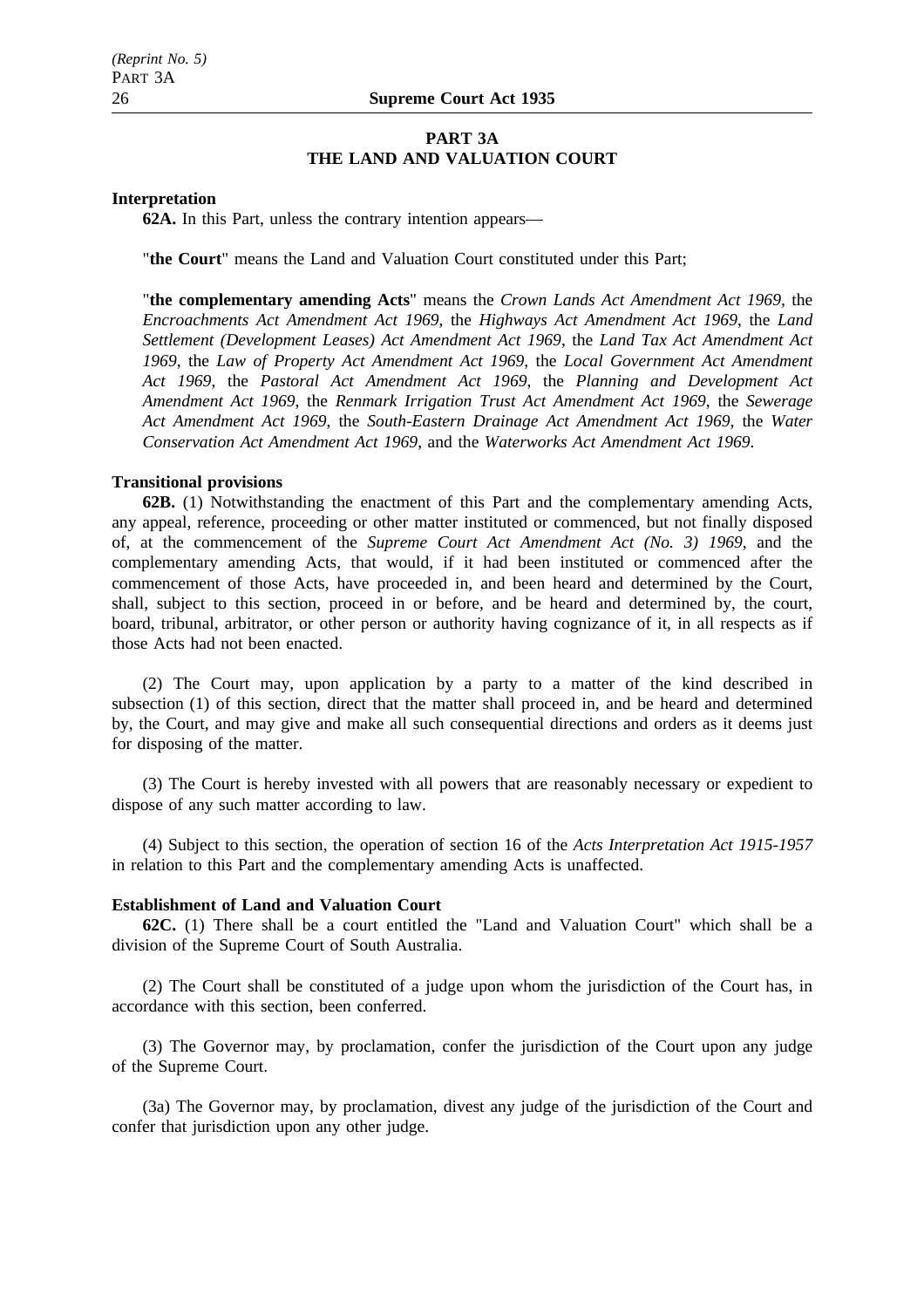(4) Where—

- *(a)* the judge upon whom the jurisdiction of the Court has been conferred deems it improper or undesirable that he should hear and determine any proceeding before the Court, or he is, by reason of ill health or any other cause, unable, wholly or in part, to perform the duties of his office; or
- *(b)* the Governor is of the opinion that it is in the interests of the administration of justice to do so,

the Governor may, by proclamation confer temporarily or permanently the jurisdiction of the Court upon any additional judge.

(5) A judge upon whom the jurisdiction of the Court has been conferred is not thereby precluded from performing and discharging any other functions and duties of a judge of the Supreme Court.

## **Jurisdiction of the Court**

**62D.** (1) The Court has the jurisdiction conferred upon it under the following Acts:—

the *Crown Lands Act 1929-1969*;

the *Encroachments Act 1944-1969*;

the *Highways Act 1926-1969*;

the *Land Settlement (Development Leases) Act 1949-1969*;

the *Land Tax Act 1936-1969*;

the *Law of Property Act 1936-1969*;

the *Local Government Act 1934-1969*;

the *Pastoral Act 1936-1969*;

the *Planning and Development Act 1966-1969*;

the *Renmark Irrigation Trust Act 1936-1969*;

the *Sewerage Act 1929-1969*;

the *South-Eastern Drainage Act 1931-1969*;

the *Water Conservation Act 1936-1969*;

the *Waterworks Act 1932-1969*.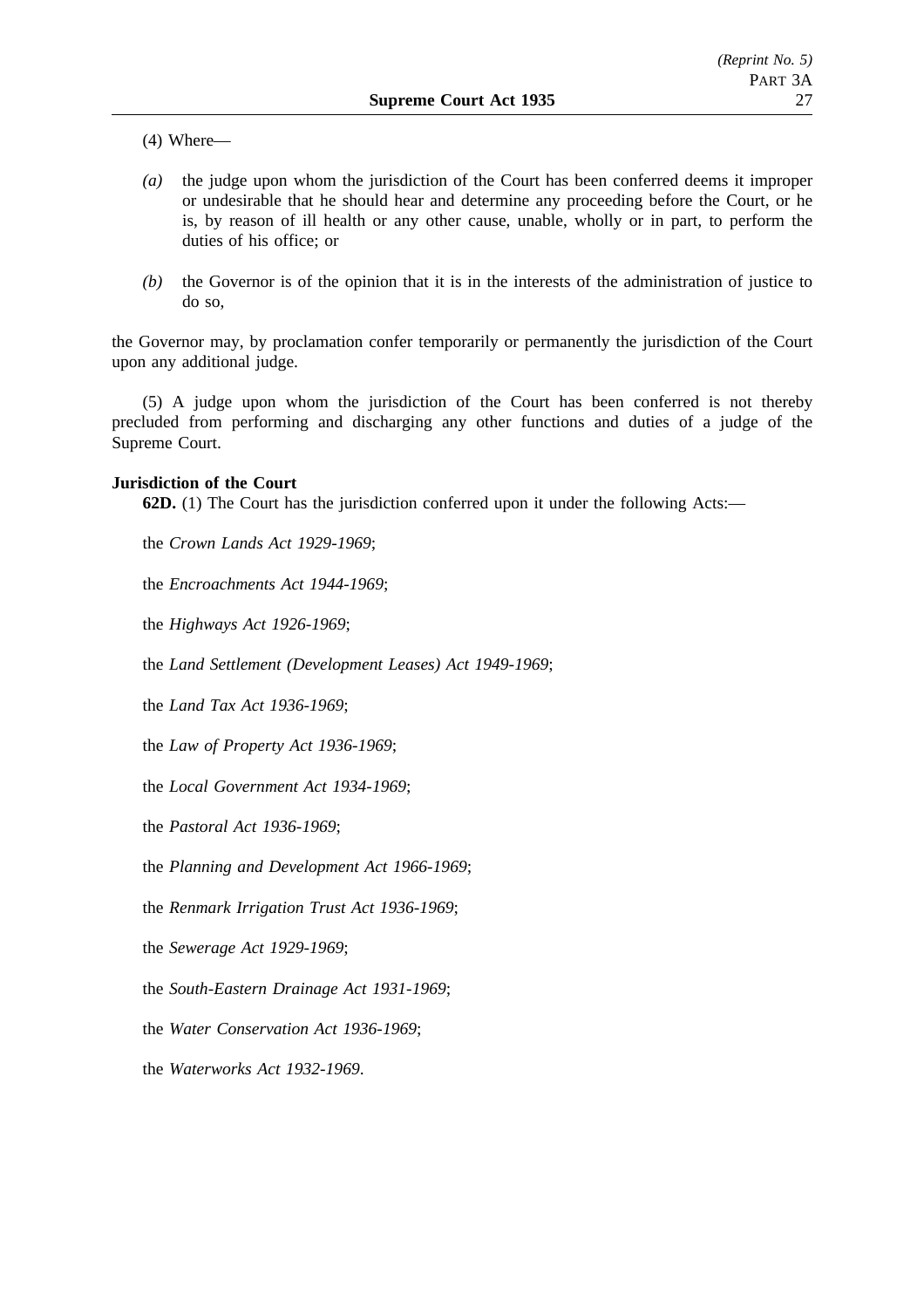(2) The Court shall have jurisdiction to hear and determine all actions, matters and proceedings in which compensation is to be assessed under and pursuant to the *Compulsory Acquisition of Land Act 1925-1966* (as amended from time to time) or under and pursuant to any Act passed in substitution for that Act (as it may be amended from time to time), whether or not that Act is expressly, or impliedly, to be read, or incorporated with another Act or Acts (with or without qualification or modification) and whether or not the action, matter or proceeding would, but for this subsection, have been heard or determined by any other court or by arbitrators, or in any other manner.

(3) The Court shall have such additional jurisdiction as may be conferred upon it by any Act or any regulation under an Act.

(4) The Court shall, in the exercise of its jurisdiction, have all the powers and authority of the Supreme Court of South Australia and a judgment or order of the Court shall be regarded as, and shall have the force and validity of, a judgment or order of the Supreme Court of South Australia.

(5) The Court shall have the full jurisdiction exercisable by a single judge of the Supreme Court, but that jurisdiction shall be exercised by the Court only in respect of any cause, matter or proceeding that is before the Court in pursuance of this Part, or any other Act or any regulation under an Act.

#### **Reference of matters involving question of valuation**

**62E.** (1) Where any judge is of the opinion that in any cause, pending or part-heard, in the Supreme Court, a question has arisen, or is likely to arise, (whether as a preliminary point or in the course of the hearing), as to the value of land, that judge may, on the application of a party to the cause, or of his own motion, refer the cause to the Court for hearing and determination.

(2) The Court shall hear and determine any cause referred to it under subsection (1) of this section.

# **Appeals and cases stated**

**62F.** The provisions of sections 49 and 50 of this Act shall extend and apply to and in relation to the Land and Valuation Court and any judgment, order or direction thereof.

#### **Right of crown**

**62G.** The Crown shall be entitled to appear before the Court in any matter or proceeding in which the public interest, or any right or interest of the Crown, may be involved or affected.

#### **Rules of Court**

**62H.** (1) Rules of Court may be made under this Act by the judge upon whom the jurisdiction of the Court has been conferred to regulate the practice and procedure of the Court and to provide for any matters necessary or expedient for the purposes of this Part.

(2) The power to make rules under this section includes power to make rules in respect of any jurisdiction conferred on the Court by this or any other Act, whenever passed.

(3) The rules may confer or impose on the registrar such powers, authorities, functions and duties in relation to the administration of the business of the court as may be necessary or expedient for the purposes of this Part.

(3a) A master may exercise such jurisdiction of the court as may be conferred on him by the rules.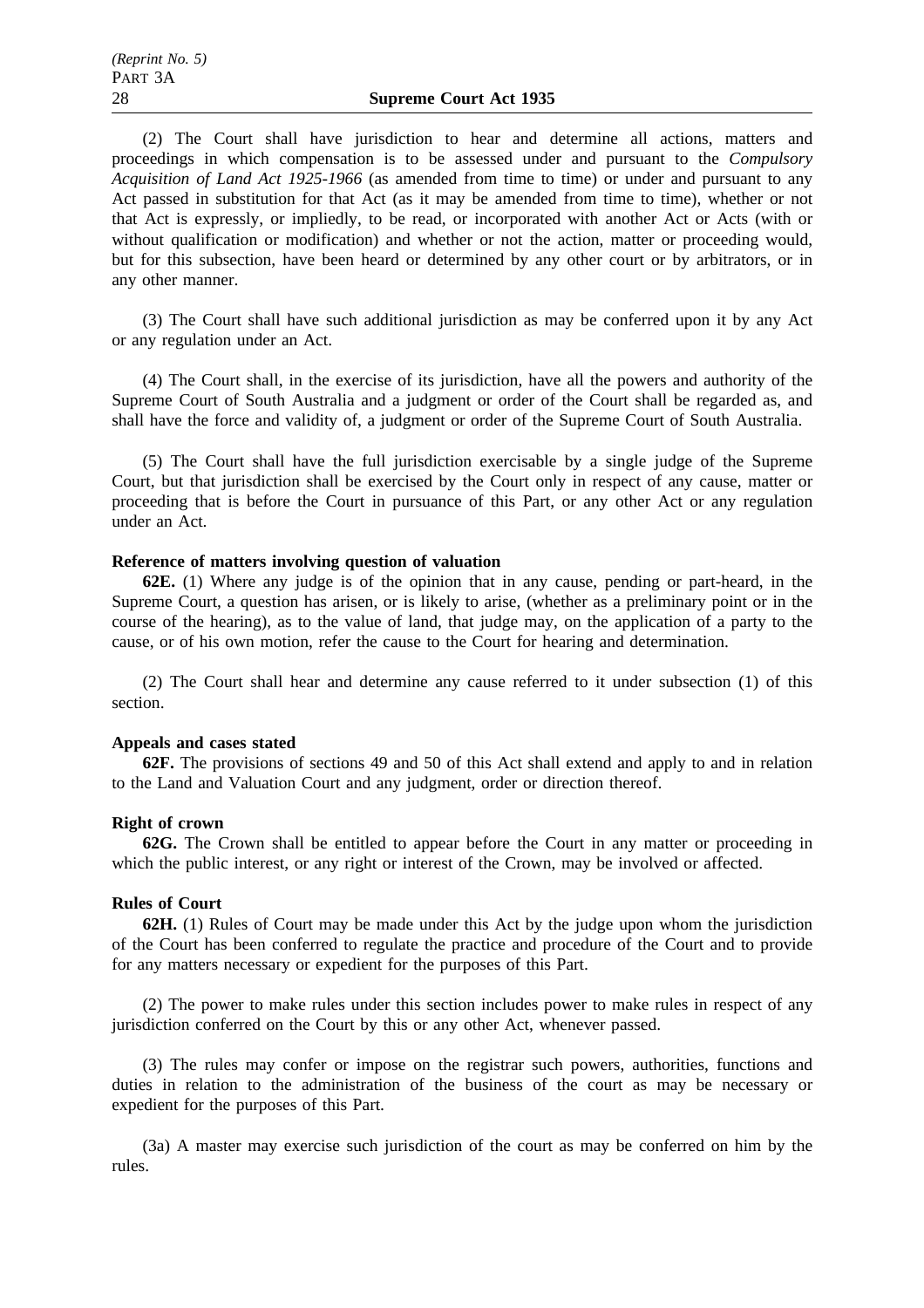(3b) Subject to the rules, an appeal from a judgment, order, direction or decision of a master made in the exercise of a jurisdiction conferred by the rules shall lie to a judge upon whom the jurisdiction of the court has been conferred.

(4) Where provisions in respect of the practice or procedure of the Court are contained in this, or any other Act, or in general orders or rules made under the authority of this or any other Act, rules of Court may be made under this section for modifying those provisions to any extent that may be necessary or expedient.

- (5) All rules of Court made in pursuance of this section—
- *(a)* shall be published in the *Gazette*; and
- *(b)* shall be laid before both Houses of Parliament within fourteen days after that publication if Parliament is then in session, and if not, within fourteen days after the commencement of the next session of Parliament; and
- *(c)* shall, subject to disallowance in accordance with this section, have, as from the date of publication in the *Gazette*, or from any later date specified in the rules, the force of law and be judicially noticed and conclusively deemed to be valid.

(6) If either House of Parliament within fourteen sitting days (whether or not those sitting days occur in the same Session or Parliament as that in which the rules were laid before that House) after the rules are laid before it passes a resolution disallowing all or any of those rules, the rules disallowed shall cease to have any effect, but that disallowance shall not affect the validity, or cure the invalidity, of anything done in the meantime.

# **Sittings of Court**

**62I.** The Court shall sit at such times and places as the judge exercising the jurisdiction of the Court directs.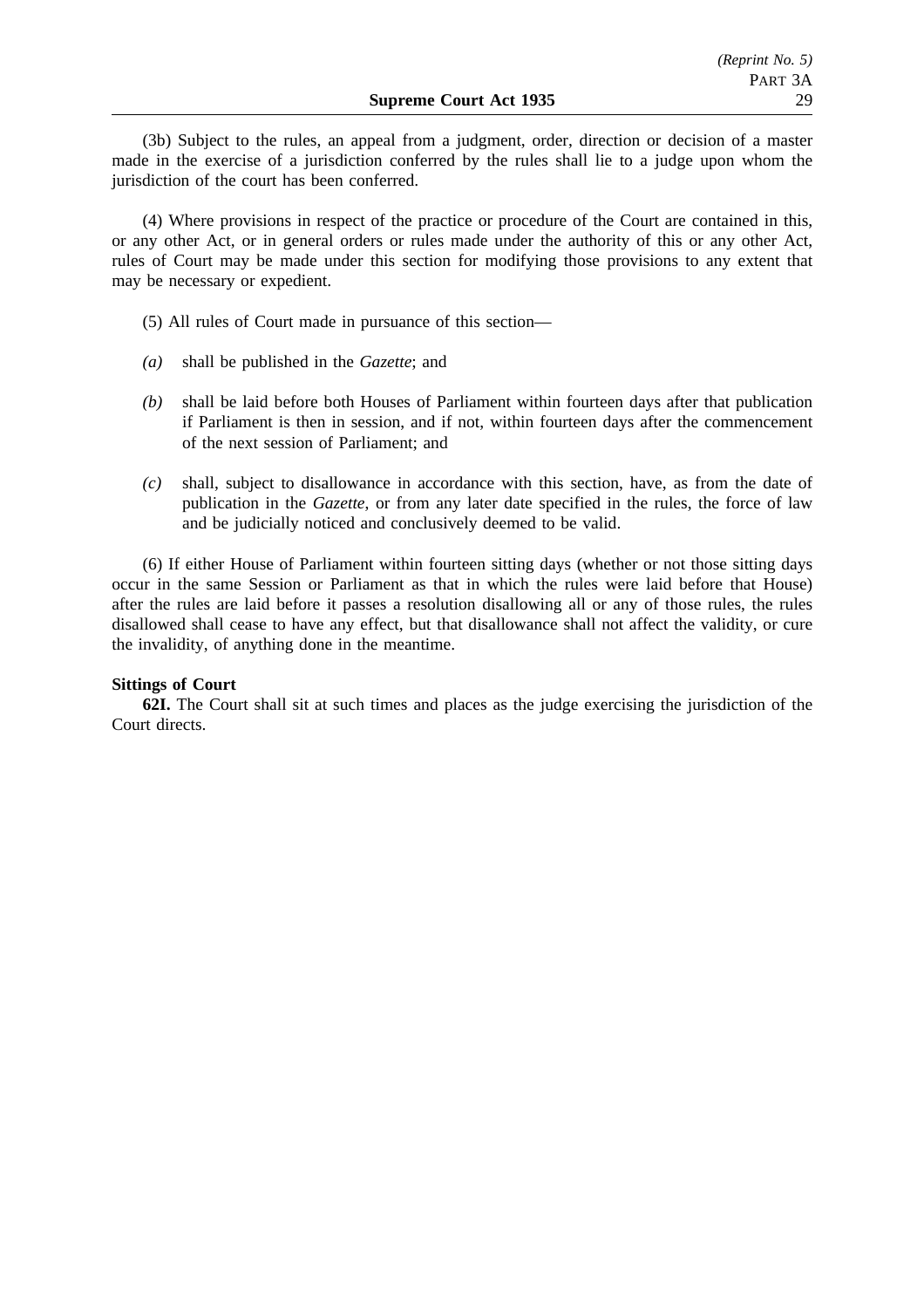# **PART 4 PROCEDURE GENERALLY**

#### **Criminal procedure**

**63.** (1) The practice and procedure in all criminal causes and matters, including the practice and procedure upon appeal, except as expressly altered by this Act, shall be the same as the practice and procedure in similar causes and matters before the passing of this Act.

(2) Proceedings in *quo warranto* shall be deemed to be civil proceedings whether for the purposes of appeal or otherwise.

#### **Saving of existing procedure**

**64.** Save as is otherwise provided in this or any other Act, the practice and procedure of the court shall be as prescribed in the existing rules, and in all matters, for which no other provision is made, all forms and methods of procedure, which, under or by virtue of any law, general order or rules whatsoever, were formerly in force in the court, may continue to be used in the like cases and for the like purposes:

Provided that nothing in this section shall be deemed to affect the power of the judges to make rules of court repealing or altering the existing rules.

## *Inquiries and Trials by Referees and Arbitrators*

# **Reference for report**

**65.** (1) Subject to rules of court and to any right to have particular cases tried with a jury, the court or a judge may refer to an official or special referee for inquiry or report any question arising in any cause or matter, other than a criminal proceeding by the Crown.

(2) The report of an official or special referee may be adopted wholly or partially by the court or a judge, and if so adopted may be enforced as a judgment or order to the same effect.

#### **Reference for trial**

**66.** In any cause or matter, other than a criminal proceeding by the Crown—

- *(a)* if all the parties interested who are not under disability consent; or
- *(b)* if the cause or matter requires any prolonged examination of documents or any scientific or local investigation which cannot in the opinion of the court or a judge conveniently be made by the court or conducted through its ordinary officers; or
- *(c)* if the question in dispute consists wholly or in part of matters of account,

the court or a judge may at any time order the whole cause or matter, or any question or issue of fact arising therein, to be tried before a special referee or arbitrator agreed on by the parties, or before an official referee or officer of the court.

# **Powers and remuneration of referees and arbitrators**

**67.** (1) In all cases of reference to an official or special referee or arbitrator, the official or special referee or arbitrator shall be deemed to be an officer of the court, and subject to rules of court shall have such authority, and conduct the reference in such manner, as the court or a judge may direct.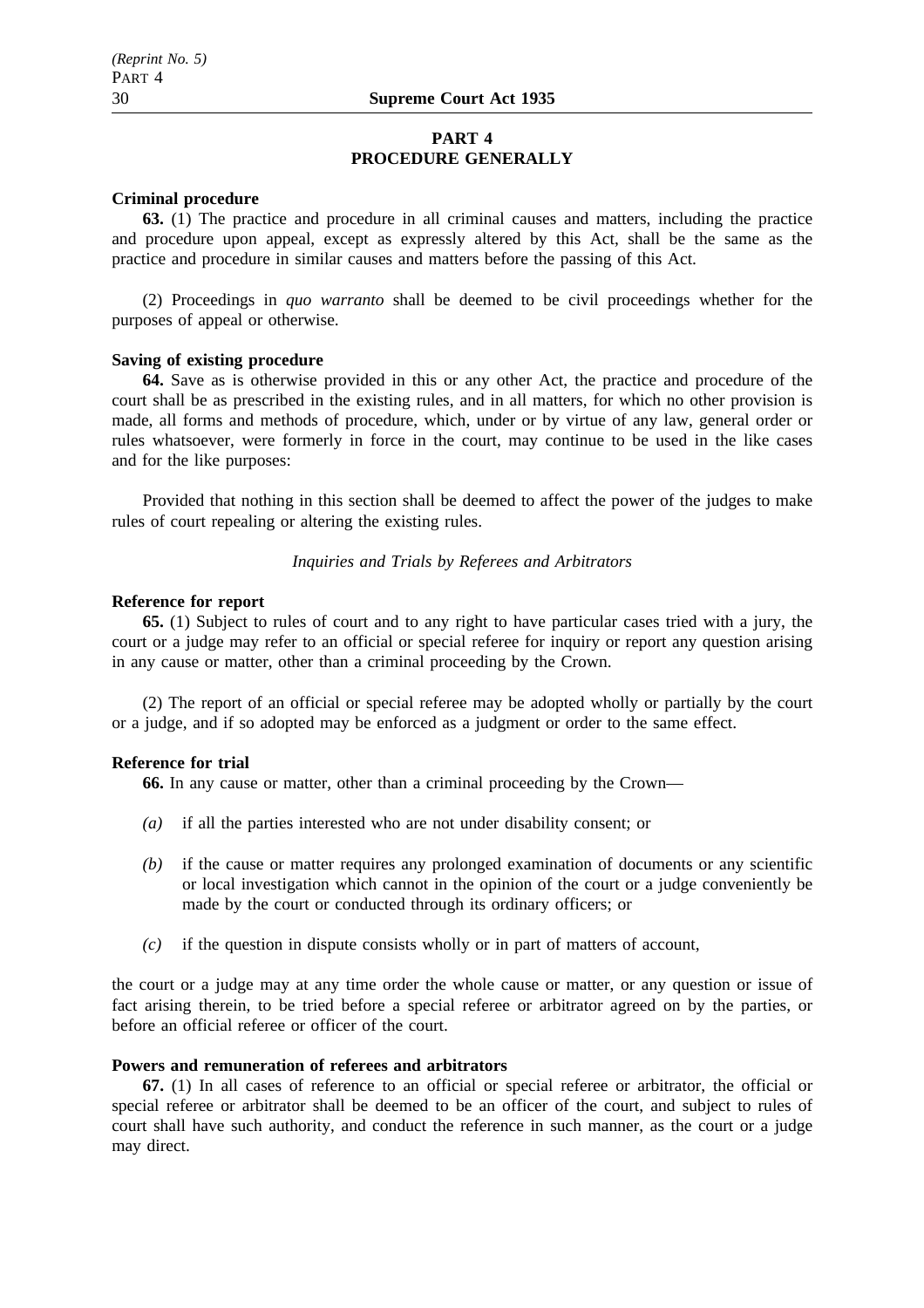(2) The report or award of an official or special referee or arbitrator on any reference shall, unless set aside by the court or a judge, be equivalent to the verdict of a jury.

(3) The remuneration to be paid to a special referee or arbitrator to whom any matter is referred under an order of the court or a judge shall be determined by the court or a judge.

# **Powers of court in references**

**68.** The court or a judge shall, in relation to references, have all the powers that are conferred on a court by the *Commercial Arbitration Act 1986* in relation to the appointment of arbitrators and the conduct of proceedings under that Act.

#### **Statement of case pending arbitration**

**69.** A referee or arbitrator may at any stage of the proceedings under a reference, and shall, if so directed by the court or a judge, state in the form of a special case for the opinion of the court any question of law arising in the course of the reference.

#### **Power of court to impose terms as to costs, etc.**

**70.** An order made under the provisions of this Part of this Act relating to inquiries and trials by referees and arbitrators may be made on such terms as to costs or otherwise as the court or judge thinks fit.

#### *Assessors*

#### **Assessors**

**71.** (1) Subject to any rules of court, and to the right of having cases submitted to the verdict of a jury in accordance with the *Juries Act 1927*, the court may in any cause or matter before the court, in which it thinks it expedient so to do, call in the aid of one or more assessors, specially qualified, and try and hear such cause or matter wholly or partially, with the assistance of such assessors.

(2) The remuneration, if any, to be paid to such assessors shall be determined by the court, and the sum so fixed shall be paid by the sheriff in the same manner as jury fees are paid.

#### *Rules of Court*

#### **Rules of Court**

**72.** (1) Rules of court may be made under this Act by any three or more judges of the Supreme Court for any of the following purposes:—

- I. For regulating the sittings of the court, and of the judges sitting in chambers and the vacations to be observed by the court and the officers of the court:
- II. For regulating the pleading practice and procedure of the court in any jurisdiction, and the initiating of actions and proceedings therein:
- III. For regulating and directing the means by which particular facts may be proved, and the mode in which evidence thereof may be given in any proceedings, or at any stage of the proceedings, and in relation to the purposes aforesaid for allowing examinations, affidavits, or depositions to be read at any trial or hearing, or in any cause or matter, or allowing secondary evidence to be given, and for providing that the court or a judge may give special directions or make special orders in relation to any of the matters aforesaid: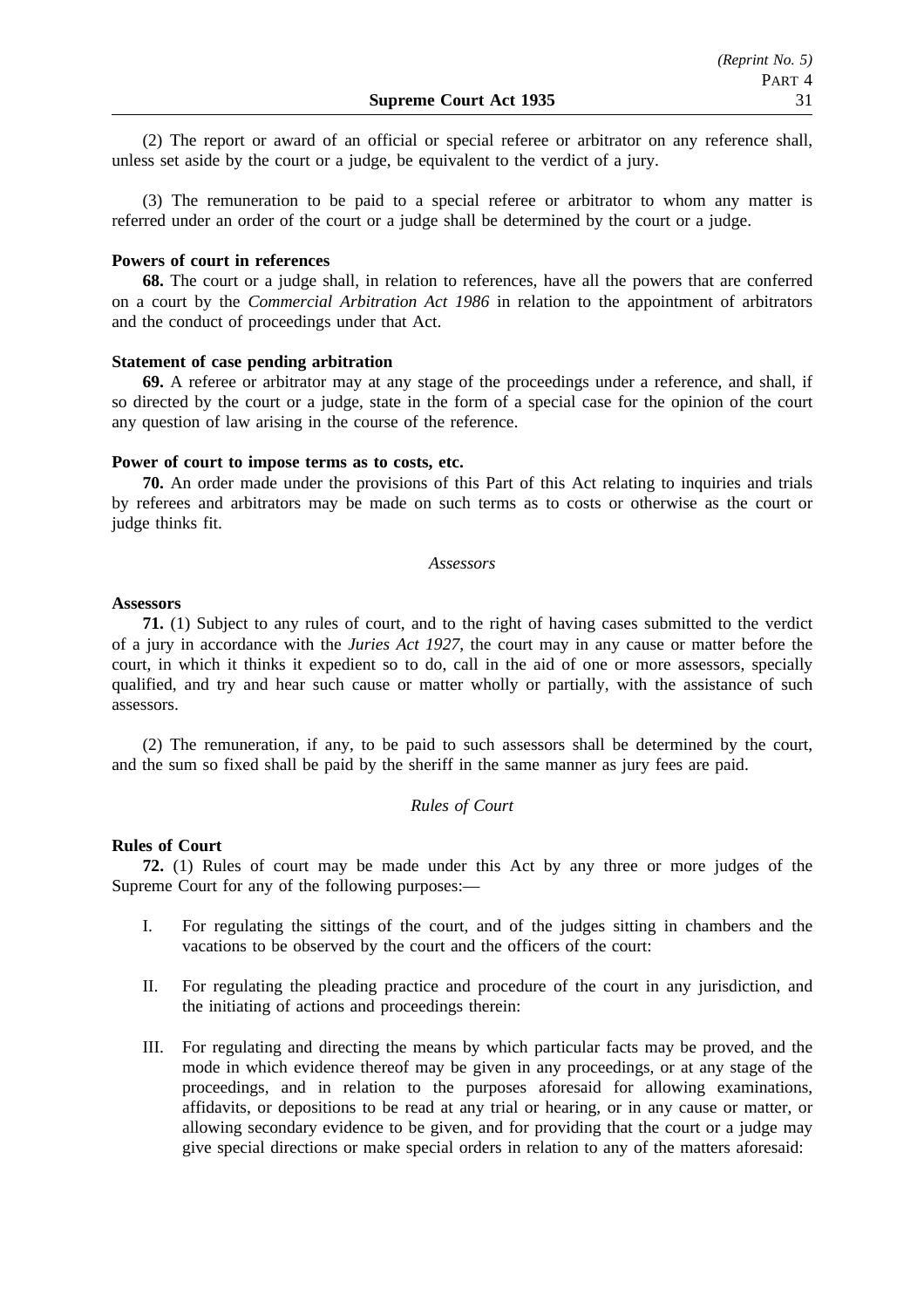- IV. For empowering a master to do any such thing and to transact any such business and to exercise any such authority and jurisdiction in respect of the same, including the jurisdiction to refer a bill of costs for taxation, or to refer any other matter to a master, as by virtue of any statute, custom, or rule or practice of court may be done, transacted, or exercised by a judge:
- IVa. For regulating any matters relating to the business, authority and jurisdiction that may be transacted or exercised by the master:
- V. For regulating the duties of the officers of the court and the costs of proceedings therein (including the costs to be allowed to practitioners of the court in respect of business transacted in the court or the offices thereof), and the conduct of any business coming within the cognizance of the court, for which provision is not expressly made by any Act:
- VI. For conferring on the registrar or other member of the non-judicial staff of the court the power to tax costs:
- VIa. For regulating the admission of barristers, solicitors, attorneys, and proctors of the court:
- VII. And generally for any purpose mentioned in this Act or for carrying its provisions into effect.

(2) The power to make rules conferred by this section shall be deemed to include power to make rules in respect of any jurisdiction conferred upon the court or a judge thereof by any Act whenever passed.

(3) Where any provisions in respect of the practice or procedure of the court are contained in this or any other Act of Parliament, or in general orders or rules made under the authority of any Act, rules of court may be made for modifying such provision to any extent that may be deemed necessary.

- (4) All rules of court made in pursuance of this section—
- *(a)* shall be published in the *Gazette*:
- *(b)* shall be laid before both Houses of Parliament within fourteen days after that publication if Parliament is in Session, and if not then within fourteen days after the commencement of the next Session of Parliament:
- *(c)* subject to the power of disallowance provided in this section, shall, as from the date of publication in the *Gazette*, or from any later date mentioned in the rules, have the force of law, be judicially noticed and be conclusively deemed to be valid.

If either House of Parliament within one month after any rules of court are laid before it passes a resolution disallowing all or any of those rules, the rules disallowed shall cease to have effect but without affecting the validity or curing the invalidity of anything done or the omission of anything in the meantime.

\*\*\*\*\*\*\*\*\*\*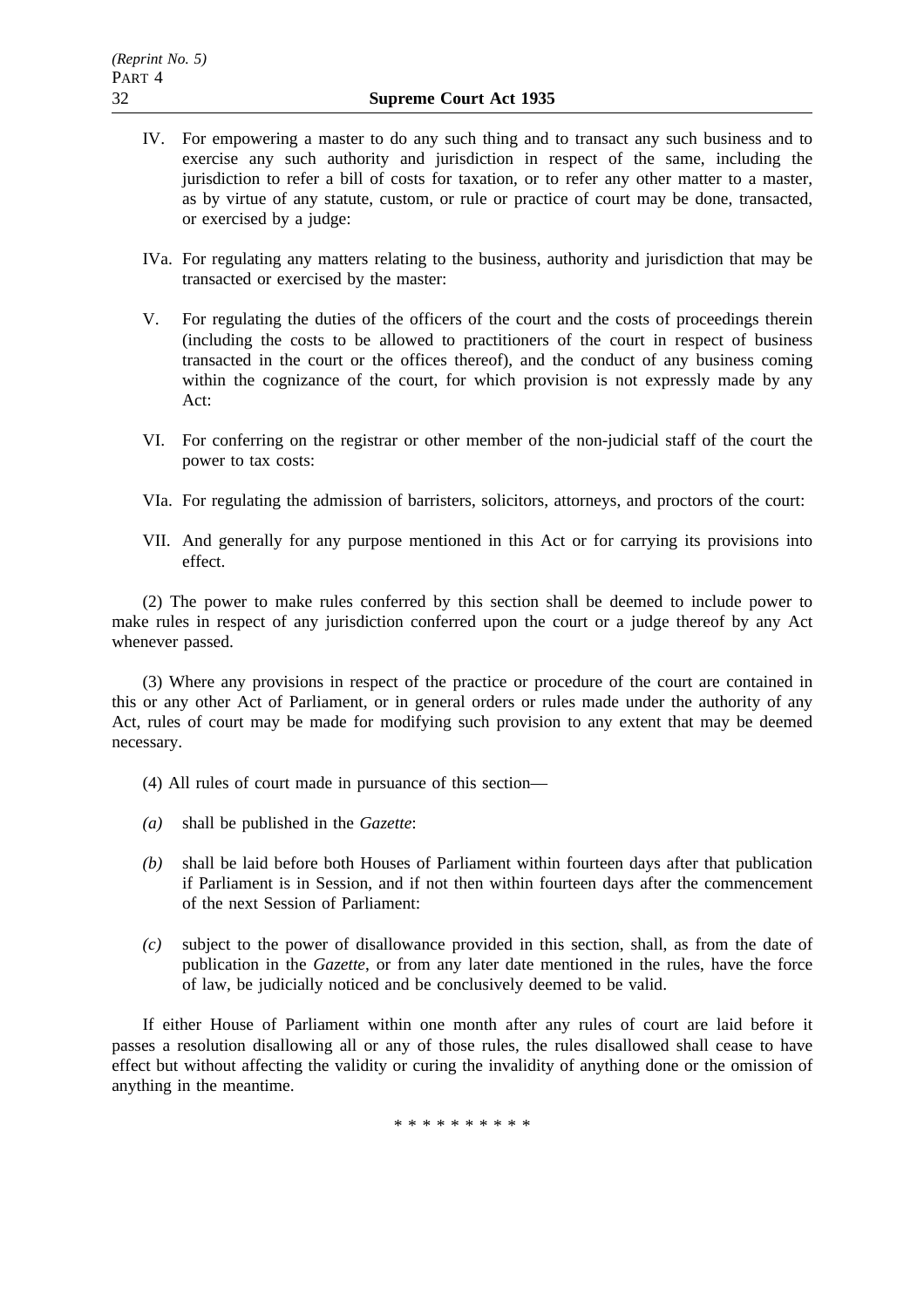# **PART 6 OFFICERS OF THE COURT**

#### *The Registrar*

#### **The registrar**

**82.** (1) There shall be a registrar of the court.

(2) No registrar shall be appointed, dismissed or reduced in status, nor shall the office of registrar be abolished, except upon the recommendation, or with the concurrence, of the Chief **Justice** 

(3) The registrar shall be the principal administrative officer of the court and shall have such functions and duties as are assigned to him—

- *(a)* by this Act or any other Act or by rules of court under this Act or any other Act; or
- *(b)* by the Chief Justice.

(4) The registrar shall, in relation to the performance and discharge of his functions and duties (so far as they relate to the business of the court), be subject to the control and direction of the Chief Justice.

> \*\*\*\*\*\*\*\*\*\* \*\*\*\*\*\*\*\*\*\* \*\*\*\*\*\*\*\*\*\*\*\*\* *Tipstaves*

#### **Appointment of tipstaves**

**106.** (1) The Governor may, on the recommendation of the Chief Justice, appoint such tipstaves of the court as are necessary.

(2) The person holding office as a messenger of the court immediately before the commencement of the *Supreme Court Act Amendment Act 1974* shall, upon the commencement of that Act, be deemed to have been appointed as a Tipstaff under this section.

# **Duty of tipstaves**

**107.** The tipstaves of the court shall be in attendance on the sittings of the court, and any tipstaff may, without warrant, apprehend and lodge in prison all persons who, by the court or any judge, are ordered to be apprehended or committed into prison for contempt of court or otherwise.

# **Other duties**

**108.** Every tipstaff shall perform all such other duties as from time to time are by the court or a judge or rules of court directed to be performed by him.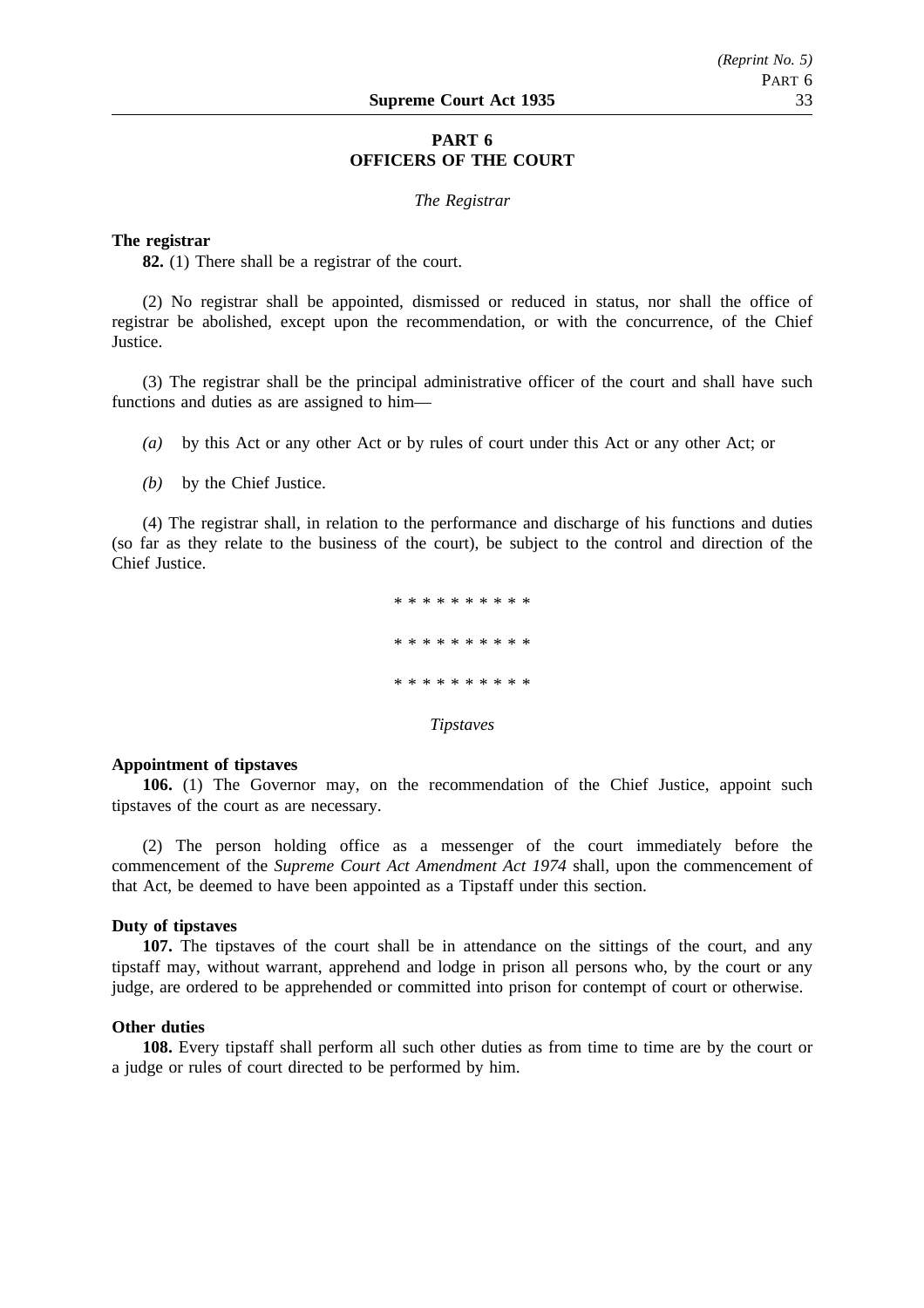*Further Provisions as to Officers*

# **Appointment of officers**

**109.** (1) The court shall have such other officers as are necessary for the administration of justice therein, and for the due execution of the judgments, decrees, orders, and processes thereof.

(2) Such officers shall except as provided by subsection (3) of this section be appointed by the Governor on the recommendation of the Chief Justice.

(3) The associates to the judges shall be appointed, and may be removed from office, by the Chief Justice.

#### **Duties of officers**

**110.** Subject to this Act, the business to be performed in the court, or in the chambers of any judge, other than that performed by the judges, shall be distributed among the officers of the court, in such manner as is directed by rules of court, or, in any cases not provided for by rules of court, as the court or any judge thereof may direct, and such officers shall perform such duties in relation to such business as is directed by this Act or by rules of court, or by such court or any judge thereof; and, subject to this Act and such rules of court, all such officers respectively shall continue to perform the same duties as nearly as may be in the same manner as if this Act had not passed.

# **Administrative and ancillary staff**

**110A.** (1) The Court's administrative and ancillary staff consists of—

- *(a)* the registrar; and
- *(b)* persons appointed to the non-judicial staff of the Court under this Act; and
- *(c)* any other persons appointed to the non-judicial staff of the Court.

(2) The Court's administrative and ancillary staff will be employed under the *Government Management and Employment Act 1985*.

#### **Responsibilities of non-judicial staff**

**110B.** A member of the Court's administrative or ancillary staff is responsible to the Chief Justice (through any properly constituted administrative superior) for the proper and efficient discharge or his or her duties.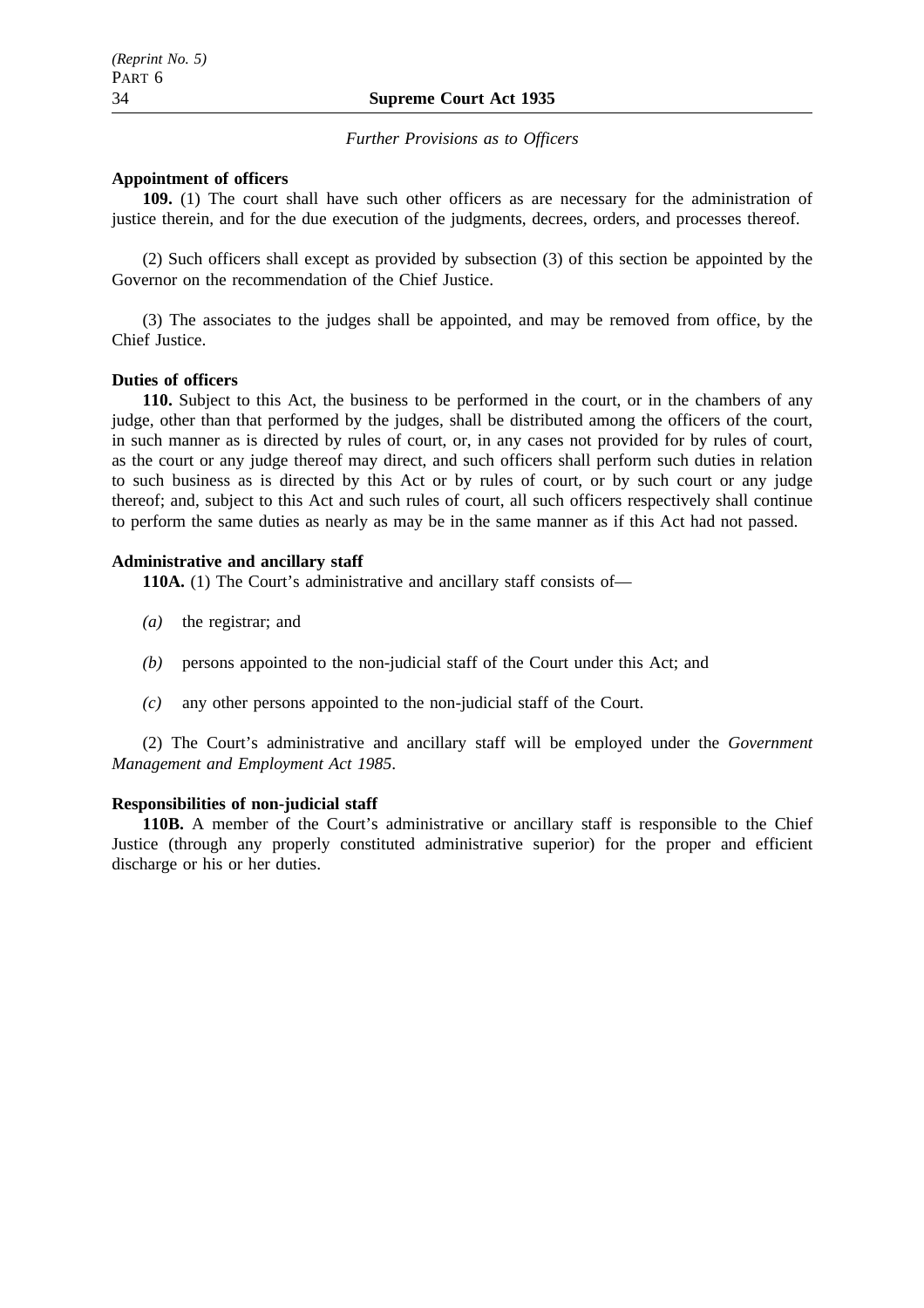# **PART 7 MISCELLANEOUS PROVISIONS**

#### **Rules as to division of loss upon collision at sea**

**111.** (1) Where, by fault of two or more vessels, damage or loss is caused to one or more vessels, to their cargoes or freight, or to any property on board, the liability to make good the damage or loss shall be in proportion to the degree in which each vessel was in fault:

Provided that, if, having regard to all the circumstances of the case, it is not possible to establish different degrees of fault, the liability shall be apportioned equally.

(2) Nothing in this section shall operate so as to render any vessel liable for any loss or damage to which her fault has not contributed.

(3) Nothing in this section shall affect the liability of any person under a contract of carriage or any contract, or shall be construed as imposing any liability upon any person from which he is exempted by any contract or by any provision of law or as affecting the right of any person to limit his liability in manner provided by law.

(4) For the purposes of this section, the expression "**freight**" includes passage money and hire, and references to damage or loss caused by the fault of a vessel shall be construed as including references to any salvage or other expenses consequent upon that fault, recoverable at law by way of damages.

#### **Damages for personal injuries**

**112.** (1) Where loss of life or personal injuries are suffered by any person on board a vessel owing to the fault of that vessel and of any other vessel or vessels, the liability of the owners of the vessels shall be joint and several.

(2) Nothing in this section shall be construed as depriving any person of any right of defence on which, independently of this section, he might have relied in an action brought against him by the person injured or any person or persons entitled to sue in respect of such loss of life, or shall affect the right of any person to limit his liability in cases to which this section relates in the manner provided by law.

#### **Right of contribution**

**113.** (1) Where loss of life or personal injuries are suffered by any person on board a vessel owing to the fault of that vessel, and any other vessel or vessels, and a proportion of the damages is recovered against the owner of one of the vessels which exceeds the proportion in which she was in fault, he may recover by way of contribution the amount of the excess from the owners of the other vessels to the extent to which those vessels were respectively in fault:

Provided that no amount shall be so recovered which could not, by reason of any statutory or contractual limitation of, or exemption from, liability, or which could not for any other reason, have been recovered in the first instance as damages by the persons entitled to sue therefor.

(2) In addition to any other remedy provided by law, the persons entitled to any contribution as provided by subsection (1) of this section shall, for the purpose of recovering the contribution, have subject to the provisions of this Act, the same rights and powers as the persons entitled to sue for damages in the first instance.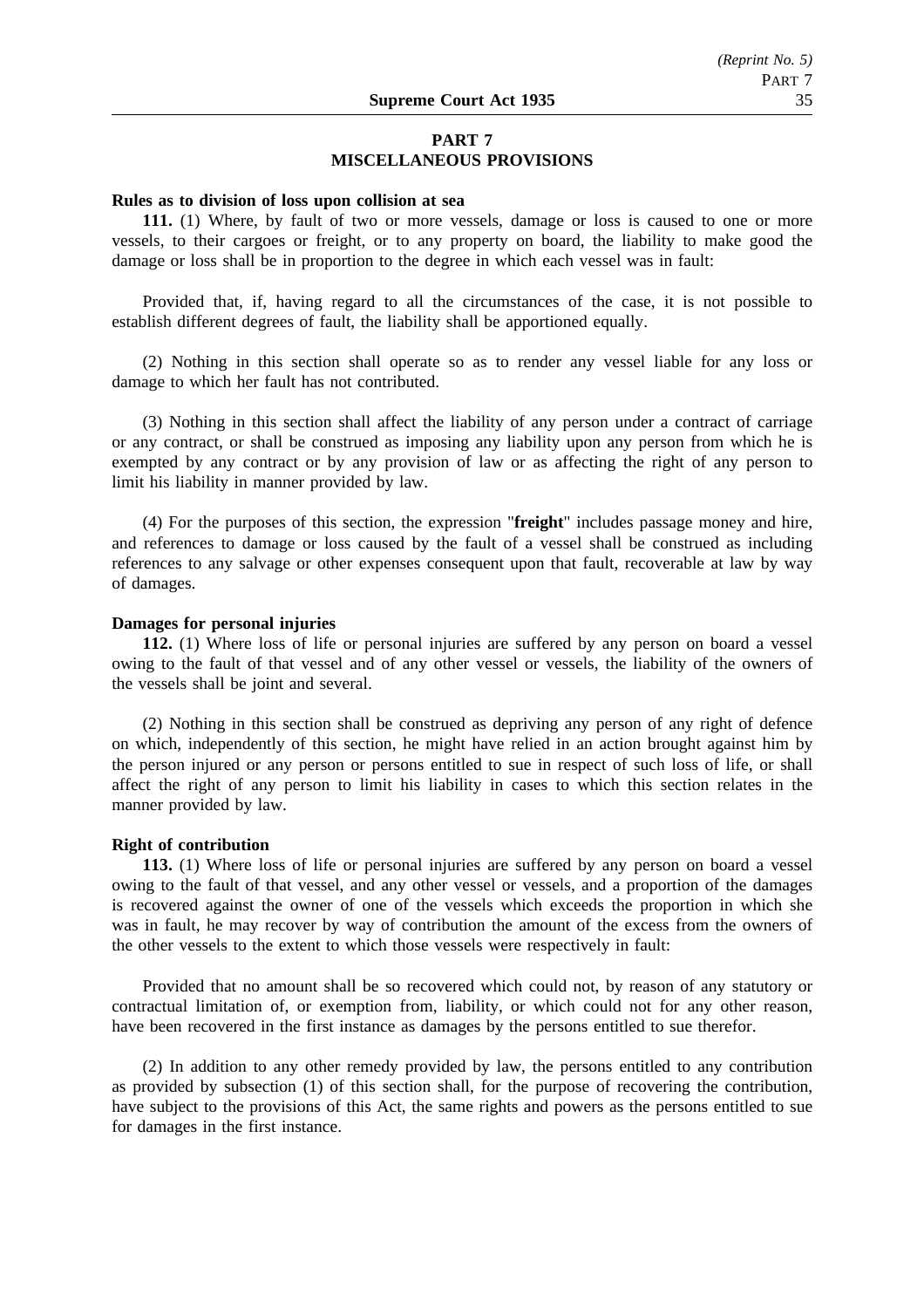# **Interest on judgement debts**

**114.** (1) All money, including costs, payable under any judgment or order shall bear interest at the rate from time to time prescribed by the rules of court.

- (2) The interest shall be computed from the following times:—
- *(a)* in the case of money other than taxed costs, from the time specified in the judgment or order, and if no time is so specified from the date of the judgment or order:
- *(b)* in the case of taxed costs, from the date of the certificate of the taxing officer by whom the costs were taxed or an earlier date specified by the taxing officer in the certificate.

\*\*\*\*\*\*\*\*\*\*\*\*\*\*\*

# **Orders to bring prisoners for examination**

**117.** (1) Any sheriff, gaoler, or other officer, having the custody of any prisoner, whose evidence is required in any action, trial, or proceeding, civil or criminal, shall upon receiving an order of a judge for that purpose, take such prisoner for examination before the court, or any judge thereof, or before any official or special referee or arbitrator or other person appointed to take any examination.

(2) Such an order may be obtained upon affidavit by the party requiring the attendance of such prisoner, and shall set forth the time when and place where such prisoner is to be taken for the purpose of the examination.

(3) The officer so ordered as aforesaid shall be entitled to be paid the like travelling and other expenses, and compensation for loss of time, as upon attendance at a trial.

> \*\*\*\*\*\*\*\*\*\* \*\*\*\*\*\*\*\*\*\* *Suitors' Funds*

#### **Suitors' funds to vest in master**

**119.** All suitors' funds shall be vested in the registrar on behalf of the court and shall be dealt with by him in accordance with this Act and the rules of court, and any order of the court or a judge.

#### **Securities in court**

**120.** All securities standing in court or at any time deposited in court shall be held by the registrar in trust to apply the same in accordance with law.

# **Liability of Treasurer for default of master**

121. (1) The Treasurer shall be liable to make good to the suitors of the court all suitors' funds and securities in court, and for that purpose may by authority of this Act, and without any further appropriation, make any necessary payments out of the general revenue of the State.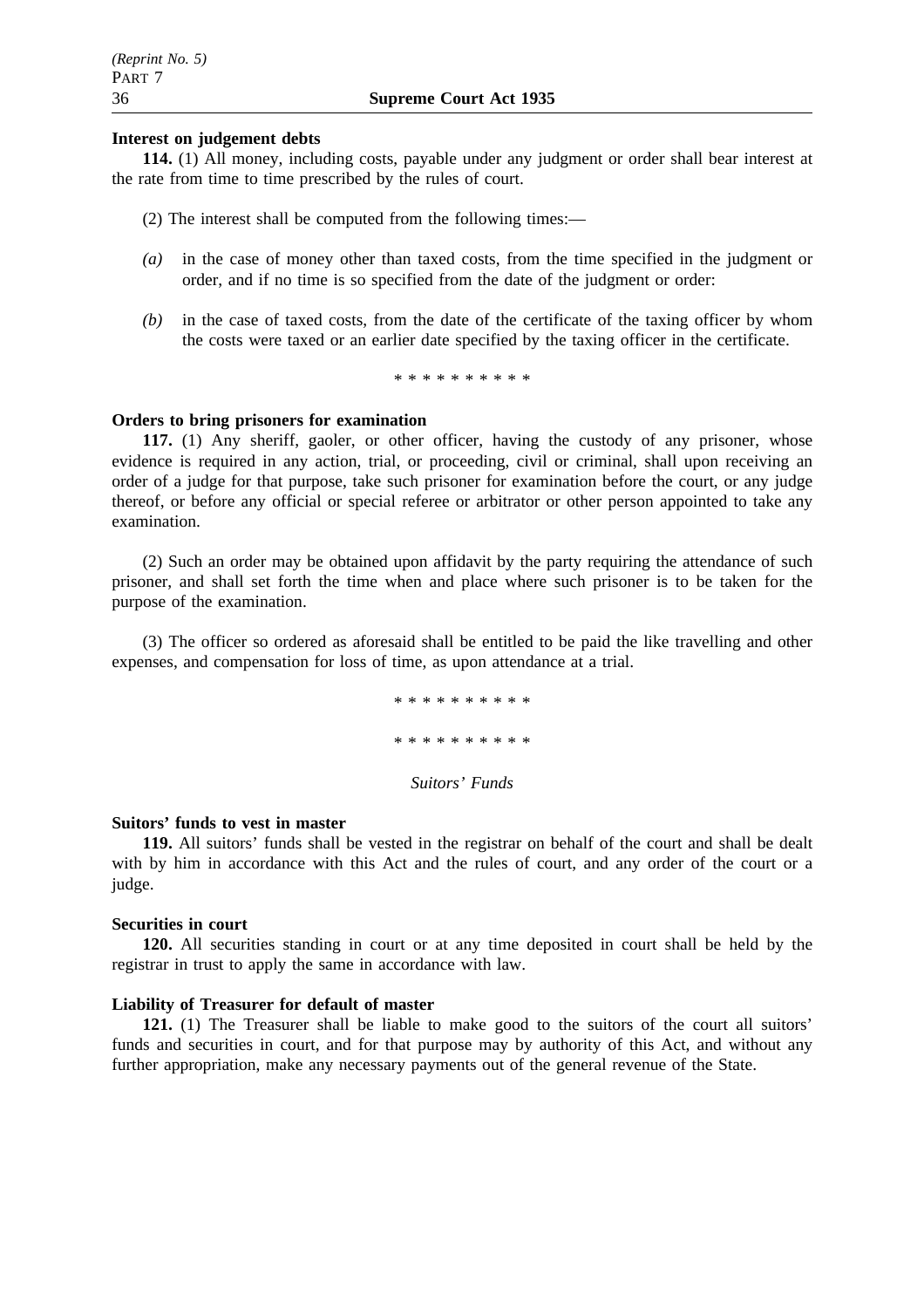(2) If the Chief Justice certifies to the Treasurer in writing that the registrar has failed to pay any money in court or to transfer or deliver any securities in court required by law or by any order of the court to be paid, transferred, or delivered by him, or has been guilty of any default with respect to any such money or securities, the Treasurer shall pay out of the general revenue to such persons as are named by the Chief Justice in the certificate, such sums as the Chief Justice certifies in writing to be required for the purpose of paying the money so required to be paid or of replacing the securities so required to be transferred or delivered, or of making good such default.

# **Banking and investment of suitors' funds**

**122.** (1) All suitors' funds shall, as soon as practicable after payment into, or deposit in court, be paid into the Treasury or a bank carrying on general banking business in Adelaide.

(2) Such funds or such part thereof as the rules direct shall be invested in such manner and at such times as the rules of court prescribe.

(3) The interest or other income from such investment shall be dealt with as prescribed by rules of court.

(4) Until rules of court are made under this section the law and practice relating to the deposit, payment, delivery and transfer in into and out of court of suitors' funds and securities which belong to suitors, shall continue as at the commencement of this Act.

#### **Investments made under order of the court**

**123.** Any money in court which under the rules of court or under the order of the court is required to be laid out in any particular investment shall be so laid out notwithstanding anything in this Act.

#### **Validity of payments, etc., pursuant to rules of court**

**124.** All acts done by the registrar with reference to funds in court pursuant to and in accordance with rules of court shall be as valid and effectual as if they had been done in pursuance of an order of the court.

# **Remittances by post**

**125.** Where by rules of court the registrar is authorized to make payments of money to persons entitled thereto upon their request by transmitting to them by post crossed cheques or other documents intended to enable them to obtain payment of the sums expressed therein, the posting of a letter containing the cheque or document and addressed to the person entitled thereto at the address given by him in his request shall, as respects the liability of the registrar and of the Treasurer respectively, be equivalent to the delivery of the cheque or document to that person himself.

#### **Power to appoint deputies**

**126.** In sections 120 to 126, inclusive, the term registrar shall not include an acting registrar, but the registrar may do any act, sign or execute any instrument and exercise any authority required or authorized to be done, signed, executed, or exercised by him in relation to suitors' funds, by a deputy of the registrar appointed by the Chief Justice.

#### **Rules of Court**

**127.** The judges may make rules of court in accordance with the provisions for making rules of court contained in this Act for regulating:—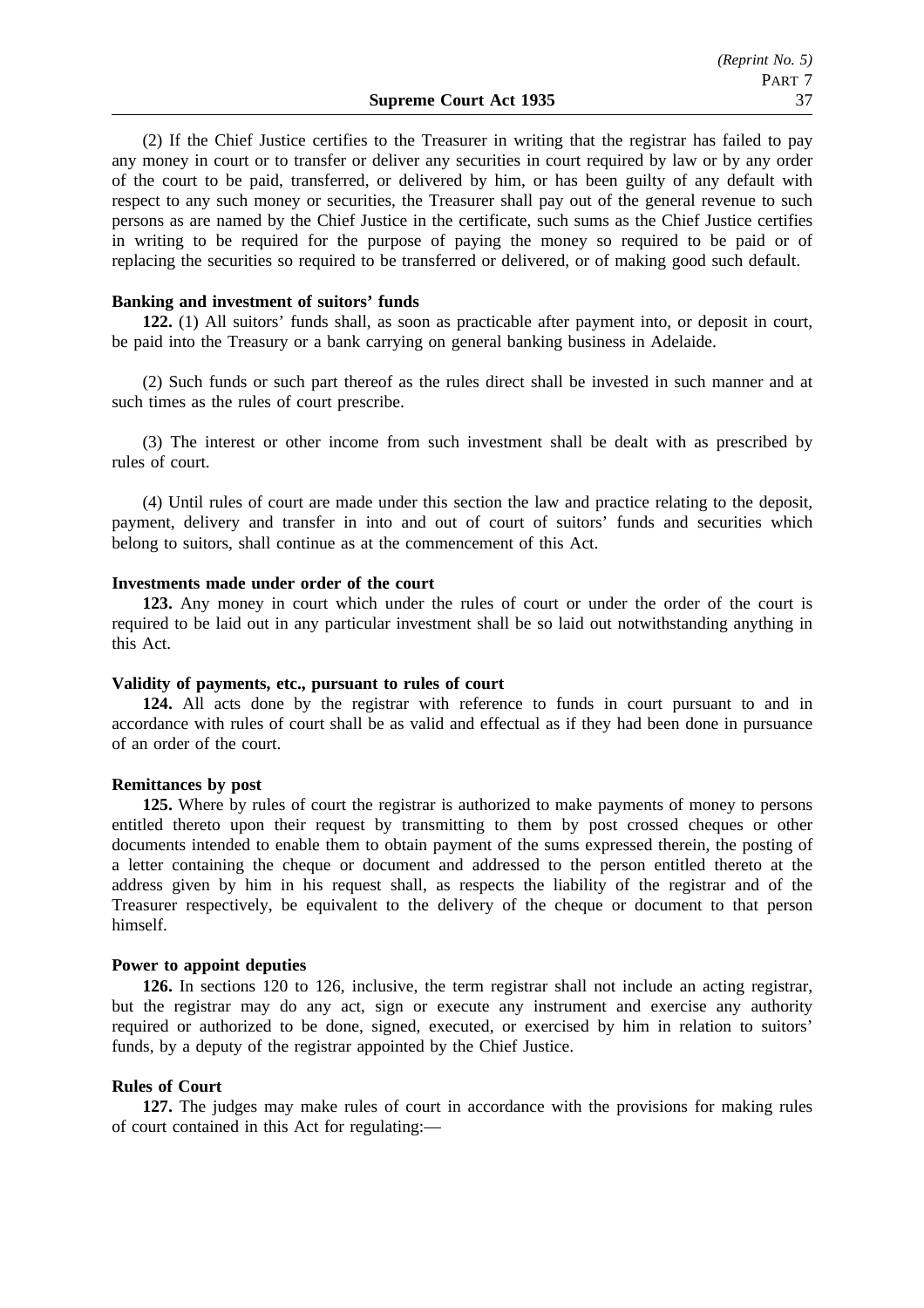- *(a)* the deposit, payment, delivery and transfer in, into, and out of court of money and securities which belong to suitors or are otherwise capable of being deposited in or paid or transferred into court or under the custody of the court;
- *(b)* the investment of and other dealings with money and securities in court;
- *(c)* the disposal of the interest or other income from such investments;
- *(d)* the execution of the orders of the court and the powers and duties of the registrar with reference to such money and securities; and
- *(e)* any other matters incidental to or connected with the matters previously mentioned in this section.

# **Payment to the Treasurer of unclaimed suitors' funds**

**128.** (1) In the month of July in every year the registrar shall pay to the Treasurer, as part of the general revenue of the State, all suitors' funds which, on the first day of that month, have been unclaimed for the period of six years next preceding.

(2) Such moneys shall not be afterwards claimable from the Treasurer unless the court otherwise orders.

#### **Party subsequently claiming may petition the Supreme Court, etc.**

**129.** (1) If at any time after any such money has been so paid to the Treasurer, any person applies to the court, by summons, for the payment to him of that money or any part thereof, and the court is satisfied upon affidavit or other sufficient evidence adduced that the applicant is entitled to the whole or any part of the money claimed by him, the court shall make an order for payment of the sum to which the applicant is entitled, with or without such additional amount as would have accrued (whether as interest or otherwise) had that sum been retained by the court from the time when it was paid to the Treasurer to the time of the court order.

(2) On any such order being served on the Treasurer he shall issue and pay the money mentioned in the order to the persons to whom it is payable by virtue of the order, and the receipt of any person to whom any such money is so paid shall be a full and valid discharge for the sum stated in the receipt to have been received.

# **Power to prescribe and provide for payment of court fees**

**130.** (1) The Governor may, by regulation, prescribe and provide for the payment of fees in respect of proceedings in the court, or any step in such proceedings.

(2) Any rules made under section 72(1)VI and in force immediately before the commencement of the *Supreme Court Act Amendment Act 1983* shall be deemed to be regulations made under this section.

(3) Any rules (being rules prescribing or providing for the payment of fees in respect of proceedings in the testamentary causes jurisdiction of the court) made under section  $122(1)(a)$  of the *Administration and Probate Act 1919* and in force immediately before the commencement of the *Supreme Court Act Amendment Act (No. 2) 1983* shall be deemed to be regulations made under this section.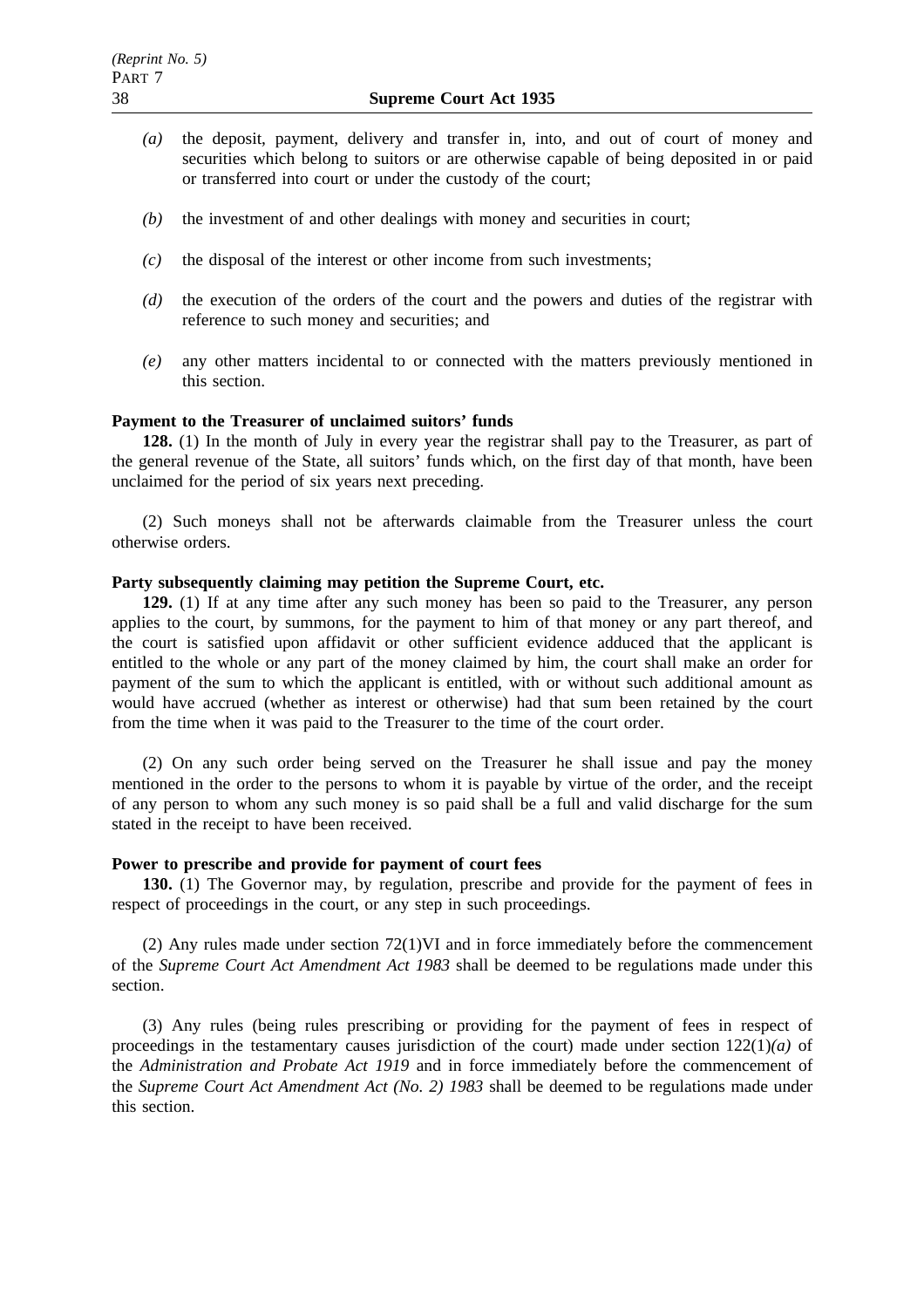## **Accessibility of evidence, etc.**

**131.** (1) Subject to subsection (2), the Court must, on application by any member of the public and payment of the appropriate fee (if any) fixed by the regulations make available for inspection by the applicant—

- *(a)* a transcript of evidence taken by the Court in any proceedings;
- *(b)* any documentary material admitted into evidence in any proceedings;
- *(c)* a transcript of submissions by counsel;
- *(d)* a transcript of the judge's summing up or directions to the jury, in a trial by jury;
- *(e)* a transcript of reasons for judgment (including remarks made by the court on passing sentence);
- *(f)* a judgment or order given or made by the court.
- (2) Evidentiary material will not be made available for inspection under this section if—
- *(a)* the evidence was not taken or received in open court; or
- *(b)* the Court has suppressed it from publication; or
- *(c)* the Court has determined that it is not to be available for inspection under this section.

(3) On payment of the appropriate fee fixed under the regulations, the Court must provide a copy of any material that is available for inspection under this section.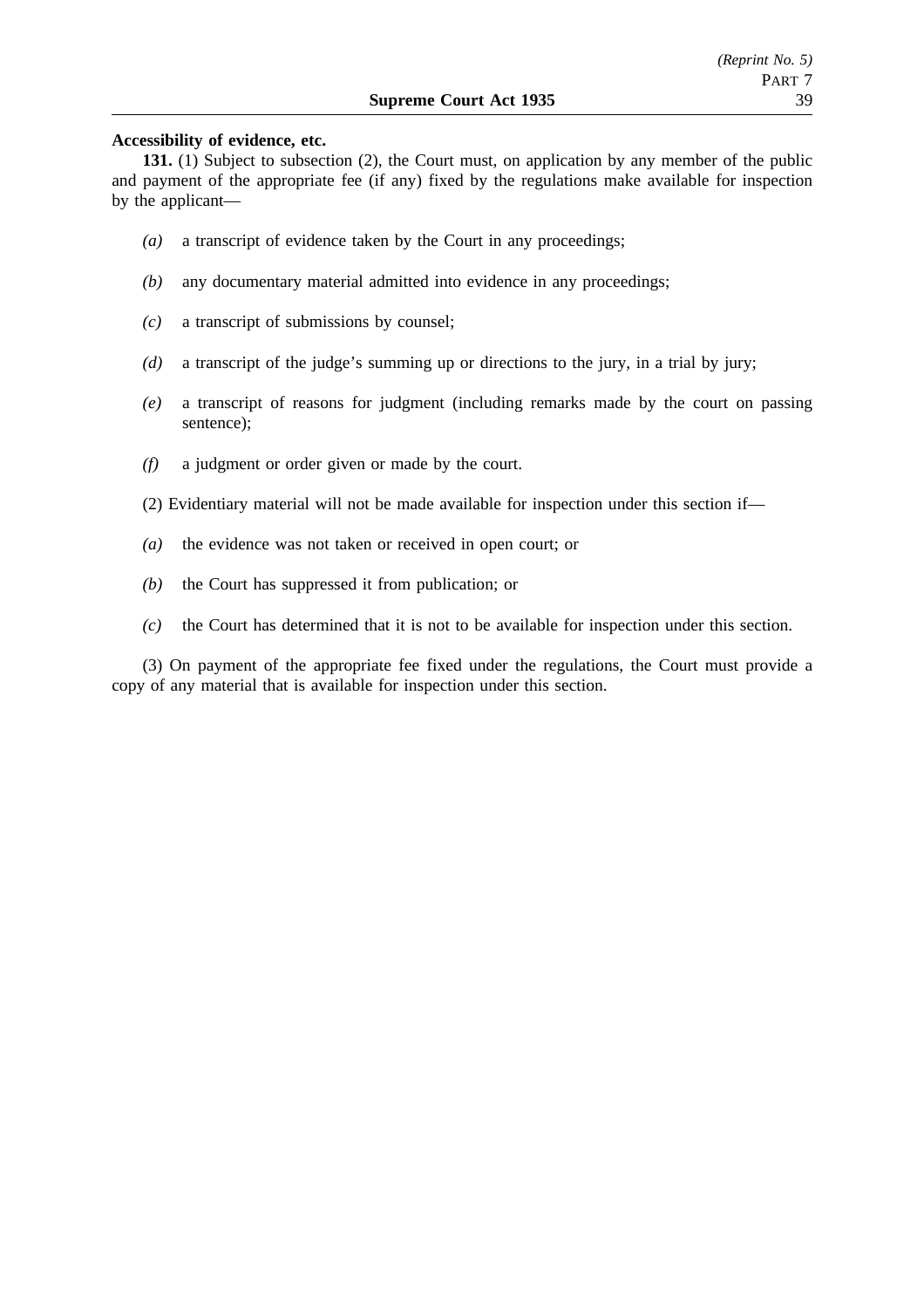# **SCHEDULE**

# SUPREME COURT ACT 1935

#### ACTS REPEALED

| Number and<br>Year of Act    | Short or Long Title of Act                                                                                                                                                                                                                                                                                                                                                                                                                                                              | Extent of Repeal                                 |
|------------------------------|-----------------------------------------------------------------------------------------------------------------------------------------------------------------------------------------------------------------------------------------------------------------------------------------------------------------------------------------------------------------------------------------------------------------------------------------------------------------------------------------|--------------------------------------------------|
| 15 of 1842                   | An Act to regulate the Appointment and<br>the Duties of the Sheriff of the<br>Province of South Australia                                                                                                                                                                                                                                                                                                                                                                               | The whole                                        |
| 3 of 1843                    | An Ordinance to amend an Ordinance<br>intituled "An Act to regulate the<br>Appointment and Duties of the Sheriff<br>of the Province of South Australia                                                                                                                                                                                                                                                                                                                                  | The whole                                        |
| 9 of 1845                    | An Ordinance for adopting in South<br>Australia certain parts of an Act made<br>and passed in the Imperial Parliament<br>which was held in the First and Second<br>Years of the Reign of Her present<br>Majesty intituled "An Act for abolishing<br>Arrest on mesne Process in Civil Actions,<br>except in certain cases; for extending<br>the remedies of Creditors against the<br>property of Debtors; and for amending the<br>laws for the relief of Insolvent Debtors<br>in England | The whole                                        |
| 14 of 1845                   | An Ordinance to provide for the performance<br>of certain matters in the Supreme Court<br>during the occasional absence of the Judge<br>at a distance from Adelaide                                                                                                                                                                                                                                                                                                                     | The whole                                        |
| 20 of 1852                   | An Act to enable the Sheriff to appoint a<br>Deputy to perform the Duties of his<br>Office, and to abolish the Poundage now<br>payable on taking the body in execution                                                                                                                                                                                                                                                                                                                  | The whole                                        |
| 5 of 1853                    | Supreme Court Procedure Amendment Act                                                                                                                                                                                                                                                                                                                                                                                                                                                   | The whole except<br>secs. 162-172,<br>inclusive. |
| 6 of 1853                    | An Act to give relief to Persons having<br>Claims against the Local Government<br>of South Australia by authorizing them<br>to try the validity of such Claims in<br>a Court of Law or Equity                                                                                                                                                                                                                                                                                           | The whole                                        |
| 24 of 1855-6<br>30 of 1855-6 | The Supreme Court Procedure Act 1855<br>An Act to facilitate Actions against<br>Persons absent from the Colony and<br>against Persons sued as Joint Contractors                                                                                                                                                                                                                                                                                                                         | The whole                                        |
| 31 of 1855-6                 | An Act to consolidate the several<br>Ordinances relating to the<br>establishment of the Supreme Court of<br>the Province of South Australia                                                                                                                                                                                                                                                                                                                                             | The whole                                        |
| 4 of 1858                    | The Summary Procedure on Bills of<br>Exchange Act 1858                                                                                                                                                                                                                                                                                                                                                                                                                                  | The whole                                        |
| 5 of 1858                    | Supreme Court Procedure Further<br>Amendment Act of 1858                                                                                                                                                                                                                                                                                                                                                                                                                                | The whole                                        |
| 13 of 1858                   | The Third Judge and District Courts Act                                                                                                                                                                                                                                                                                                                                                                                                                                                 | The whole                                        |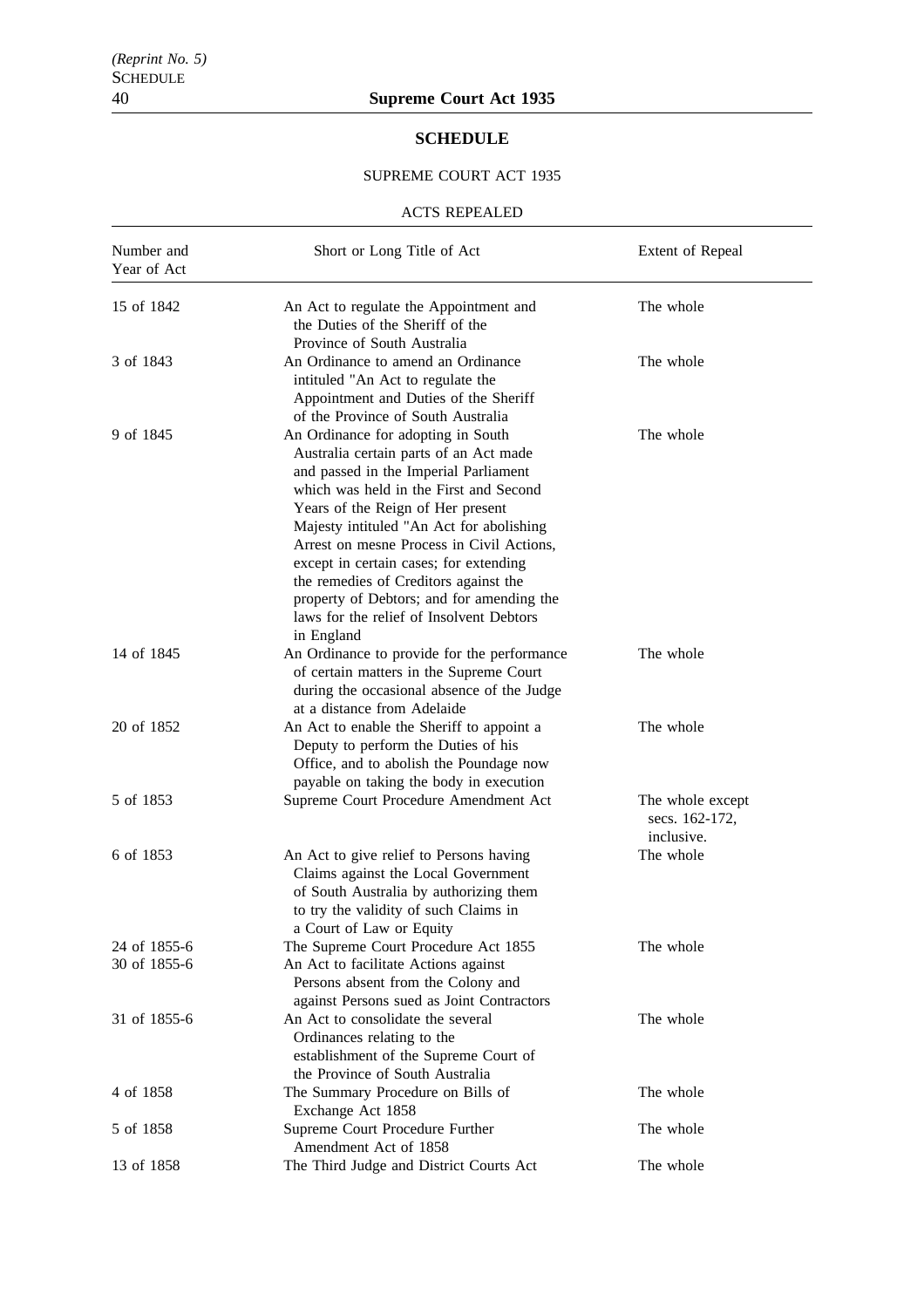| 23 of 1859                 | An Act to provide for the appointment of<br>Commissioners to take Affidavits as<br>well in South Australia as elsewhere,<br>to be made use of in the Supreme Court<br>of South Australia and for the more<br>easy Administration of Oaths to persons<br>appointed to act as Justices of the<br>Peace in South Australia | The whole                                                              |
|----------------------------|-------------------------------------------------------------------------------------------------------------------------------------------------------------------------------------------------------------------------------------------------------------------------------------------------------------------------|------------------------------------------------------------------------|
| 5 of 1861                  | An Act to amend the Laws regulating the<br>Court of Appeals of the Province of<br>South Australia, and to extend the<br>Powers thereof                                                                                                                                                                                  | The whole                                                              |
| 3 of 1862                  | The Common Law Procedure Act 1862                                                                                                                                                                                                                                                                                       | The whole, except<br>sections $1, 2,$<br>and 3                         |
| 15 of 1865<br>12 of 1865-6 | The Court of Appeals Amendment Act 1865                                                                                                                                                                                                                                                                                 | The whole                                                              |
|                            | An Act to provide for the more speedy<br>administration of justice by means<br>of the Supreme Court                                                                                                                                                                                                                     | The whole                                                              |
| 2 of 1866                  | An Act to protect certain persons from<br>actions by reason of their being<br>elected to Parliament while members<br>of the Court of Appeals                                                                                                                                                                            |                                                                        |
| 7 of 1866                  | An Act to regulate and amend the Practice<br>and Procedure of the Supreme Court of<br>the Province of South Australia in its<br>Revenue Jurisdiction                                                                                                                                                                    | The whole,<br>except sections<br>15 and 26                             |
| 20 of 1866-7               | The Equity Act 1866                                                                                                                                                                                                                                                                                                     | The whole, except<br>sections 150<br>and 151                           |
| 8 of 1867                  | Supreme Court Act 1867                                                                                                                                                                                                                                                                                                  | The whole                                                              |
| 6 of 1868-9                | An Act to repeal Act No. 11 of 1866-7<br>intituled "An Act to amend The Third<br>Judge and District Courts Act, and for<br>other purposes" and to make further<br>provision for the trial of Causes, and<br>trial of Offences at places remote from<br>the Supreme Court                                                | The whole                                                              |
| 7 of 1868-9                | An Act to amend the "Supreme Court Act 1867"                                                                                                                                                                                                                                                                            | The whole                                                              |
| 23 of 1870-71              | An Act to fix the tenure of office of the<br>Primary Judge in Equity, and to provide<br>for the performance of the duties of<br>the office of Primary Judge in Equity<br>in certain cases                                                                                                                               | The whole                                                              |
| 28 of 1873                 | An Act to increase the salaries of the<br>Judges of the Supreme Court, and of<br>certain officers of the Civil Service<br>of the Province of South Australia                                                                                                                                                            | The whole                                                              |
| 116 of 1878                | Supreme Court Act 1878                                                                                                                                                                                                                                                                                                  | The whole, except<br>paragraphs I -<br>VII, inclusive, of<br>section 6 |
| 120 of 1878                | An Act to amend "The Equity Act 1866"                                                                                                                                                                                                                                                                                   | The whole                                                              |
| 286 of 1833                | An Act to amend "The Third Judge and<br>District Courts Act" and the Act<br>No. 6 of 1868-9                                                                                                                                                                                                                             | The whole                                                              |
| 514 of 1891                | The Suitors Unclaimed Funds Act 1891                                                                                                                                                                                                                                                                                    | The whole                                                              |
| 1358 of 1919               | Fourth Judge Act 1919                                                                                                                                                                                                                                                                                                   | The whole                                                              |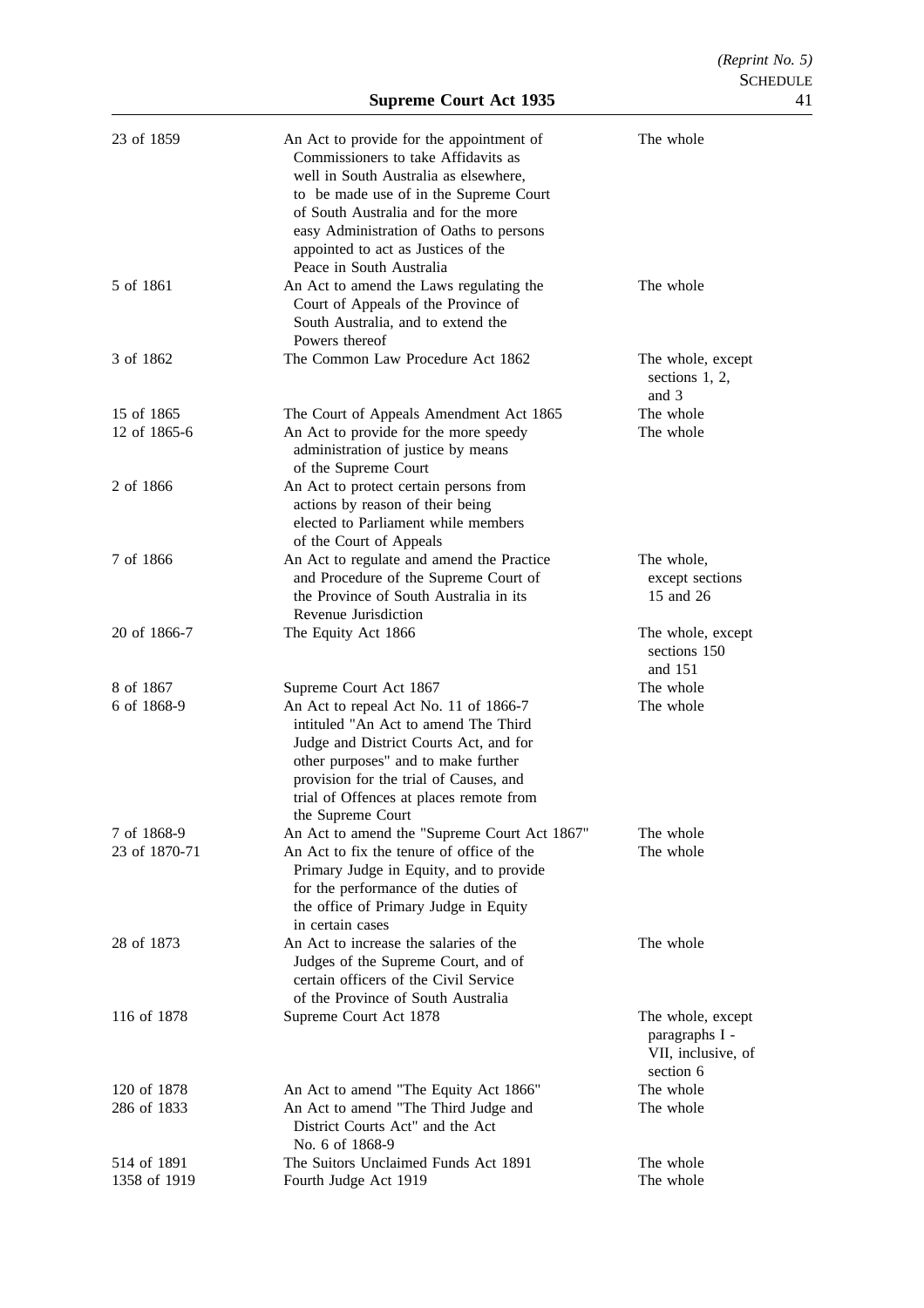| 1564 of 1923 | Acts Interpretation Act Amendment Act 1923 | The whole |
|--------------|--------------------------------------------|-----------|
| 1739 of 1926 | Supreme Court Act Amendment Act 1926       | The whole |
| 1761 of 1926 | Fifth Judge Act 1926                       | The whole |
| 1864 of 1928 | Supreme Court Act 1928                     | The whole |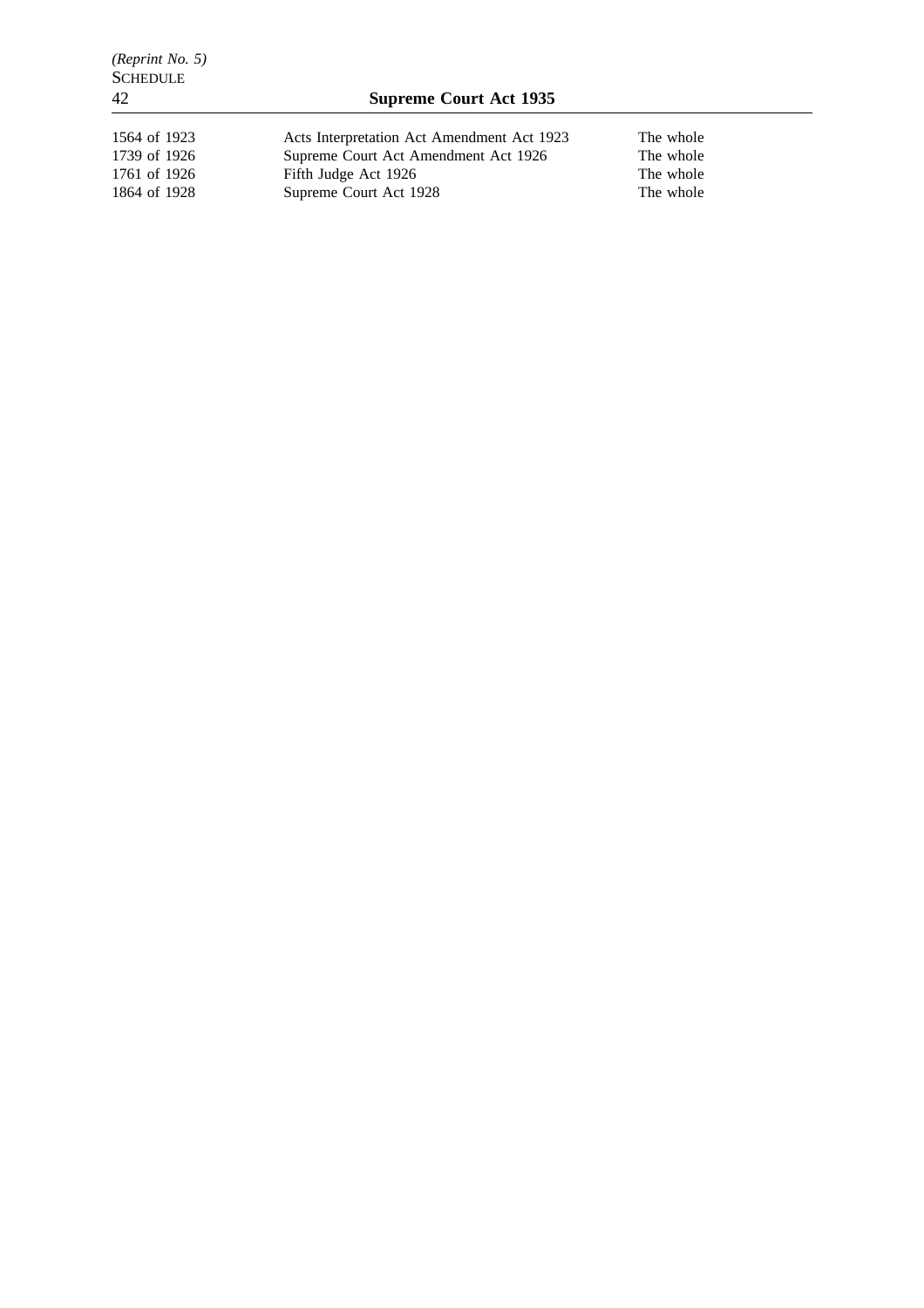# **APPENDIX**

# **LEGISLATIVE HISTORY**

- Legislative history prior to 3 February 1976 appears in marginal notes and footnotes included in the consolidation of this Act contained in Volume 10 of The Public General Acts of South Australia 1837- 1975 at page 718.
- Legislative history since 3 February 1976 (**entries in bold type indicate amendments incorporated since the last reprint**) is as follows:

| Section 2:                    | amended by 34, 1981, s. 5                                           |
|-------------------------------|---------------------------------------------------------------------|
| Section 5:                    | redesignated as s. $5(1)$ by 34, 1981, s. $6(e)$                    |
|                               | definition of "jurisdiction" substituted by 34, 1981, s. $6(a)$     |
|                               | definition of "master" substituted by 34, 1981, s. 6(b)             |
|                               | definition of "registrar" inserted by 34, 1981, s. 6(c)             |
|                               | definition of "suitors' funds" substituted by 34, 1981, s. 6(d)     |
| Section $5(2)$ :              | inserted by 34, 1981, s. 6(e)                                       |
| Section 7:                    | substituted by 34, 1981, s. 7                                       |
| Section $7(4)$ :              | inserted by 69, 1991, s. 9(a)                                       |
| Section $8(3)$ :              | inserted by 34, 1981, s. 8                                          |
| Section $8(4)$ :              | inserted by 95, 1988, Sched. 1                                      |
| Section 9:                    | substituted by 34, 1981, s. 9                                       |
| Section 11:                   | substituted by 34, 1981, s. 10                                      |
| Section $11(1)$ :             | substituted by 70, 1985, s. $3(a)$                                  |
| Section $11(1a)$ :            | inserted by 70, 1985, s. $3(a)$ ; substituted by 95, 1988, Sched. 1 |
| Section $11(1b)$ :            | inserted by 95, 1988, Sched. 1                                      |
| Section $11(4)$ :             | repealed by 70, 1985, s. 3(b)                                       |
| Section $11(6)$ :             | inserted by 70, 1985, s. $3(c)$                                     |
| Section 12:                   | substituted by 34, 1981, s. 11; 92, 1982, s. 3(1); amended by       |
|                               | 59, 1985, s. 21; substituted by 95, 1988, Sched. 1                  |
| Section 13A:                  | amended by 53, 1980, s. 2; substituted by 34, 1981, s. 12           |
| <b>Section 13B:</b>           | inserted by 34, 1981, s. 12; repealed by 75, 1993, s. 27            |
| Section $13H(1)$ :            | amended by 82, 1982, s. $2(a)$                                      |
| Section $13H(2)$ :            | amended by 82, 1982, s. 2(b), (c)                                   |
| Section $13H(3) - (5)$ :      | amended by 82, 1982, s. $2(a)$                                      |
| Section $13H(6)$ :            | inserted by 82, 1982, s. $2(d)$                                     |
| Section 14:                   | amended by 34, 1981, s. 13                                          |
| Section $15(1)$ :             | amended by 34, 1981, s. 14                                          |
| Section $30C(2)$ :            | substituted by 62, 1993, s. 4                                       |
| Section 33:                   | repealed by 67, 1978, s. 3                                          |
| Section 35:                   | repealed by 69, 1991, s. 9(b)                                       |
| Section 37:                   | repealed by 56, 1984, s. 8                                          |
| Section 39:                   | substituted by 80, 1987, s. 2                                       |
| Section $40(2)$ :             | inserted by 69, 1991, s. 9(c)                                       |
| Section 47:                   | amended by 34, 1981, s. 15                                          |
| Section $48(3)$ :             | inserted by 34, 1981, s. 16                                         |
| Section 50:                   | redesignated as s. 50(1) by 34, 1981, s. 17                         |
| Section $50(2)$ :             | inserted by 34, 1981, s. 17                                         |
| Section $54(2)$ :             | amended by $6$ , 1985, s. $8(a)$                                    |
| Section $59(1)$ :             | amended by 6, 1985, s. 8(b)                                         |
| Section $59(2)$ :             | amended by $6$ , 1985, s. $8(c)$                                    |
| Section 61:                   | repealed by $6$ , 1985, s. $8(d)$                                   |
| Section $62H(3)$ and $(3a)$ : | substituted by 34, 1981, s. 18                                      |
| Section 62H(3b):              | inserted by 34, 1981, s. 18                                         |
| Section 68:                   | substituted by 102, 1986, s. 3(1) (Sched.)                          |
| Section $72(1)$ :             | amended by 34, 1981, s. 19; 2, 1983, s. 2; 69, 1991, s. 9(d)        |
|                               |                                                                     |